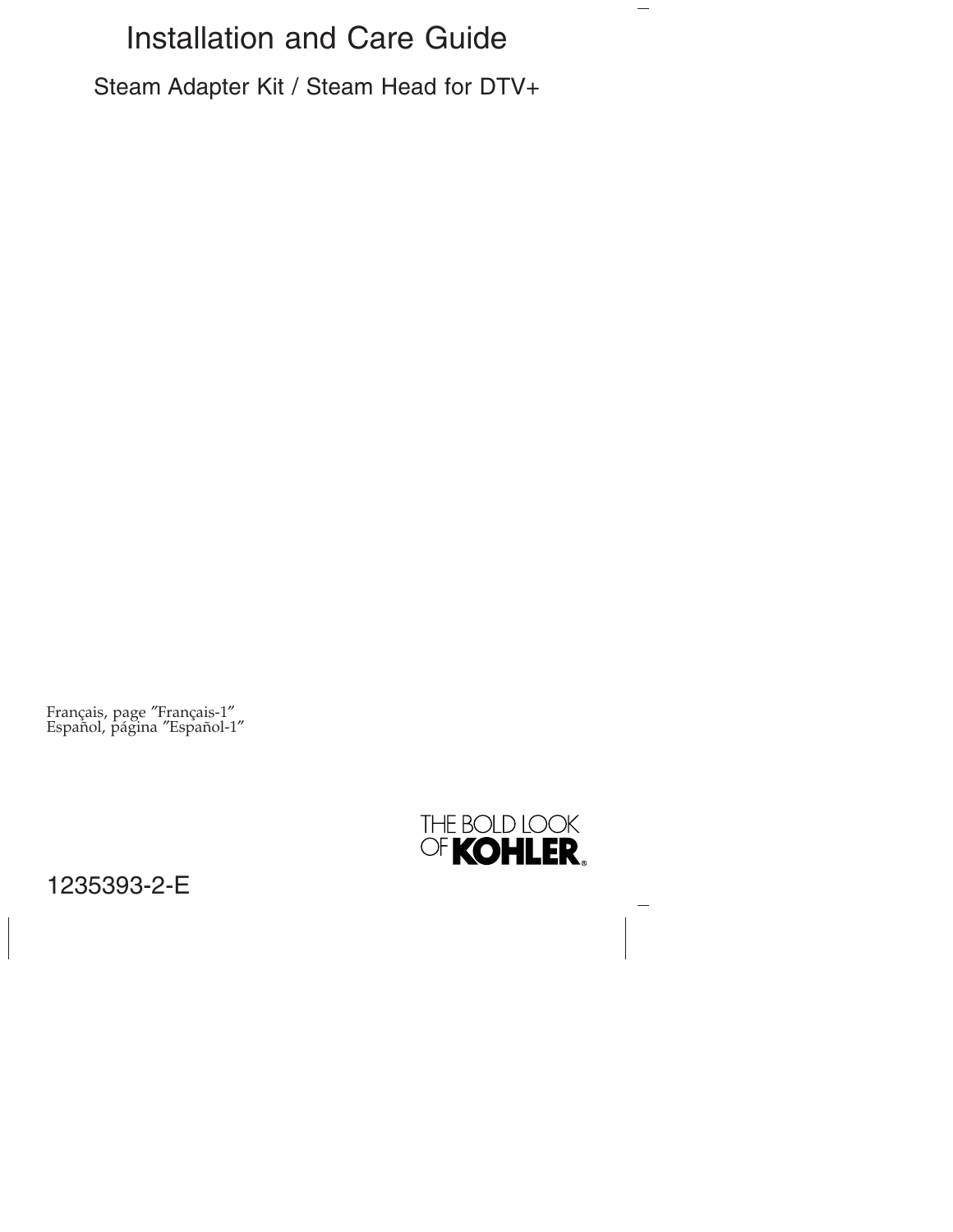# **IMPORTANT INSTRUCTIONS**

# **IMPORTANT SAFETY INFORMATION**



**WARNING: When using this unit, basic precautions should always be followed:**



**DANGER: Risk of electrocution.** Disconnect the electricity to the working area at the main breaker panel before performing these installation steps.



**WARNING: Risk of personal injury.** If you become uncomfortable while taking a steambath, you should turn off the unit. Cool off with the shower, open the door, or exit the unit.



**WARNING: Risk of allergic reaction.** Before adding any oils, aromatic therapies, or skin care products to the aromatherapy well, make sure they will not cause an allergic reaction to the user.



**WARNING: Risk of personal injury.** This steambath may not be suitable for use if you are pregnant, have a heart condition, have high blood pressure, have circulatory problems, are under the influence of alcohol, are taking drugs or are under the care of a physician. A steambath can put undue stress on the body, as does any hot bath, shower, or sauna.



**WARNING: Risk of personal injury. DO NOT** consume alcoholic beverages or take medications/drugs before or when using the steambath. Alcohol and drugs affect mental judgment, greatly increase the risk of hyperthermia, and inhibit bodily functions such as heartbeat and respiration, resulting in potentially dangerous effects.



**WARNING: Risk of injury to children.** Do not allow children to use this unit unless they are closely supervised at all times. The steam generator is not designed to be used by children.



**WARNING: Risk of scalding or burning.** Stay away from the steam head during operation. The steam head is hot during operation.

**WARNING: Risk of personal injury or property damage.** Avoid coming in contact with the water tank and/or steam

1235393-2-E 2 Kohler Co.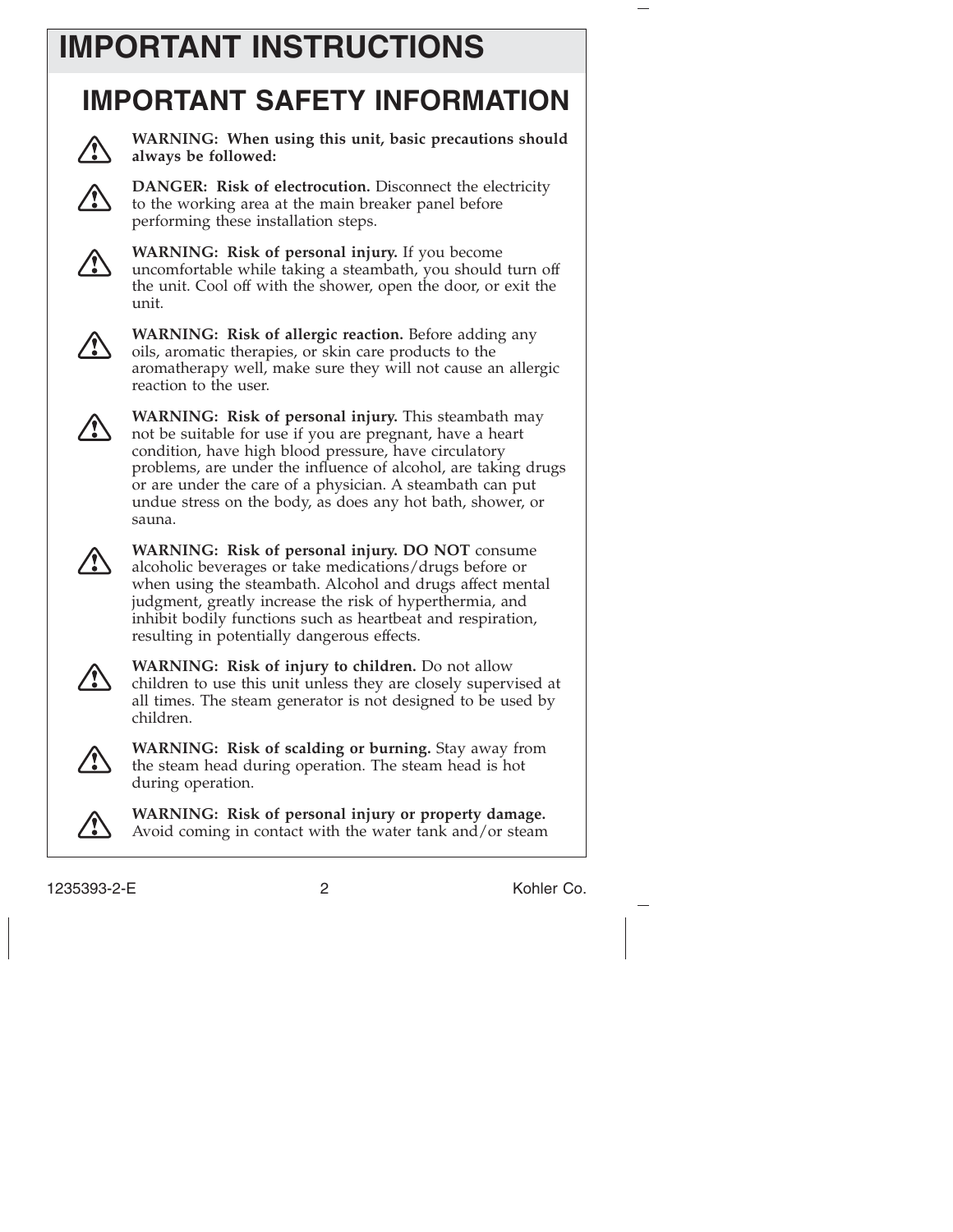## **IMPORTANT INSTRUCTIONS (cont.)**

discharge line while the steam generator is operating or shortly after shutdown. Wear eye protection and protective clothing when servicing the steam generator. The steam generator operates at high temperatures.

**NOTICE:** Use this unit only for its intended use as specified in this manual. **DO NOT** use attachments not recommended by Kohler Co.

\_\_\_\_\_\_\_\_\_\_\_\_\_\_\_\_\_\_\_\_\_\_\_\_\_\_\_\_\_\_\_\_\_\_\_\_\_\_\_\_\_\_\_\_\_\_\_\_\_\_\_\_\_\_\_\_\_\_\_\_\_\_\_\_\_

**NOTICE: Follow all plumbing, electrical, and building codes.**

## **Operation with DTV+**

- $\Box$  To connect the steam adapter to the DTV+ system, the K-99695 system controller is required.
- $\Box$  The provided data cable is used to connect the steam adapter to the system controller.
- $\Box$  Refer to the "DTV+ System Layout" section in this guide.

## **Before Operating the System for the First Time:**

Download and install the latest software for connected components. This may take an hour or more to complete based on system configuration and internet connection speed. **Do not disconnect the power from any component during software download and installation.**

Kohler Co. 3 1235393-2-E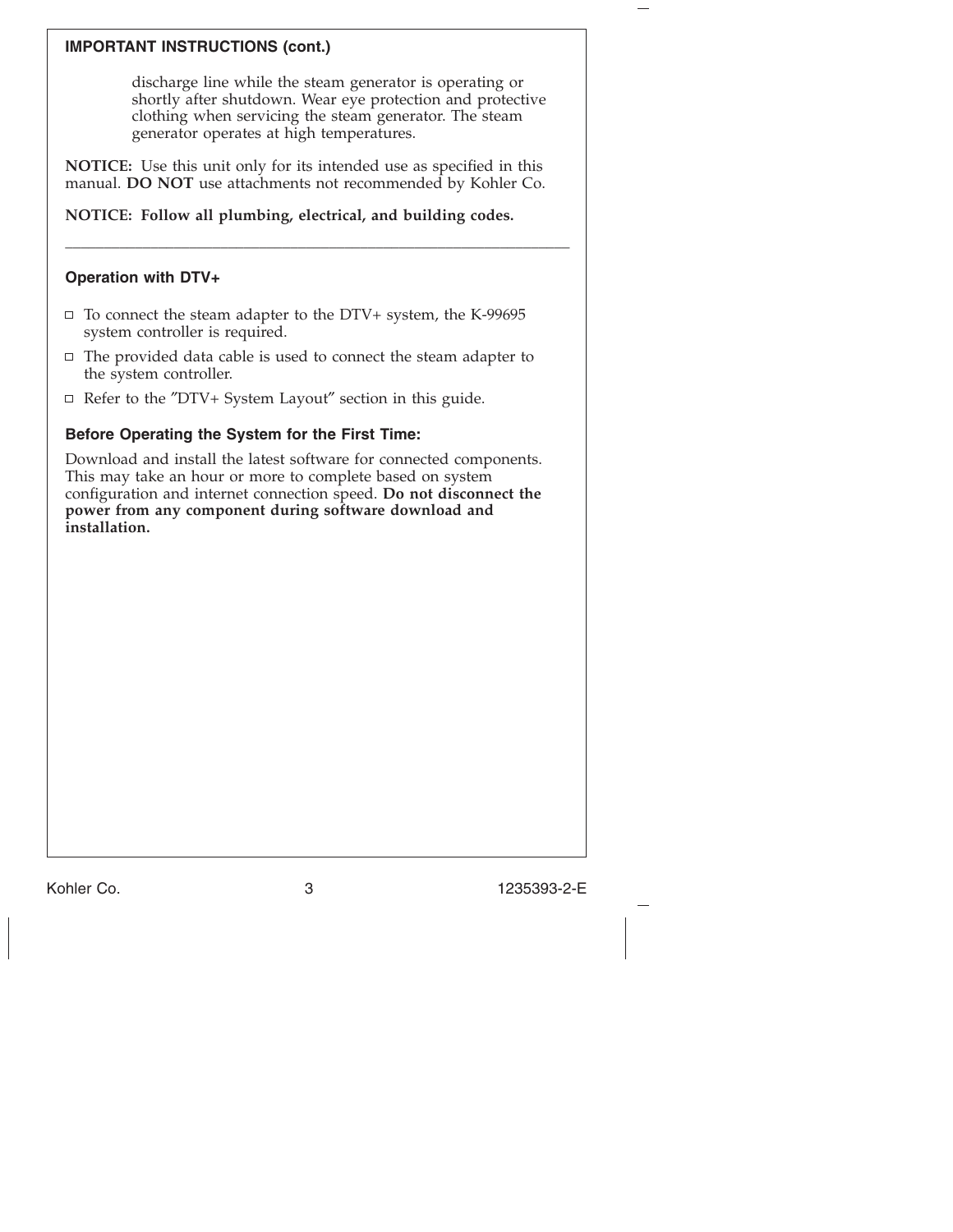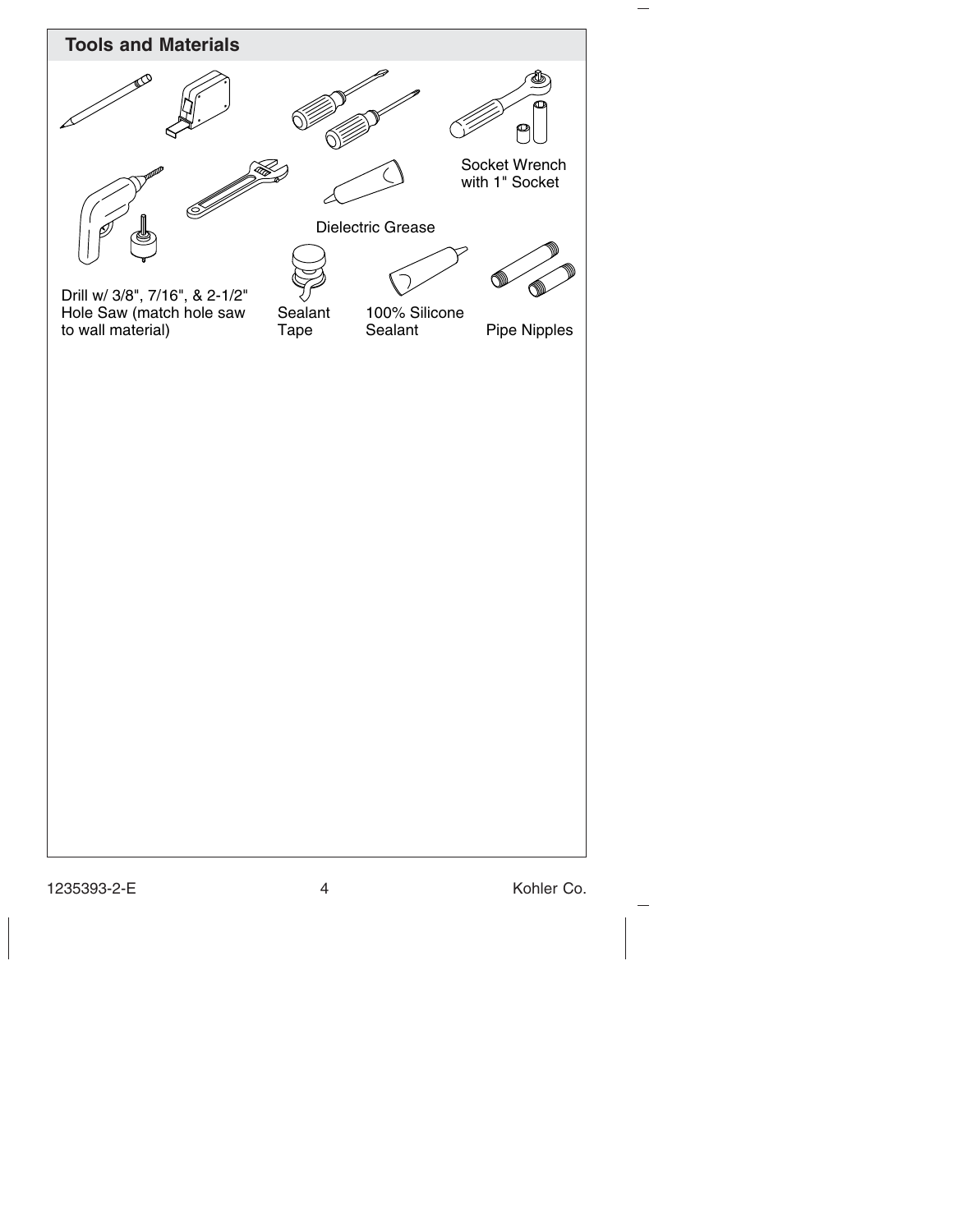

Kohler Co. 6 1235393-2-E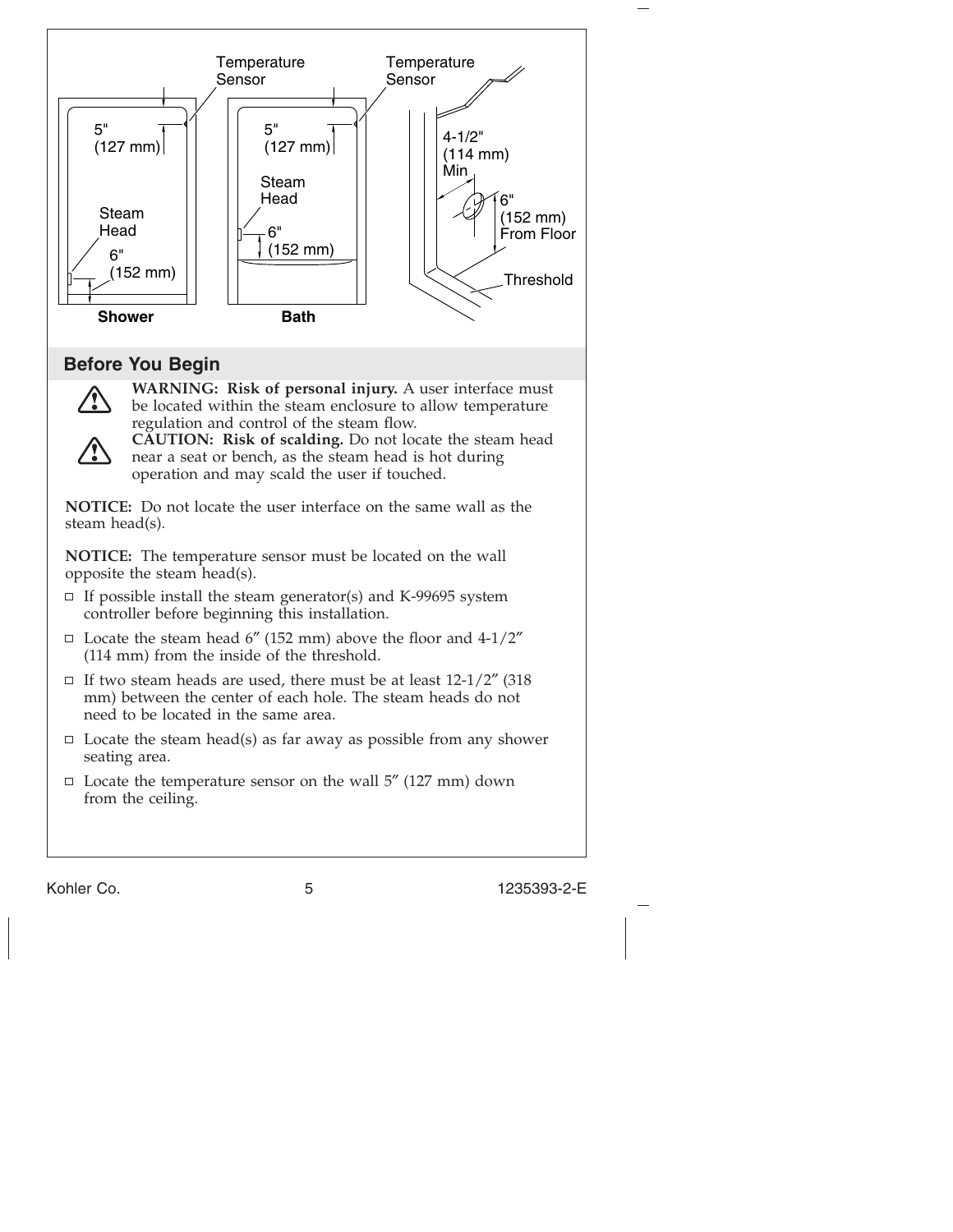# **Before You Begin (cont.)**

Make sure that there is adequate clearance between the steam lines and any surrounding surfaces, or apply appropriate insulation to the steam lines.

1235393-2-E 6 Kohler Co.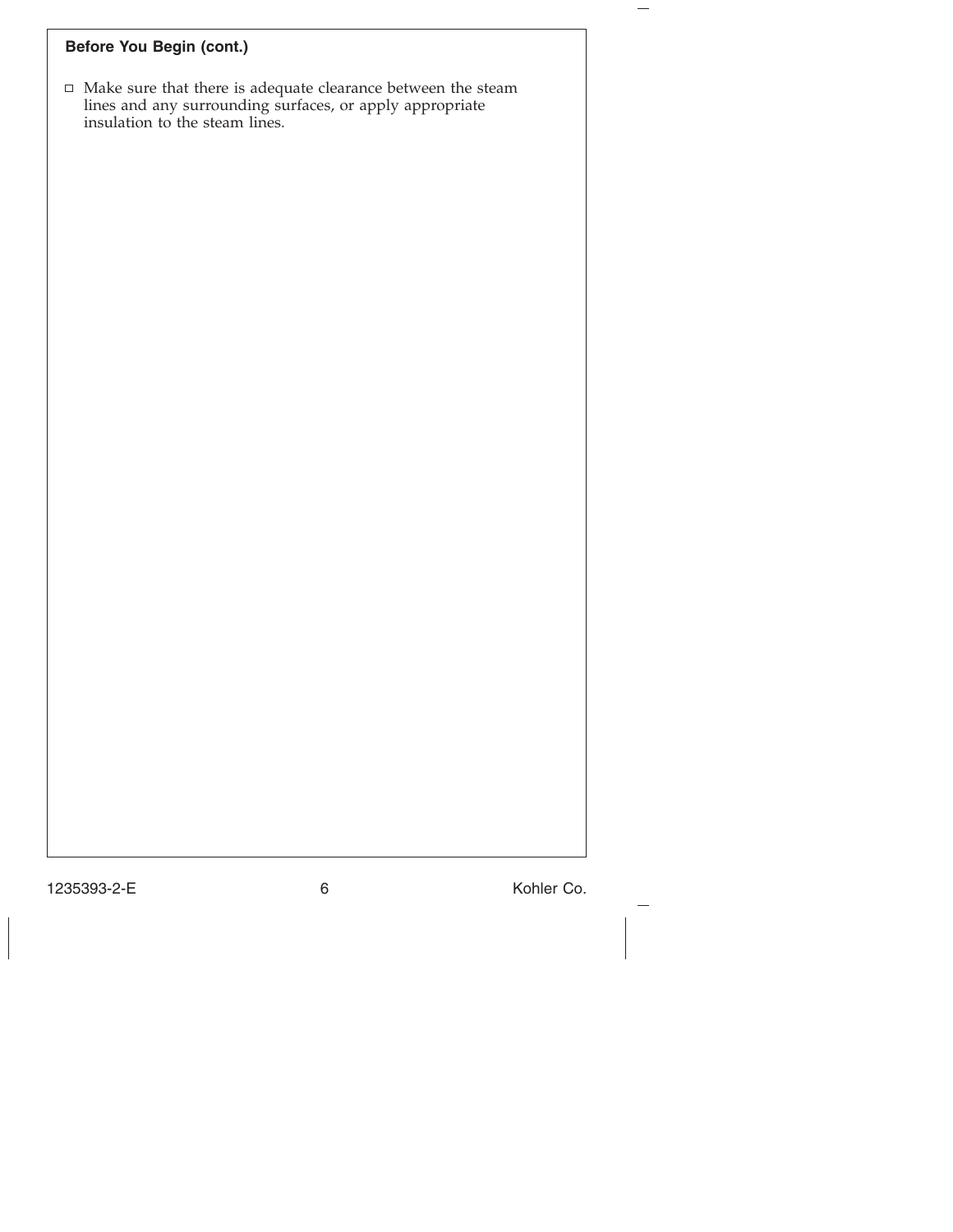

This may take an hour or more to complete based on system configuration and internet connection speed. **Do not disconnect the power from any component during software download and installation.**

Kohler Co. 2012 7 235393-2-E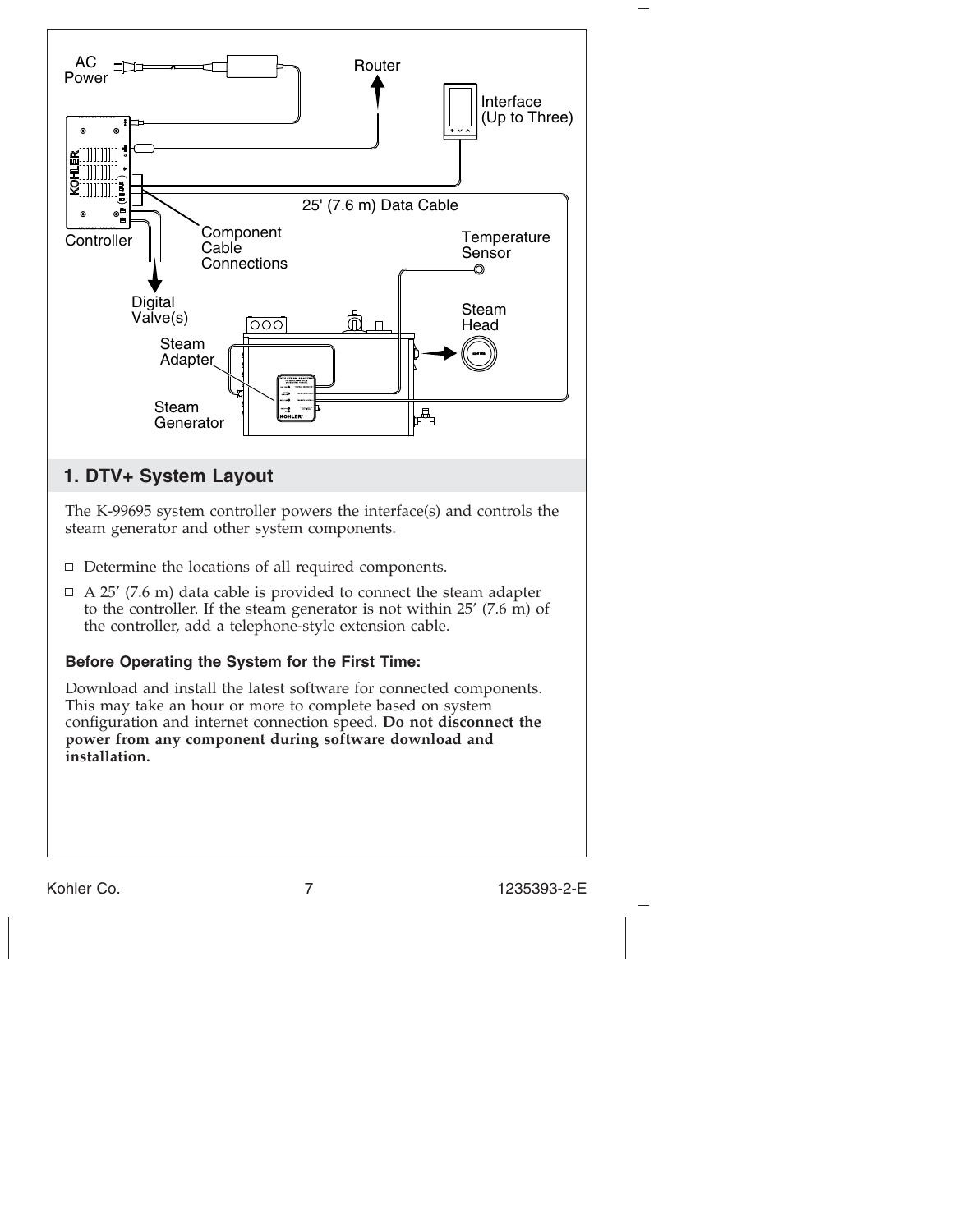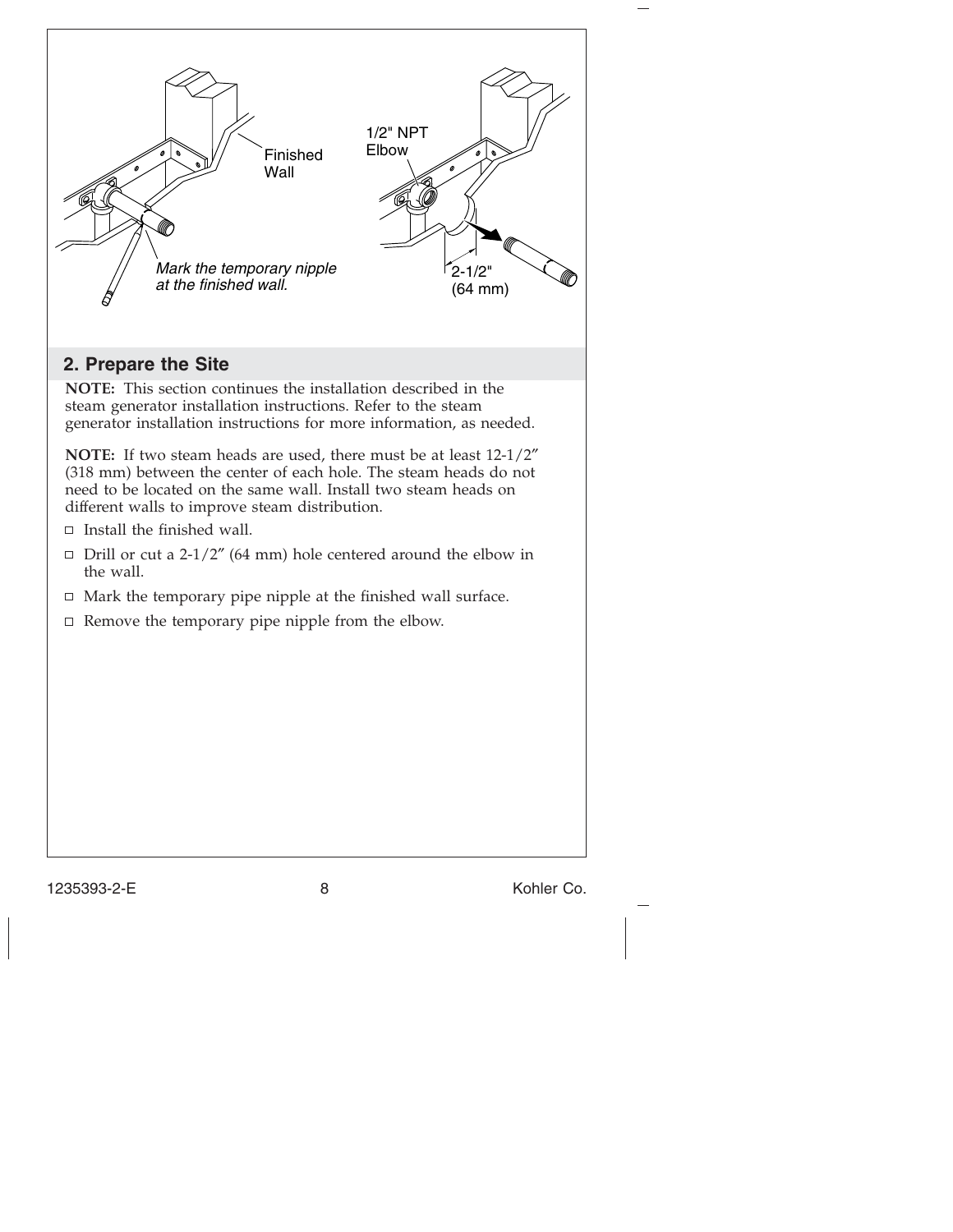

Kohler Co. 9 1235393-2-E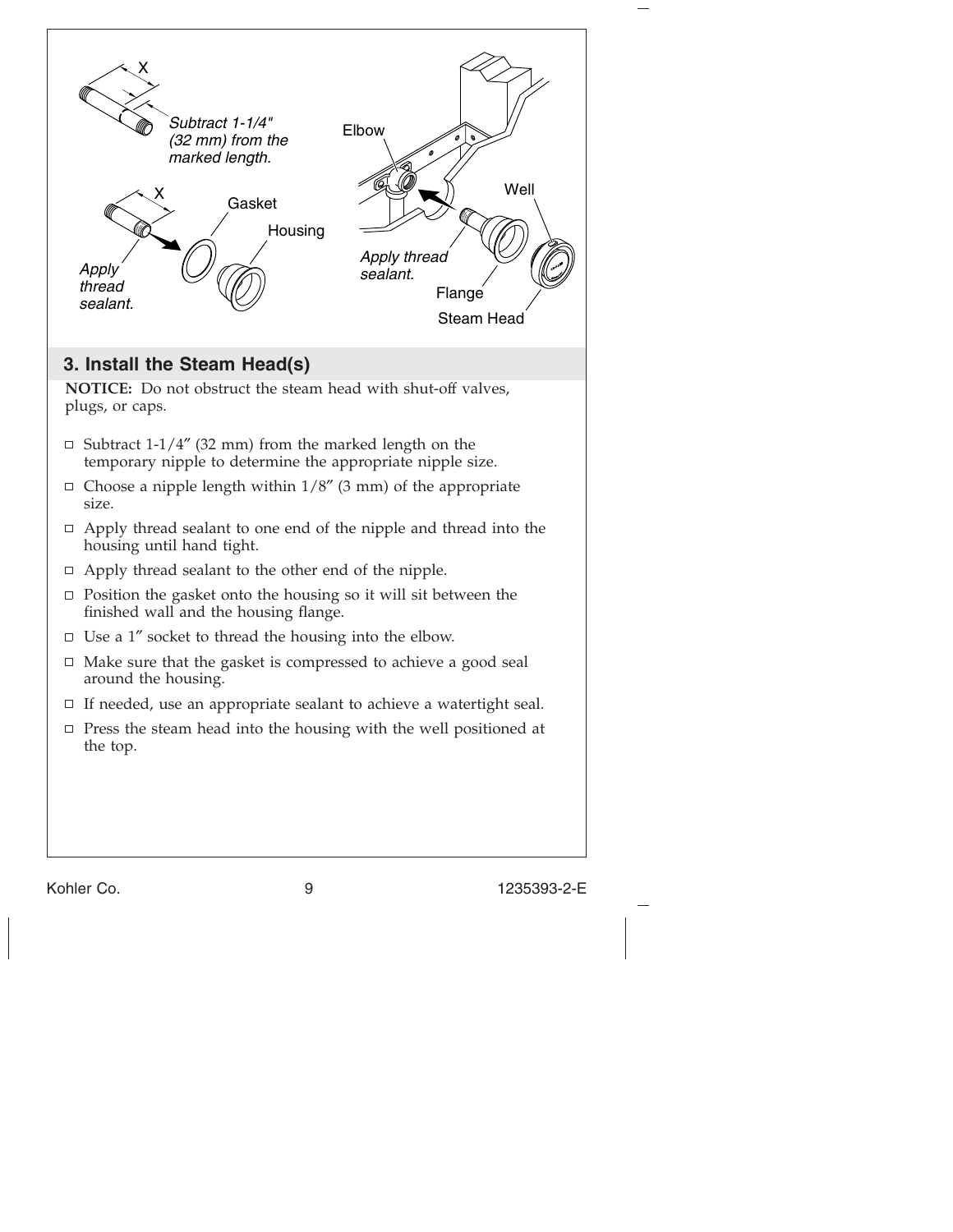

1235393-2-E 10 10 Kohler Co.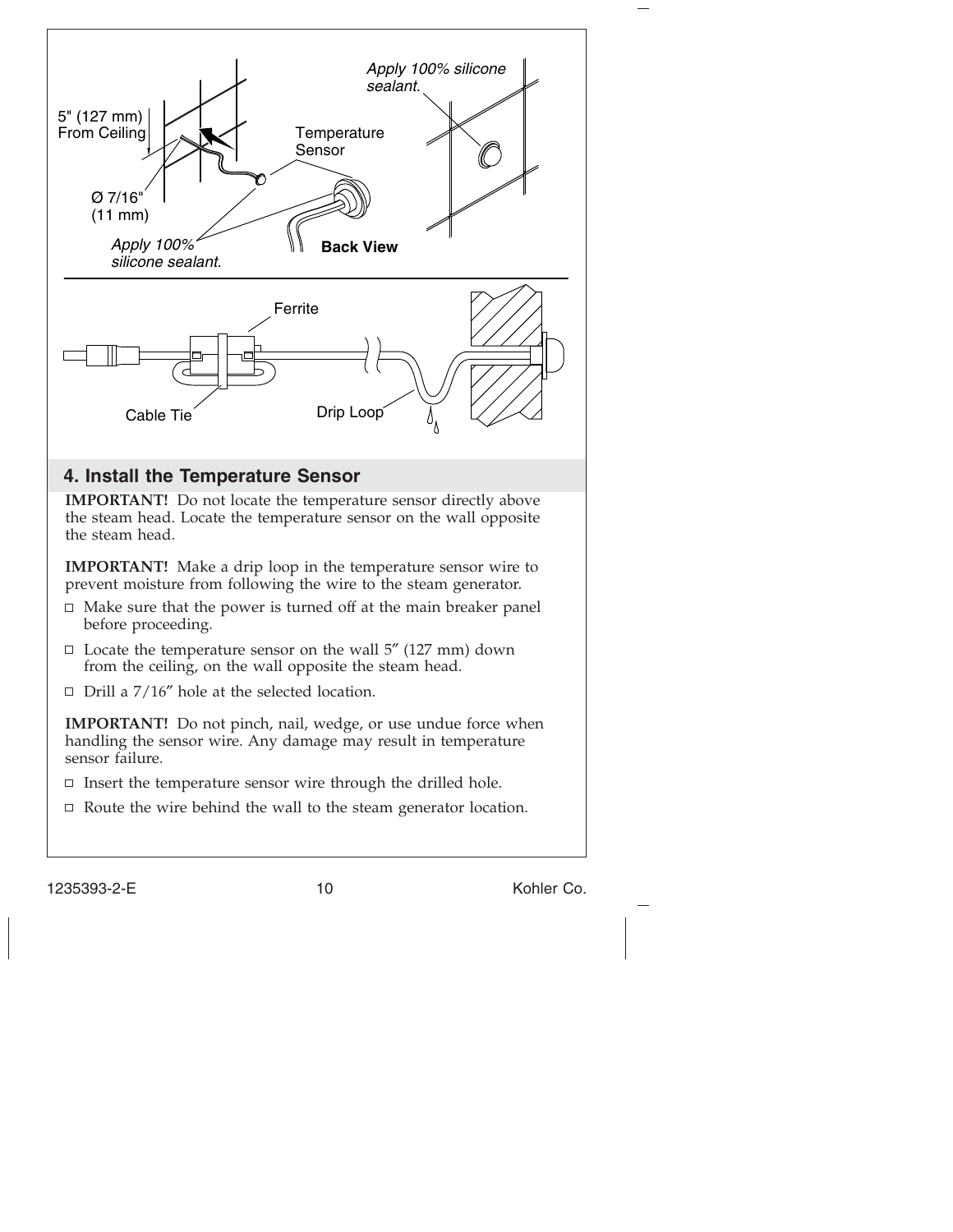#### **Install the Temperature Sensor (cont.)**

- □ Apply a small bead of 100% silicone sealant to the back of the sensor housing. Do not let any sealant contact the sensor probe.
- $\Box$  Press the sensor firmly onto the wall.
- $\Box$  Temporarily secure the sensor in place with tape.
- $\hfill \Box$  <br> Allow the sealant to cure before use.
- $\Box$  Loop the cable through the ferrite on the adapter end of the cable, and snap the ferrite closed. Use the cable tie provided to encircle and lightly secure the looped cable and ferrite.

Kohler Co. 2012 11 1235393-2-E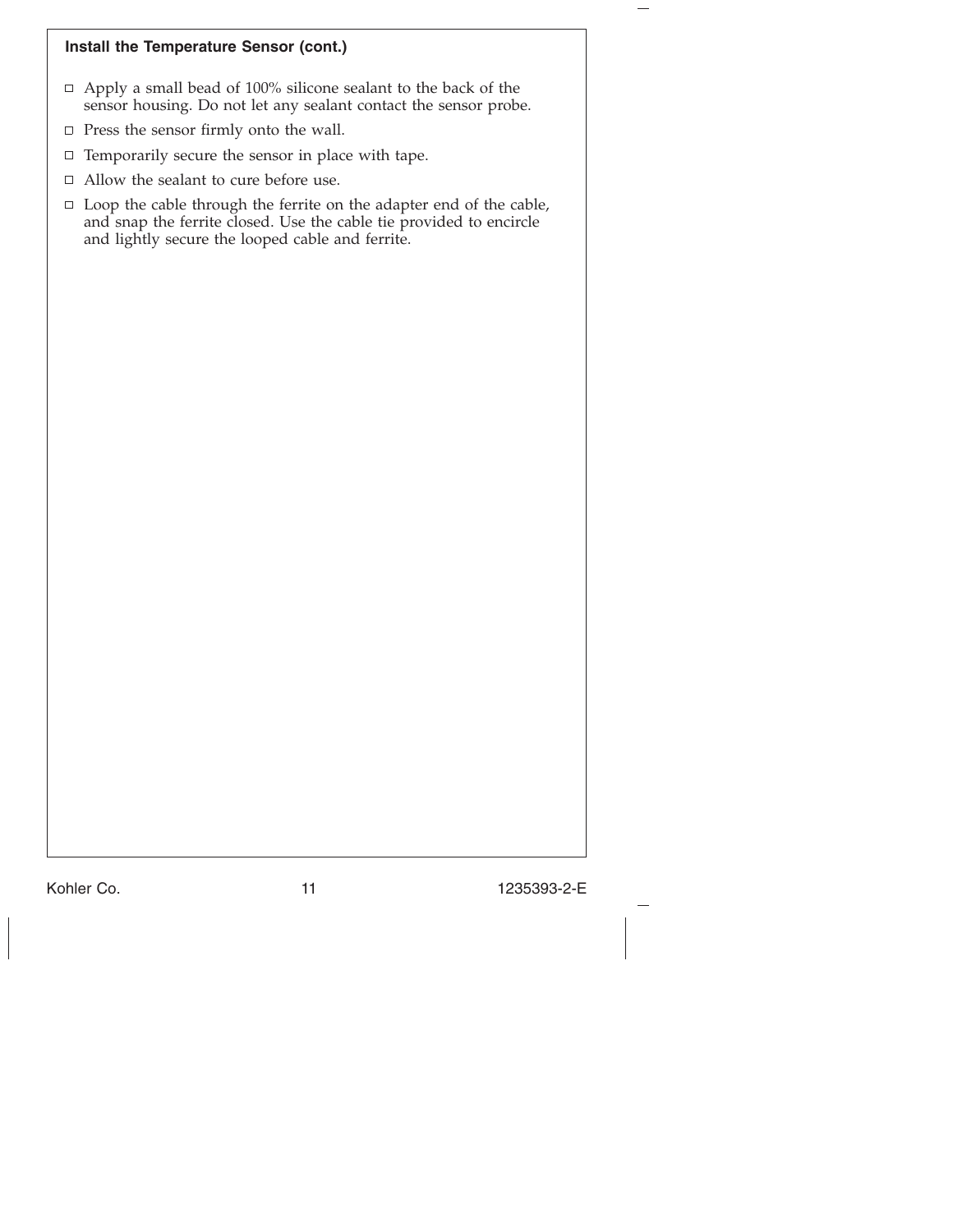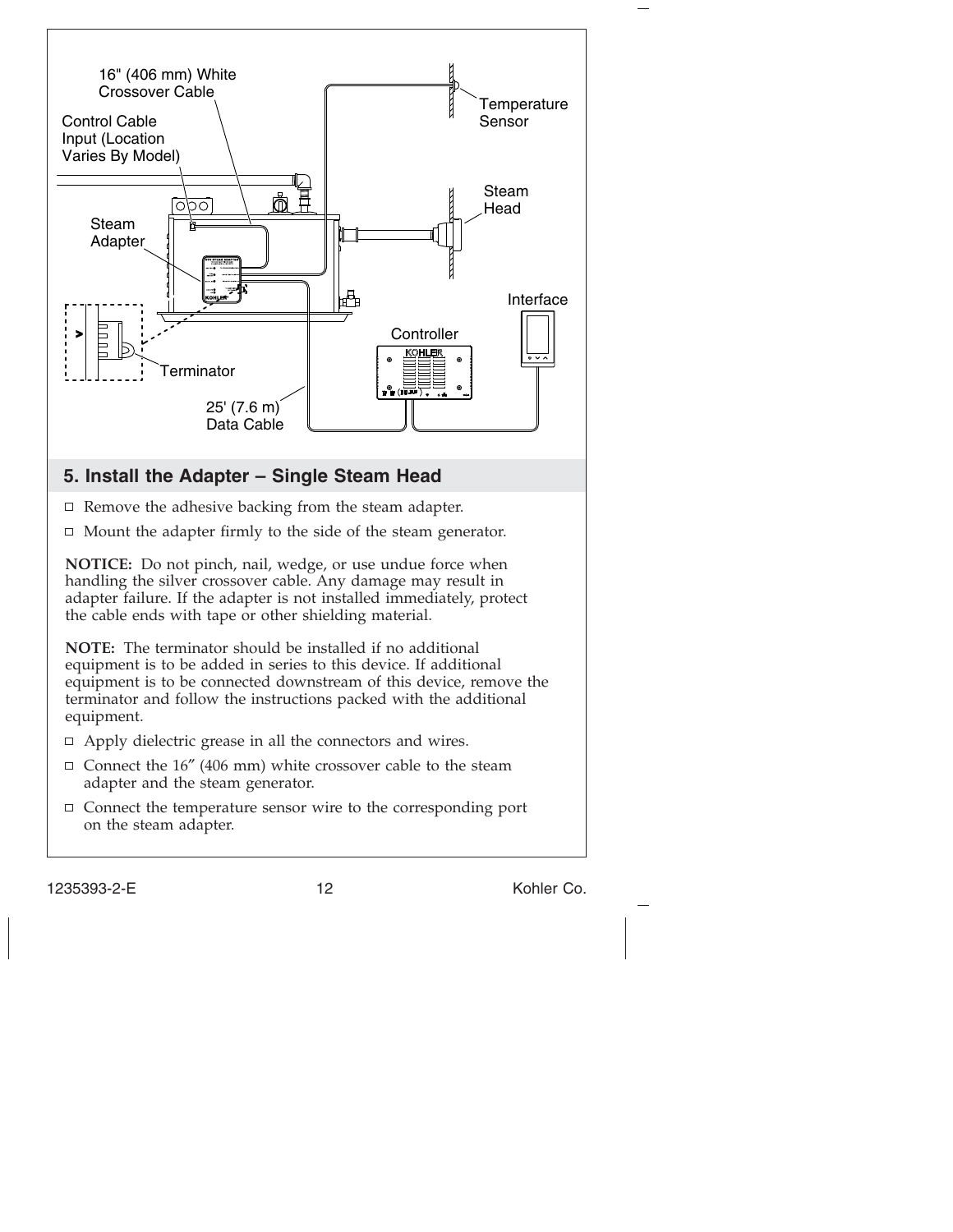| Install the Adapter - Single Steam Head (cont.)                                                                    |
|--------------------------------------------------------------------------------------------------------------------|
| $\Box$<br>Connect the data cable to the steam adapter and route the cable to the controller installation location. |
|                                                                                                                    |
|                                                                                                                    |
|                                                                                                                    |
|                                                                                                                    |
|                                                                                                                    |
|                                                                                                                    |
|                                                                                                                    |
|                                                                                                                    |
|                                                                                                                    |
|                                                                                                                    |
|                                                                                                                    |
|                                                                                                                    |
|                                                                                                                    |
|                                                                                                                    |
|                                                                                                                    |
|                                                                                                                    |

Kohler Co. 13 1235393-2-E

 $\overline{\phantom{m}}$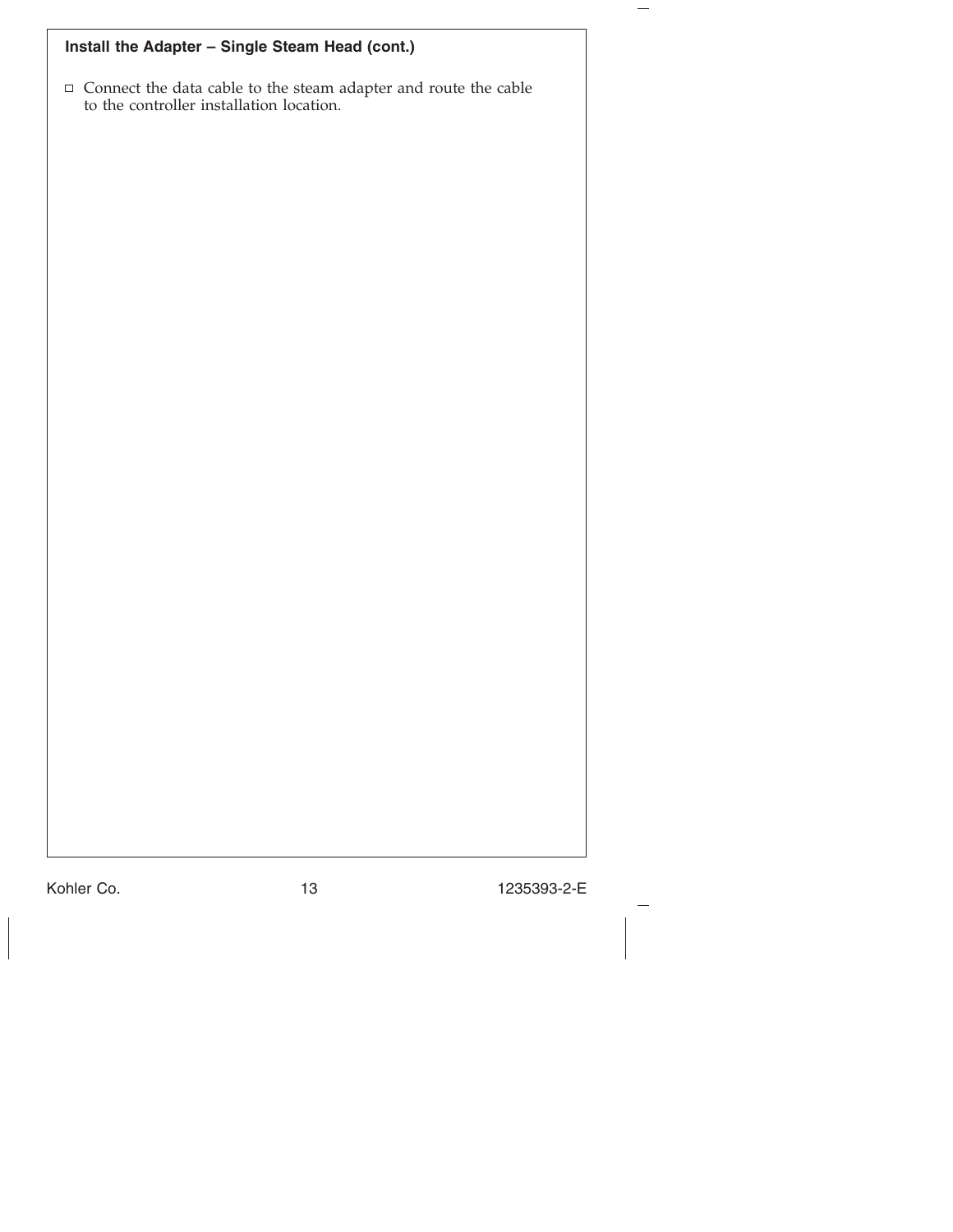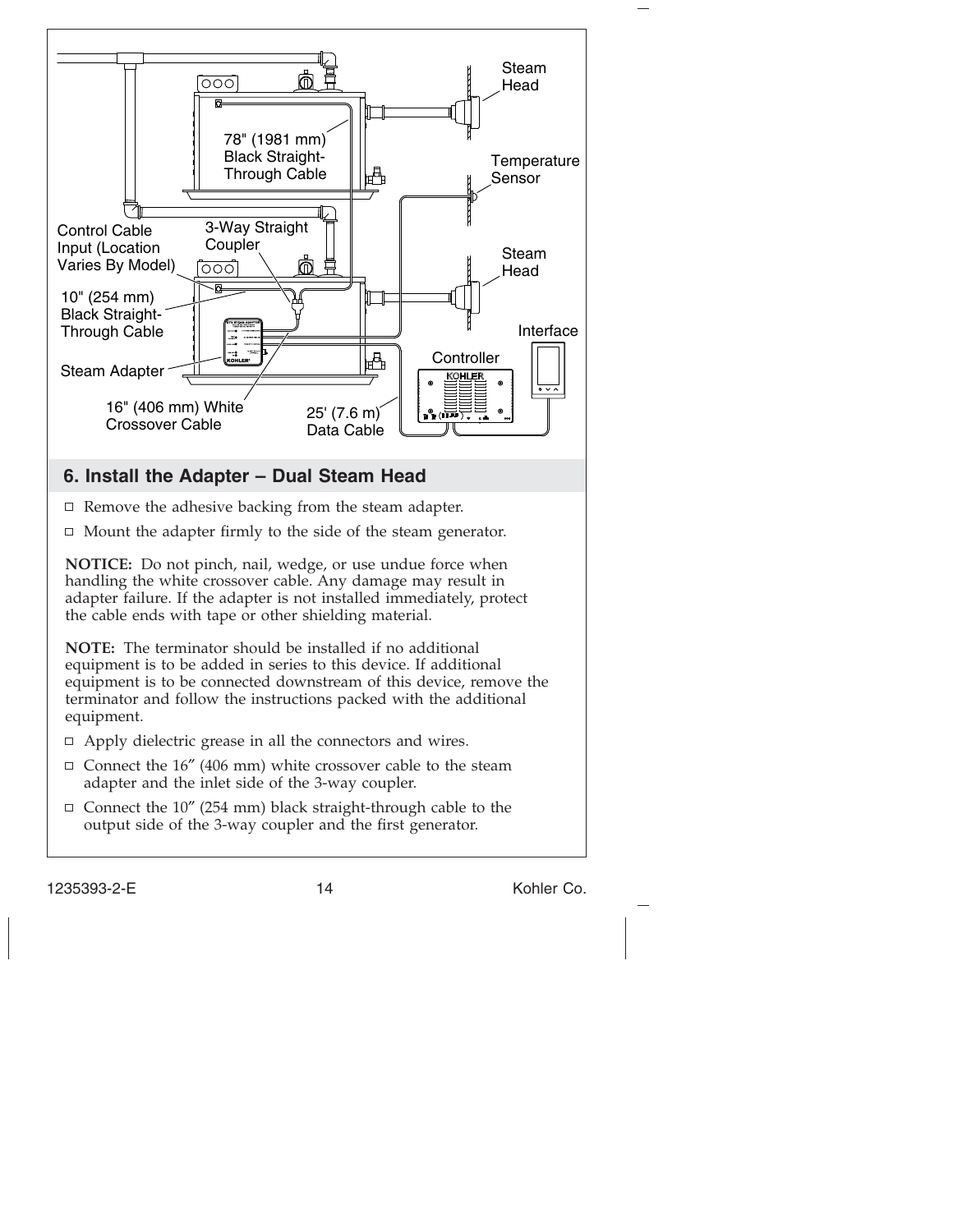# **Install the Adapter – Dual Steam Head (cont.)**

- Connect the 78″ (1981 mm) black straight-through cable to the output side of the 3-way coupler and the second generator.
- $\Box$  Connect the temperature sensor wire to the corresponding port on the steam adapter.
- Connect the data cable to the steam adapter and route the cable to the controller installation location.

Kohler Co. 2012 15 1235393-2-E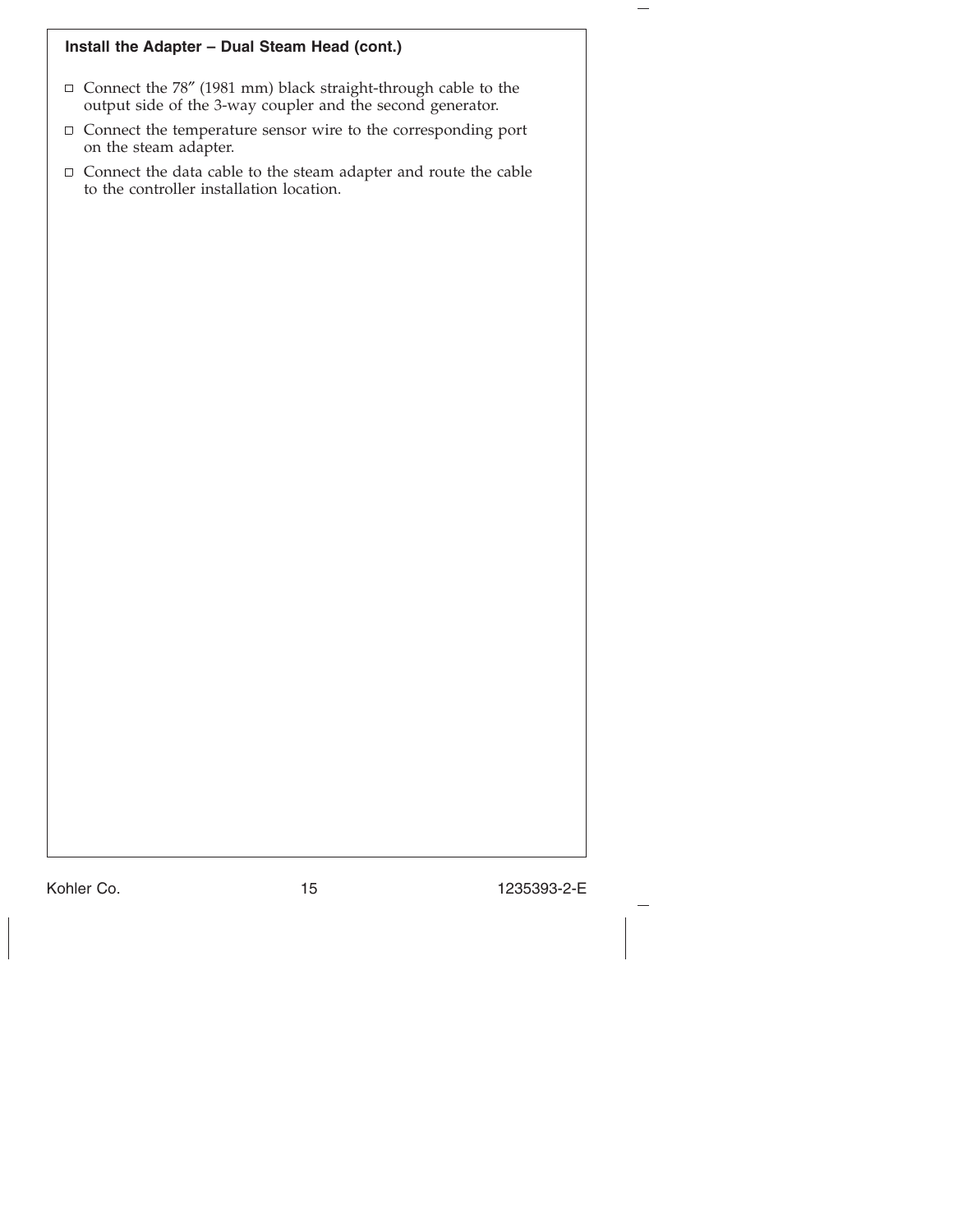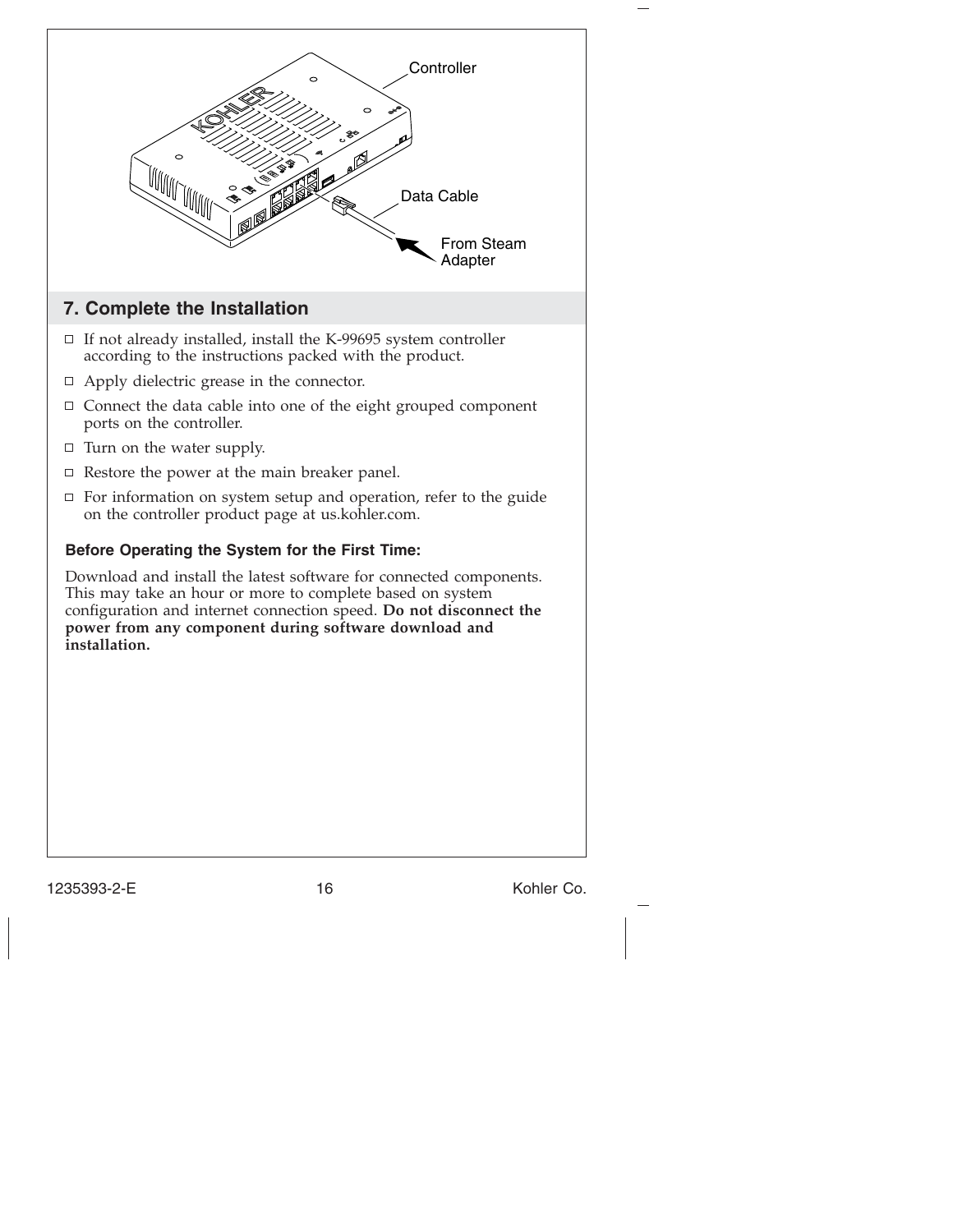

- ″**GEN TEST**″ = steam generator connection/function.
- ″**TEMP SENSOR**″ = temperature sensor connection/function.
- ″**DATA LINK**″ = data cable connection/function.

## **Normal Operation**

Each of the main LEDs (″GEN TEST,″ ″TEMP SENSOR,″ and ″DATA LINK″) blinks green once every second (1 second ON, 1 second OFF).

## **Abnormal Operation**

- □ One or more of the main LED status lights ("GEN TEST," "TEMP SENSOR,″ and ″DATA LINK″) is OFF, ON flashing red, ON solid green, or ON solid red.
- $\Box$  Refer to the "Troubleshooting" section for more information.

#### **Power Clean Function**



**WARNING: Risk of personal injury.** Steam room

temperature will be extremely high when the power clean function is activated. **Do not** enter the steam room while the power clean function is in progress.

**NOTICE:** Users will be automatically reminded to use power clean after 600 minutes of steam generator use. The steam generator may be run three more times before the power clean function must be run. Failure to initiate power clean after the third reminder will result in the system locking. Power clean must be run to resume steam operation.

Kohler Co. 2008. 2009. 2017 235393-2-E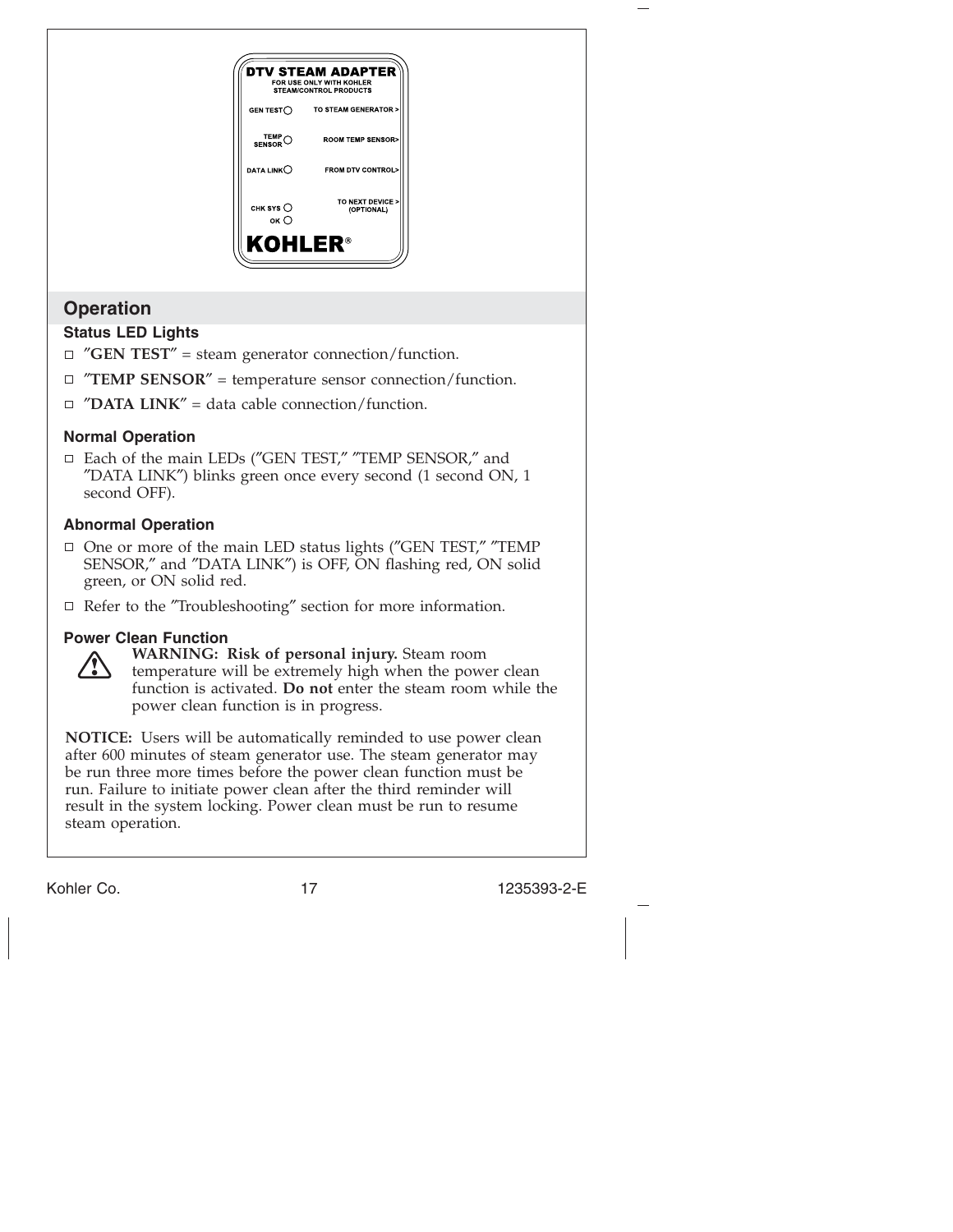# **Operation (cont.)**

**NOTE:** When the power clean function is activated, water will discharge from the steam head.

# **Care and Cleaning**

For best results, keep the following in mind when caring for your KOHLER product:

- Always test your cleaning solution on an inconspicuous area before applying to the entire surface.
- Wipe surfaces clean and rinse completely with water immediately after applying cleaner. Rinse and dry any overspray that lands on nearby surfaces.
- Do not allow cleaners to soak on surfaces.
- Use a soft, dampened sponge or cloth. Never use an abrasive material such as a brush or scouring pad to clean surfaces.

For detailed cleaning information and products to consider, visit www.kohler.com/clean. To order Care & Cleaning information, call 1-800-456-4537.

# **Troubleshooting**

**NOTE: For DTV+ system troubleshooting,** refer to the guide on the K-99695 controller product page at us.kohler.com.

**NOTE:** For service parts information, visit your product page at kohler.com/serviceparts.

This troubleshooting guide is for general aid only. For service and installation issues and concerns, call 1-800-4KOHLER.

| <b>Symptoms</b> |                               | <b>Probable Causes</b> |                                                                                           | <b>Recommended Action</b> |                                                                                                                                                                                  |
|-----------------|-------------------------------|------------------------|-------------------------------------------------------------------------------------------|---------------------------|----------------------------------------------------------------------------------------------------------------------------------------------------------------------------------|
|                 | Error $0140$ is<br>displayed. |                        | A. Tank water level is<br>too low (green<br>status light on<br>steam generator is<br>on). |                           | A. Inspect the water<br>inlet screen and clean<br>if necessary. Ensure<br>that the water supply<br>valve is on and that<br>water is being<br>supplied to the steam<br>generator. |
|                 |                               |                        |                                                                                           |                           |                                                                                                                                                                                  |

1235393-2-E 18 18 Kohler Co.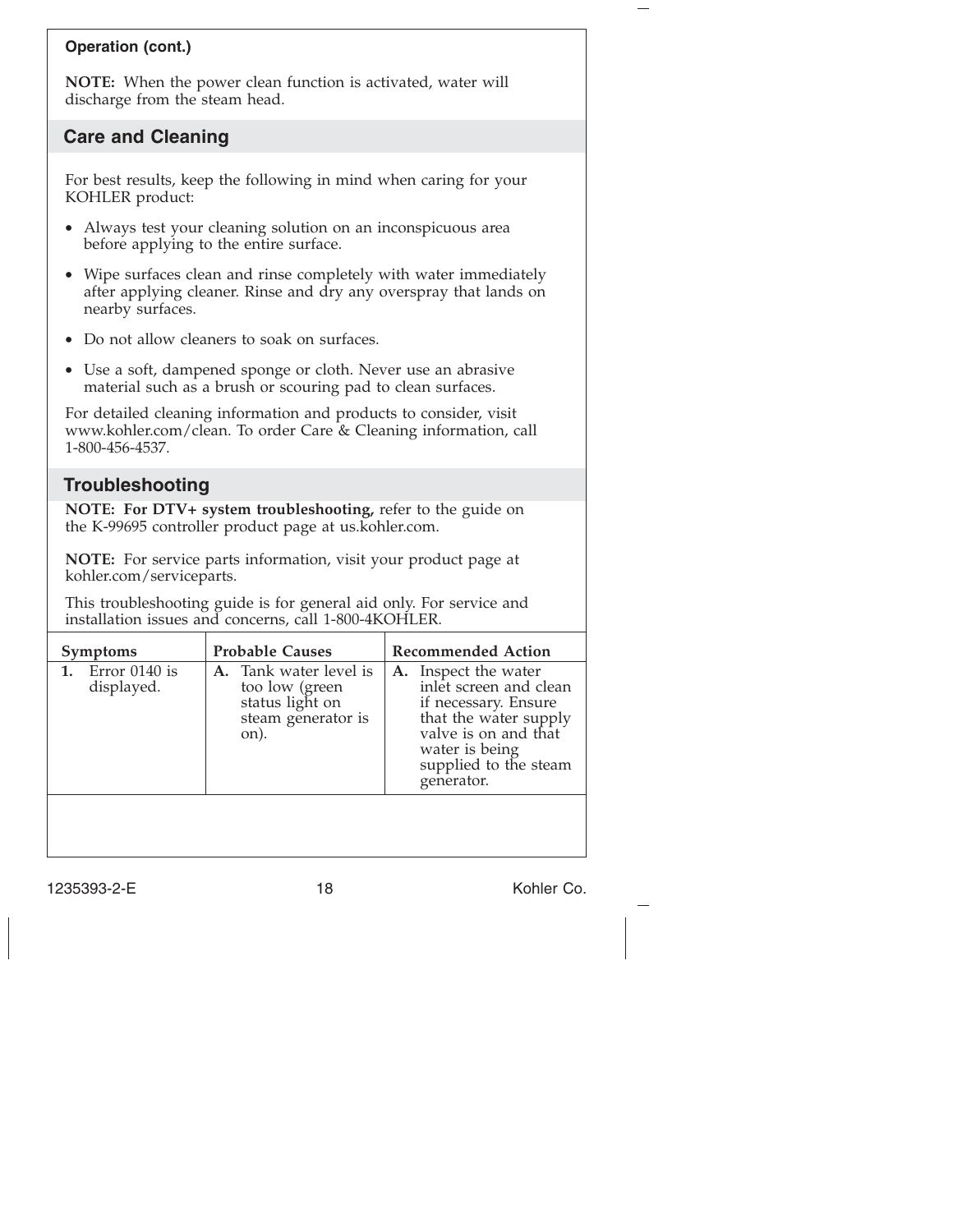| <b>Troubleshooting (cont.)</b>          |                                                                                                                       |                                                                                                                                                                      |  |  |
|-----------------------------------------|-----------------------------------------------------------------------------------------------------------------------|----------------------------------------------------------------------------------------------------------------------------------------------------------------------|--|--|
| <b>Symptoms</b>                         | <b>Probable Causes</b>                                                                                                | <b>Recommended Action</b>                                                                                                                                            |  |  |
|                                         | В.<br>Tank temperature<br>limit has been<br>exceeded (green<br>status light on<br>steam generator is<br>off).         | В.<br>Call the Customer<br>Care Center using<br>the information<br>provided on the back<br>page of this manual.                                                      |  |  |
|                                         | C.<br>Internal steam<br>generator<br>components are<br>not functioning<br>properly.                                   | C.<br>Call the Customer<br>Care Center using<br>the information<br>provided on the back<br>page of this manual.                                                      |  |  |
| Error $0120$ is<br>2.<br>displayed.     | A.<br>The temperature in<br>the steam room<br>has exceeded the<br>maximum<br>allowable level.                         | A1. Reset power to the<br>steam generator and<br>ventilate the steam<br>room to remove<br>excess heat.                                                               |  |  |
|                                         |                                                                                                                       | A2. Relocate the<br>temperature sensor<br>away from the steam<br>head or other heat<br>source.                                                                       |  |  |
|                                         |                                                                                                                       | A3. Call the Customer<br>Care Center using<br>the information<br>provided on the back<br>page of this manual.                                                        |  |  |
| 3.<br>Error 0104 is<br>displayed.       | A.<br>Temperature sensor<br>not connected.                                                                            | А.<br>Connect the<br>temperature sensor.                                                                                                                             |  |  |
|                                         | <b>B.</b><br>Temperature sensor<br>is damaged.                                                                        | В.<br>Call the Customer<br>Care Center using<br>the information<br>provided on the back<br>page of this manual.                                                      |  |  |
| Error 0408 is<br>4.<br>displayed.       | A communication<br>A.<br>error has occurred.                                                                          | Perform a system<br>A.<br>reset on the user<br>interface.                                                                                                            |  |  |
| 5.<br>Lights on the<br>adapter are off. | A. Inadequate power<br>is supplied to the<br>steam generator<br>(green status light<br>on steam generator<br>is off). | A. Provide proper<br>power to the steam<br>generator. If<br>necessary, use the<br>provided test kit to<br>ensure that the steam<br>generator is working<br>properly. |  |  |
|                                         |                                                                                                                       |                                                                                                                                                                      |  |  |

Kohler Co. 19 1235393-2-E

 $\frac{1}{2}$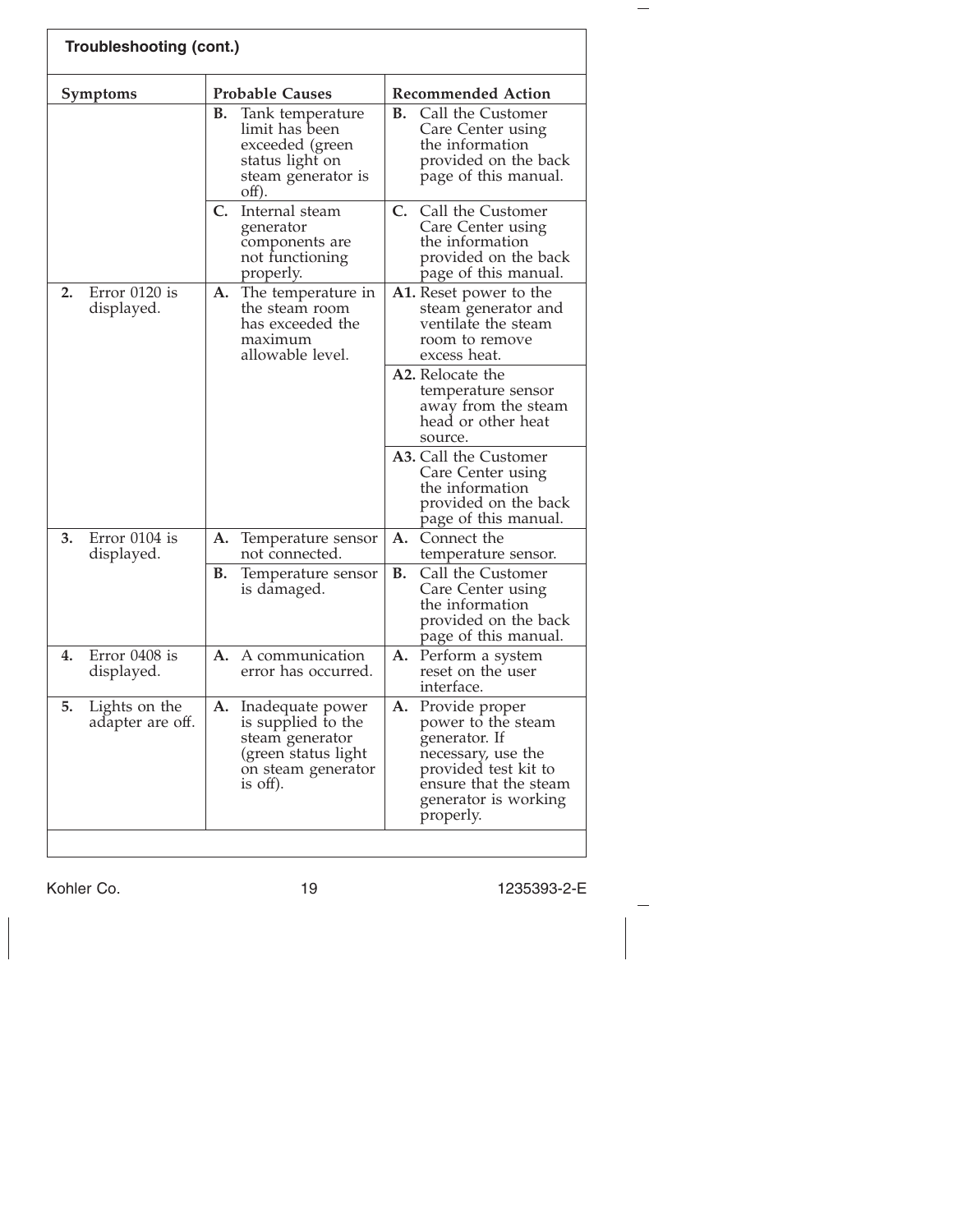| Troubleshooting (cont.)                          |                                                                                                                                               |                                                                                                                                                           |  |
|--------------------------------------------------|-----------------------------------------------------------------------------------------------------------------------------------------------|-----------------------------------------------------------------------------------------------------------------------------------------------------------|--|
| <b>Symptoms</b>                                  | <b>Probable Causes</b>                                                                                                                        | <b>Recommended Action</b>                                                                                                                                 |  |
|                                                  | The user interface<br>В.<br>is not receiving<br>power from the<br>steam generator<br>(green status light<br>on the steam<br>generator is on). | Use the provided test<br>В.<br>kit and instructions<br>to identify the source<br>of the problem.                                                          |  |
|                                                  | C.<br>The user interface<br>is damaged (green<br>status light on the<br>steam generator is<br>on).                                            | $C_{\cdot}$<br>Call the Customer<br>Care Center using<br>the information<br>provided on the back<br>page of this manual.                                  |  |
| "GEN TEST"<br>6.<br>light is<br>blinking red.    | A. An error has<br>occurred with the<br>steam generator.                                                                                      | Check the error code<br>А.<br>on the user interface.<br>See the<br>corresponding error<br>code in this<br>document.                                       |  |
| "TEMP<br>7.<br>SENSOR" light<br>is blinking red. | А.<br>The temperature<br>sensor is not<br>connected.                                                                                          | А.<br>Connect the<br>temperature sensor.                                                                                                                  |  |
|                                                  | В.<br>The temperature<br>sensor is damaged.                                                                                                   | Call the Customer<br>В.<br>Care Center using<br>the information<br>provided on the back<br>page of this manual.                                           |  |
| "DATA LINK"<br>8.<br>light is<br>blinking red.   | A connection to the<br>А.<br>controller has not<br>yet been<br>established.                                                                   | Wait for the<br>А.<br>connection to be<br>made.                                                                                                           |  |
|                                                  | <b>B.</b><br>A connection to the<br>controller cannot<br>be established.                                                                      | Remove and reattach<br>В.<br>the cable that<br>connects the adapter<br>to the controller.<br>Inspect the cable for<br>damage and replace<br>if necessary. |  |
|                                                  | C.<br>- An error has<br>occurred.                                                                                                             | C1. Check the error code<br>on the user interface.<br>See the<br>corresponding error<br>code in this<br>document.                                         |  |
|                                                  |                                                                                                                                               |                                                                                                                                                           |  |

1235393-2-E 20 Kohler Co.

 $\frac{1}{2}$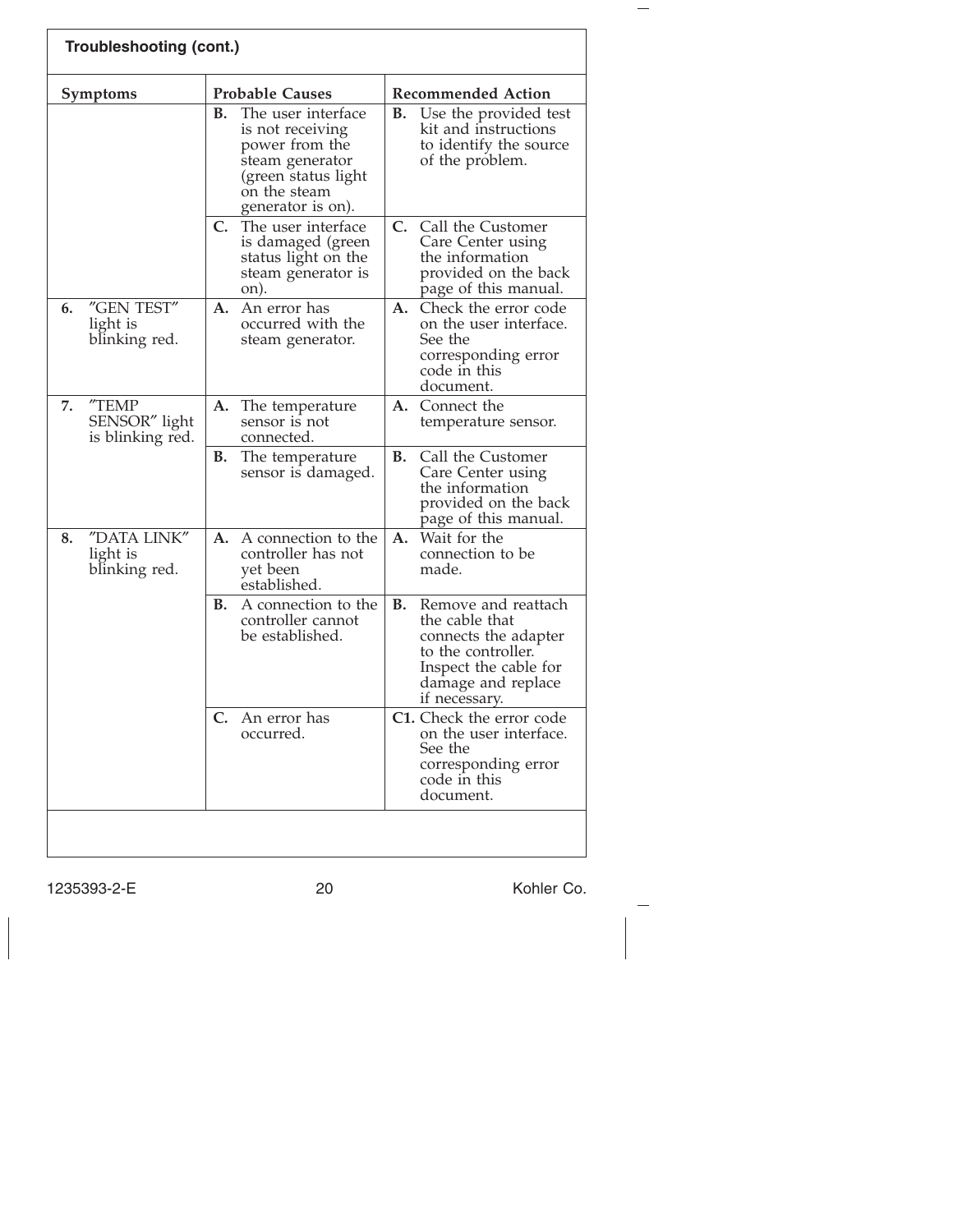| <b>Troubleshooting (cont.)</b>                               |                                                                                                                          |                                                                                                                                                                        |  |
|--------------------------------------------------------------|--------------------------------------------------------------------------------------------------------------------------|------------------------------------------------------------------------------------------------------------------------------------------------------------------------|--|
| <b>Symptoms</b>                                              | <b>Probable Causes</b>                                                                                                   | <b>Recommended Action</b>                                                                                                                                              |  |
|                                                              |                                                                                                                          | C <sub>2</sub> . Reset power to the<br>steam generator and<br>controller.                                                                                              |  |
|                                                              |                                                                                                                          | C3. Perform a system<br>reset on the user<br>interface.                                                                                                                |  |
| 9.<br>Steam menu<br>disappears<br>after requesting<br>steam. | Cables between the<br>A.<br>steam generator(s)<br>and adapter are<br>installed<br>incorrectly.                           | A1. Reinstall the black<br>and/or white cable(s)<br>between the steam<br>generator(s) and<br>adapter according to<br>the instructions in<br>the installation<br>guide. |  |
|                                                              |                                                                                                                          | A2. Call the Customer<br>Care Center using<br>the information<br>provided on the back<br>page of this manual.                                                          |  |
| 10. Display does<br>not show<br>steam function.              | A.<br>Inadequate power<br>is supplied to the<br>steam generator<br>(green status light<br>on steam generator<br>is off). | A1. Provide proper<br>power to the steam<br>generator. Use the<br>provided test kit, if<br>necessary, to ensure<br>that the steam<br>generator is working<br>properly. |  |
|                                                              |                                                                                                                          | A2. Call the Customer<br>Care Center using<br>the information<br>provided on the back<br>page of this manual.                                                          |  |
|                                                              | В.<br>The adapter is<br>damaged (green<br>status light on<br>steam generator is<br>on).                                  | <b>B1.</b> Use the provided test<br>kit and instructions<br>to identify the source<br>of the problem.                                                                  |  |
|                                                              |                                                                                                                          | <b>B2.</b> Call the Customer<br>Care Center using<br>the information<br>provided on the back<br>page of this manual.                                                   |  |
|                                                              |                                                                                                                          |                                                                                                                                                                        |  |

Kohler Co. 21 235393-2-E

 $\overline{\phantom{a}}$ 

 $\frac{1}{2}$ 

 $\overline{\phantom{0}}$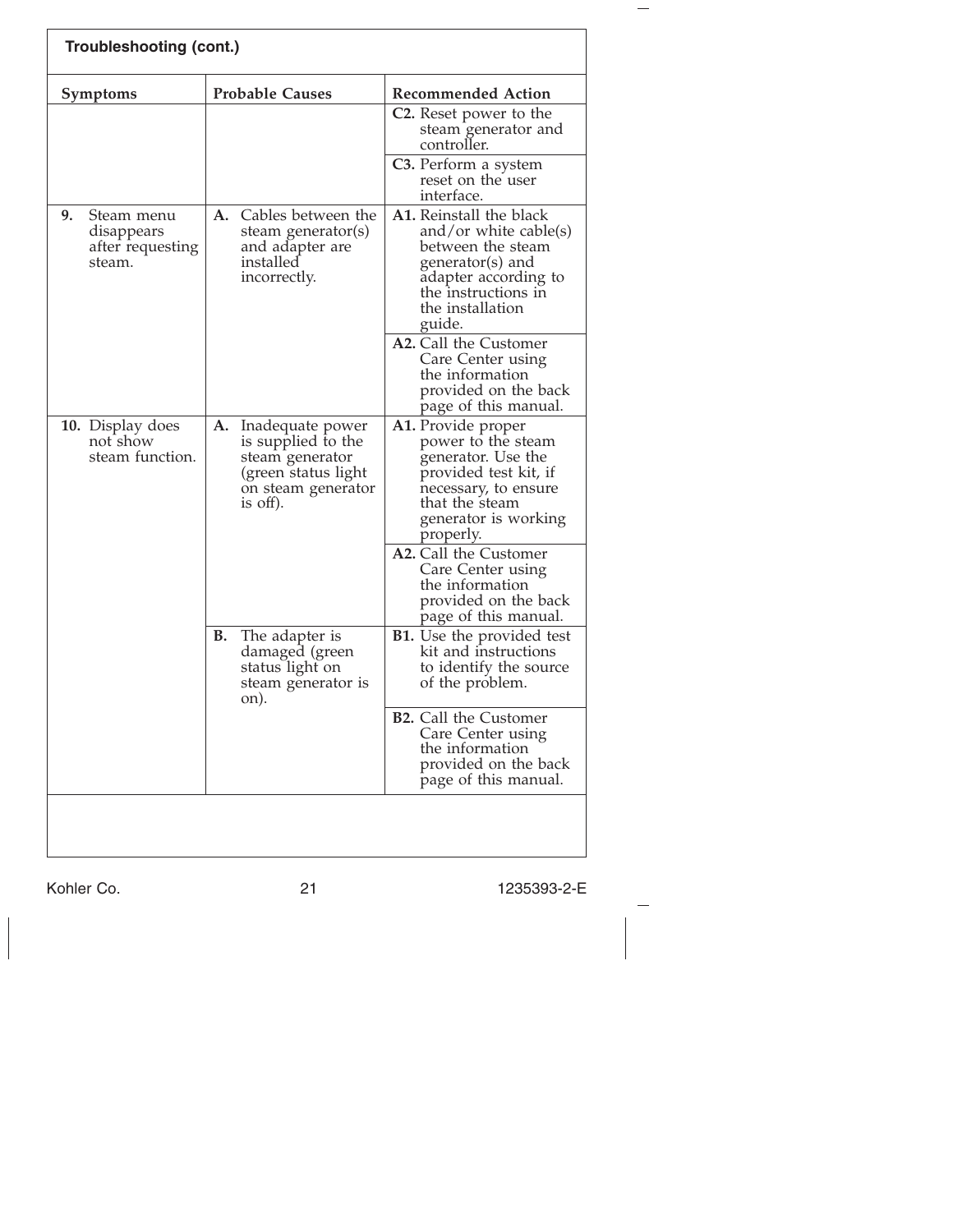| Troubleshooting (cont.)                                        |                                                                                  |                                                                                                                                                                       |  |  |
|----------------------------------------------------------------|----------------------------------------------------------------------------------|-----------------------------------------------------------------------------------------------------------------------------------------------------------------------|--|--|
| Symptoms                                                       | <b>Probable Causes</b>                                                           | <b>Recommended Action</b>                                                                                                                                             |  |  |
| <b>11.</b> Water from<br>steam head.                           | A. Normal operation.                                                             | <b>A1.</b> A small amount of<br>water discharged<br>from the steam head<br>just before, during,<br>and just after steam<br>use is normal.                             |  |  |
|                                                                |                                                                                  | A2. Water discharge from<br>the steam head<br>during the Power<br>Clean cycle is<br>normal                                                                            |  |  |
|                                                                | В.<br>Water supply lines<br>are connected<br>incorrectly.                        | Review the steam<br>В.<br>generator installation<br>guide and reinstall<br>the lines at the<br>proper locations.                                                      |  |  |
|                                                                | C. Internal steam<br>generator<br>components are<br>not functioning<br>properly. | C1. Turn off water<br>supply to the steam<br>generator. If possible,<br>drain the tank.<br>Slowly open the<br>water supply valve<br>to refill the steam<br>generator. |  |  |
|                                                                |                                                                                  | C <sub>2</sub> . Call the Customer<br>Care Center using<br>the information<br>provided on the back<br>page of this manual.                                            |  |  |
| 12. No steam after<br>5 minutes of<br>activating the<br>steam. | <b>A.</b> An error has<br>occurred.                                              | Check the user<br>А.<br>interface for error<br>messages. If an error<br>message appears, see<br>the appropriate error<br>message<br>troubleshooting.                  |  |  |
|                                                                | В.<br>The temperature<br>setpoint has<br>already been<br>reached.                | Confirm that the<br>В.<br>temperature setpoint<br>is greater than the<br>current steam room<br>temperature. Increase<br>the temperature<br>setpoint if desired.       |  |  |
|                                                                |                                                                                  |                                                                                                                                                                       |  |  |

1235393-2-E 22 Kohler Co.

 $\frac{1}{2}$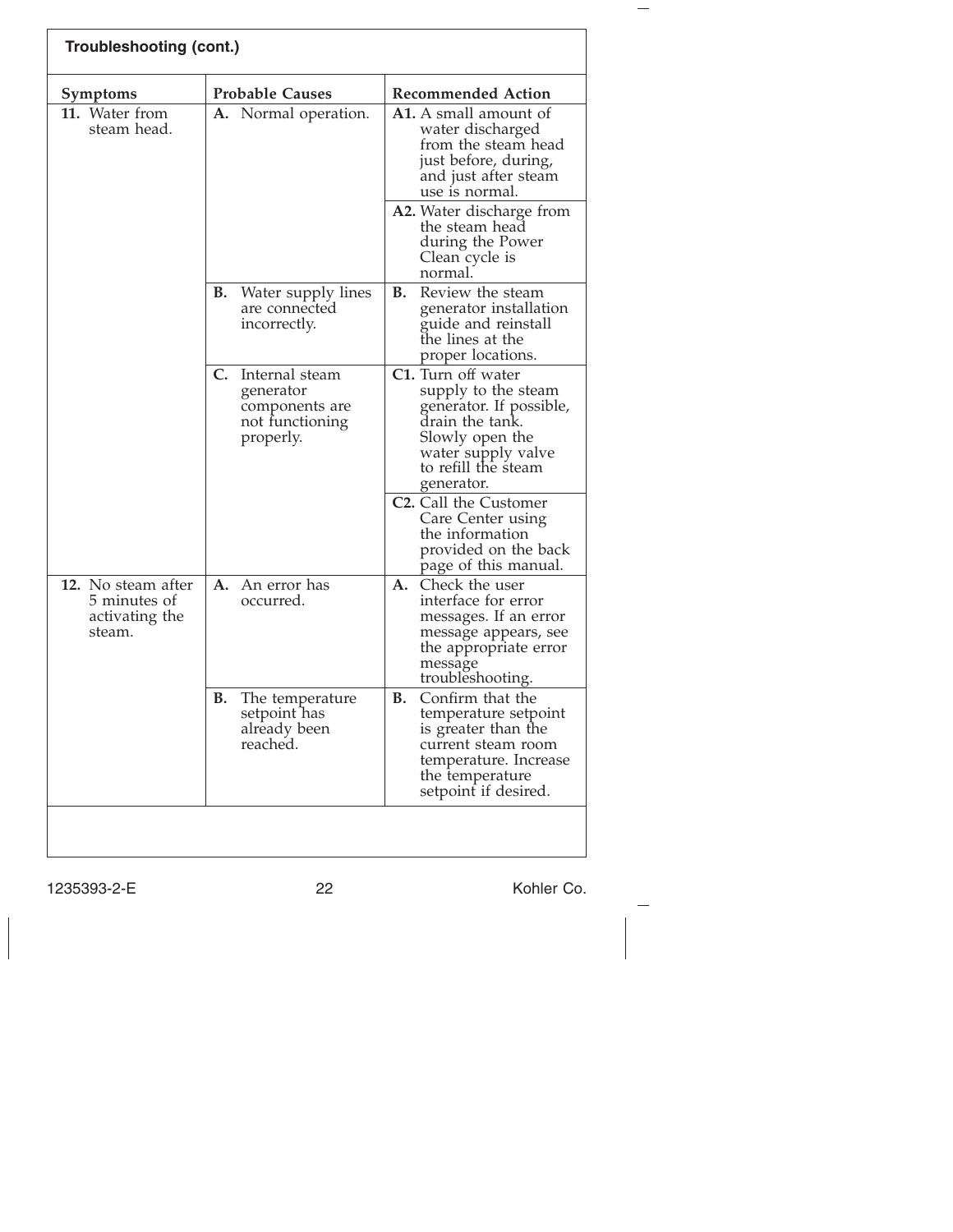| Troubleshooting (cont.) |    |                                                                                                                       |    |                                                                                                                                                                              |  |
|-------------------------|----|-----------------------------------------------------------------------------------------------------------------------|----|------------------------------------------------------------------------------------------------------------------------------------------------------------------------------|--|
| <b>Symptoms</b>         |    | <b>Probable Causes</b>                                                                                                |    | <b>Recommended Action</b>                                                                                                                                                    |  |
|                         |    | C. Inadequate power<br>is supplied to the<br>steam generator<br>(green status light<br>on steam generator<br>is off). |    | <b>C1.</b> Provide proper<br>power to the steam<br>generator. If<br>necessary, use the<br>provided test kit to<br>ensure that the steam<br>generator is working<br>properly. |  |
|                         |    |                                                                                                                       |    | C <sub>2</sub> . Call the Customer<br>Care Center using<br>the information<br>provided on the back<br>page of this manual.                                                   |  |
|                         |    | <b>D.</b> Cables between the<br>steam generator(s)<br>and adapter are<br>installed<br>incorrectly.                    | D. | Reinstall the black<br>and/or white cable(s)<br>between the steam<br>generator(s) and<br>adapter according to<br>the instructions in<br>the installation<br>guide.           |  |
|                         | Е. | Steam line or<br>steam head is<br>blocked.                                                                            | Е. | Check the steam<br>head and steam line<br>for blockages. Repair<br>as necessary.                                                                                             |  |
|                         | F. | Steam generator is<br>damaged.                                                                                        |    | F1. Use the provided test<br>kit to check steam<br>generator function.                                                                                                       |  |
|                         |    |                                                                                                                       |    | <b>F2.</b> Call the Customer<br>Care Center using<br>the information<br>provided on the back<br>page of this manual.                                                         |  |
| 13. Steam stopped.      | А. | An error has<br>occurred.                                                                                             | А. | Check the user<br>interface for error<br>messages. If an error<br>message appears, see<br>the appropriate error<br>message<br>troubleshooting.                               |  |
|                         | В. | The session time<br>limit was met or<br>the temperature<br>setpoint was met.                                          | В. | Restart the session<br>timer or increase the<br>temperature setpoint<br>to restart steam.                                                                                    |  |

Kohler Co. 23 1235393-2-E

 $\frac{1}{2}$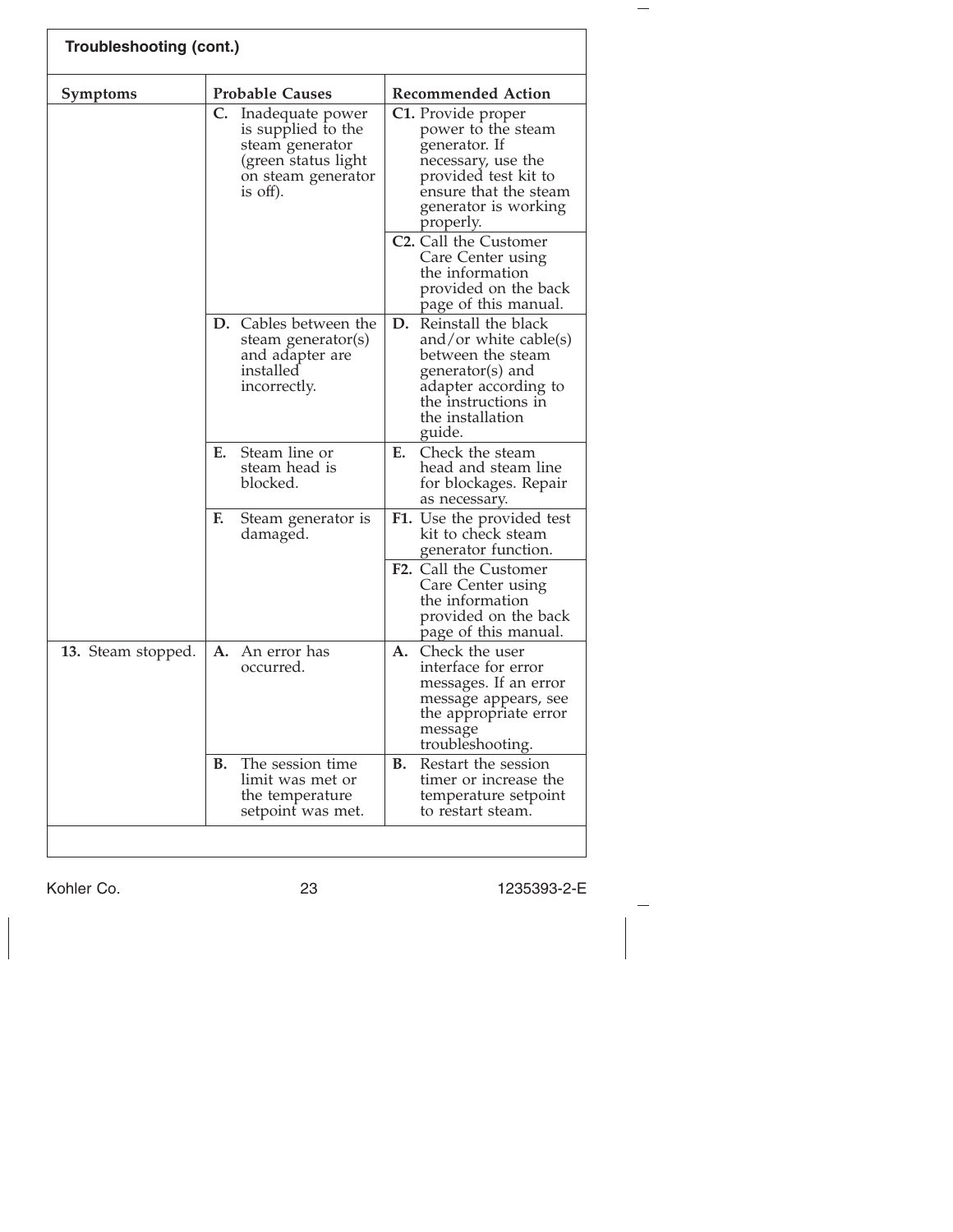# **Warranty**

#### **KOHLER Steam Generator THREE-YEAR LIMITED WARRANTY**

Kohler steam generator units manufactured after September 15, 2001, are warranted to the original consumer purchaser to be free of manufacturing defects in material and workmanship during normal residential usage for three (3) years from the date of installation. This warranty only applies to KOHLER steam generator units installed in the United States of America, Canada or Mexico (″North America″).

If a defect is found in normal residential usage, Kohler Co. will, at its election, repair or replace the unit, or make appropriate adjustment. Damage caused by accident, misuse or abuse is not covered by this warranty. Proof of purchase (original sales receipt) must be provided to Kohler Co. with all warranty claims. Kohler Co. is not responsible for labor charges, removal charges, installation, or other consequential costs. In no event shall the liability of Kohler Co. exceed the purchase price of the unit.

If this unit is used commercially or installed outside of North America, Kohler Co. warrants the unit to be free from defects in material and workmanship for one (1) year from the date of installation with all other terms of this warranty applying except duration.

To obtain warranty service contact Kohler Co., either through your Dealer, Plumbing Contractor, Home Center or E-tailer or by writing Kohler Co., Attn: Customer Care Center, 444 Highland Drive, Kohler, WI 53044, USA, or by calling 1-800-4-KOHLER (1-800-456-4537) from within the USA and Canada, and 001-800-456-4537 from within Mexico, or visit www.kohler.com within the USA, www.ca.kohler.com from within Canada, or www.mx.kohler.com in Mexico.

**KOHLER CO. AND/OR SELLER ARE PROVIDING THESE WARRANTIES IN LIEU OF ALL OTHER WARRANTIES, EXPRESSED OR IMPLIED, INCLUDING BUT NOT LIMITED TO THE IMPLIED WARRANTIES OF MERCHANTABILITY AND FITNESS FOR A PARTICULAR PURPOSE. KOHLER CO. AND/OR SELLER DISCLAIM ANY LIABILITY FOR SPECIAL, INCIDENTAL OR CONSEQUENTIAL DAMAGES. Some states/provinces do not allow limitations on how long an implied warranty lasts, or the exclusion or limitation of special, incidental or consequential damages, so these limitations and exclusions may not apply to you. This warranty gives you specific legal rights. You may also have other rights, which vary from state/providence to state/providence.**

**This is Kohler Co.'s exclusive written warranty.**

1235393-2-E 24 Z235393-2-E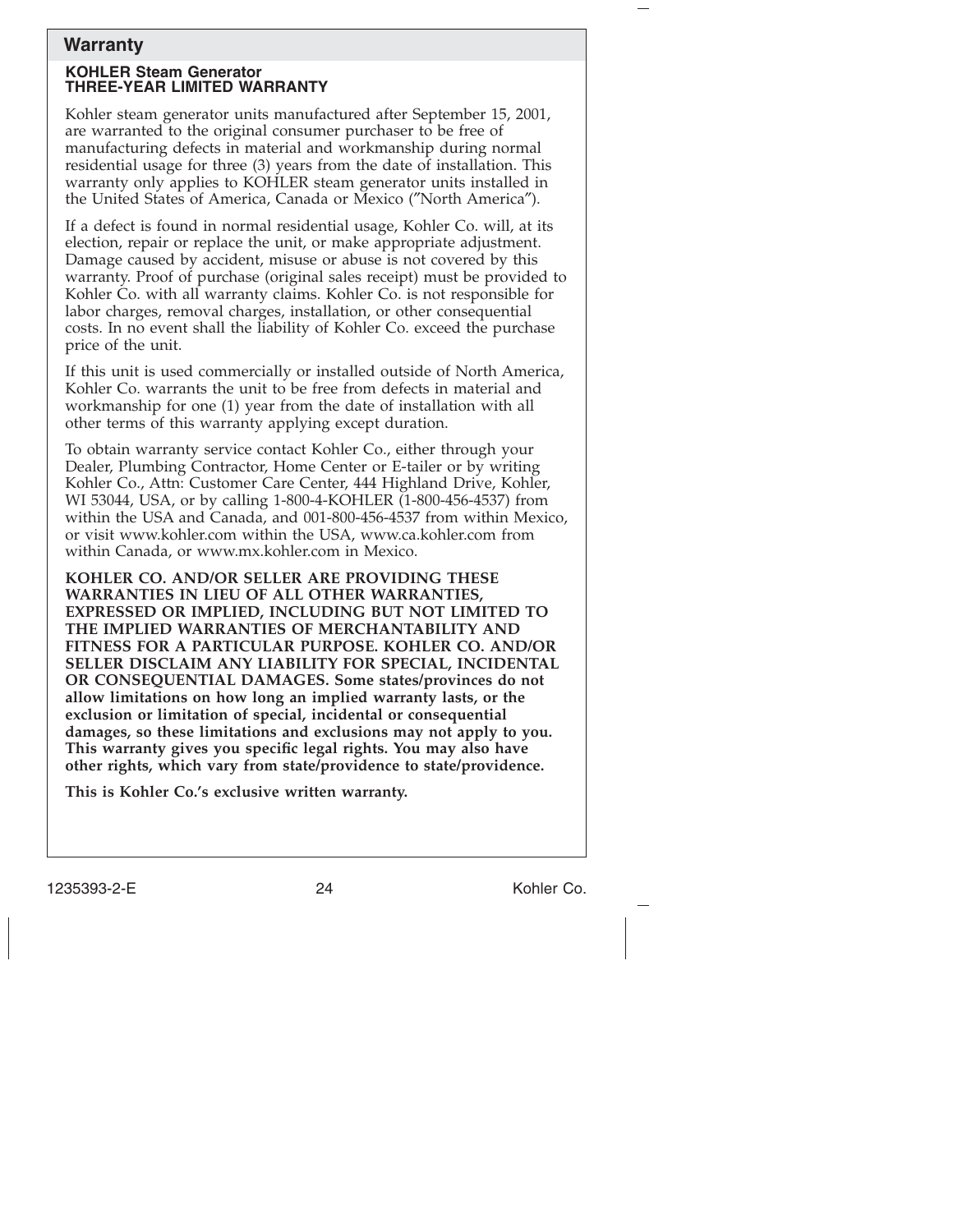Guide d'installation et d'entretien

Kit d'adaptateur de vapeur / Collecteur de vapeur pour DTV+

# **INSTRUCTIONS IMPORTANTES**

# **INFORMATIONS IMPORTANTES SUR LA SÉCURITÉ**



**AVERTISSEMENT: Lors de l'utilisation de cette unité, les précautions de base doivent toujours être suivies :**



**DANGER: Risque d'électrocution.** Déconnecter l'alimentation électrique pour la zone de travail au niveau du disjoncteur principal avant d'exécuter ces étapes d'installation.



**AVERTISSEMENT: Risque de blessures.** Si l'on commence à ressentir une gêne pendant que l'on prend un bain à vapeur, arrêter l'unité. Se refroidir avec la douche, ouvrir la porte, ou sortir de l'unité.



**AVERTISSEMENT: Risque de réaction allergique.** Avant d'ajouter des huiles, des traitements aromathérapiques ou des produits de soins de la peau au puits d'aromathérapie, s'assurer qu'ils ne causeront pas de réaction allergique pour l'utilisateur.



**AVERTISSEMENT: Risque de blessures.** Ce bain à vapeur peut ne pas être approprié pour être utilisé par les femmes enceintes, les personnes qui ont des problèmes de cœur, une hypertension artérielle ou des problèmes de circulation, ou des personnes qui sont sous l'influence d'alcool, qui prennent des drogues, ou qui sont suivies par un médecin. Un bain à vapeur peut soumettre le corps à un stress exagéré, comme le font les bains chauds, les douches, ou les saunas.



**AVERTISSEMENT: Risque de blessures. NE PAS** consommer de boissons alcoolisées et ne pas prendre de médicaments ou de drogues avant ou pendant l'utilisation du bain à vapeur. L'alcool et les drogues affectent le jugement mental, augmentent le risque d'hyperthermie de manière significative, et inhibent les fonctions corporelles, comme le

Kohler Co. The Français-1 1235393-2-E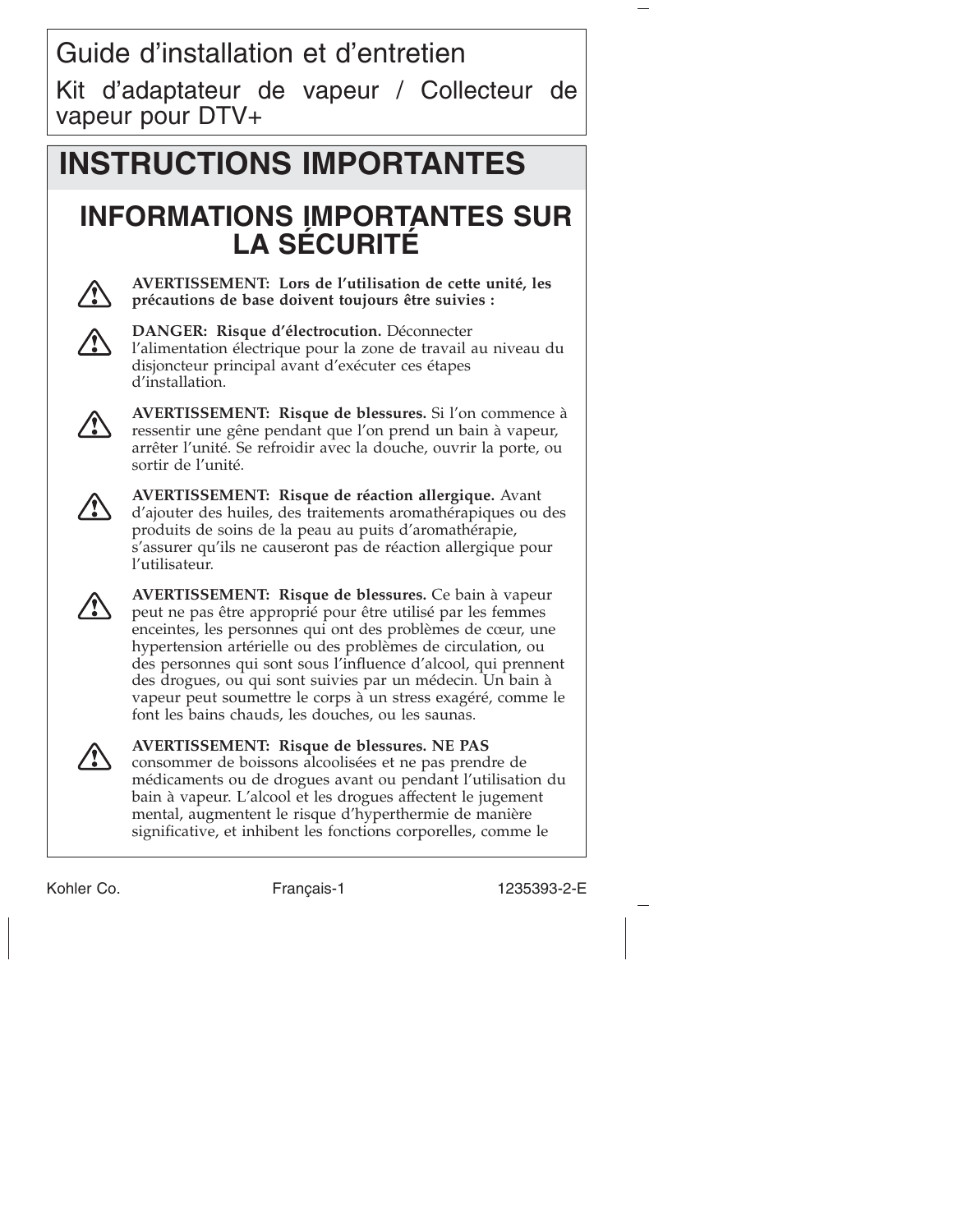## **INSTRUCTIONS IMPORTANTES (cont.)**

battement du cœur et la respiration, ce qui se traduit par des effets qui pourraient être dangereux.



**AVERTISSEMENT: Risque de blessures pour les enfants.** Ne pas permettre aux enfants d'utiliser cette unité sans surveillance diligente en tout temps. Le générateur de vapeur n'est pas destiné à être utilisé par des enfants.



**AVERTISSEMENT: Risque d'ébouillantage ou de brûlures.** Ne pas s'approcher de la tête de diffusion de vapeur pendant son fonctionnement. La tête de diffusion de vapeur est chaude lorsqu'elle fonctionne.



**AVERTISSEMENT: Risque de blessures ou d'endommagement matériel.** Éviter d'entrer en contact avec

le réservoir d'eau et/ou la conduite d'évacuation de vapeur pendant que le générateur de vapeur fonctionne ou immédiatement après son arrêt. Porter des lunettes de protection des yeux et des vêtements de protection lors de l'entretien du générateur de vapeur. Le générateur de vapeur fonctionne à des températures élevées.

**AVIS:** Utiliser cette unité uniquement pour l'usage pour lequel elle est destinée, tel que spécifié dans ce manuel. **NE PAS** utiliser de dispositifs d'attache non recommandés par Kohler Co.

**AVIS: Respecter tous les codes de plomberie, d'électricité et de construction.**

\_\_\_\_\_\_\_\_\_\_\_\_\_\_\_\_\_\_\_\_\_\_\_\_\_\_\_\_\_\_\_\_\_\_\_\_\_\_\_\_\_\_\_\_\_\_\_\_\_\_\_\_\_\_\_\_\_\_\_\_\_\_\_\_\_

## **Fonctionnement avec DTV+**

- □ Pour connecter l'adaptateur de vapeur au système DTV+, le module de commande du système K-99695 est requis.
- $\Box$  Le câble de données fourni est utilisé pour connecter l'adaptateur de vapeur au module de commande du système.

1235393-2-E Français-2 Kohler Co.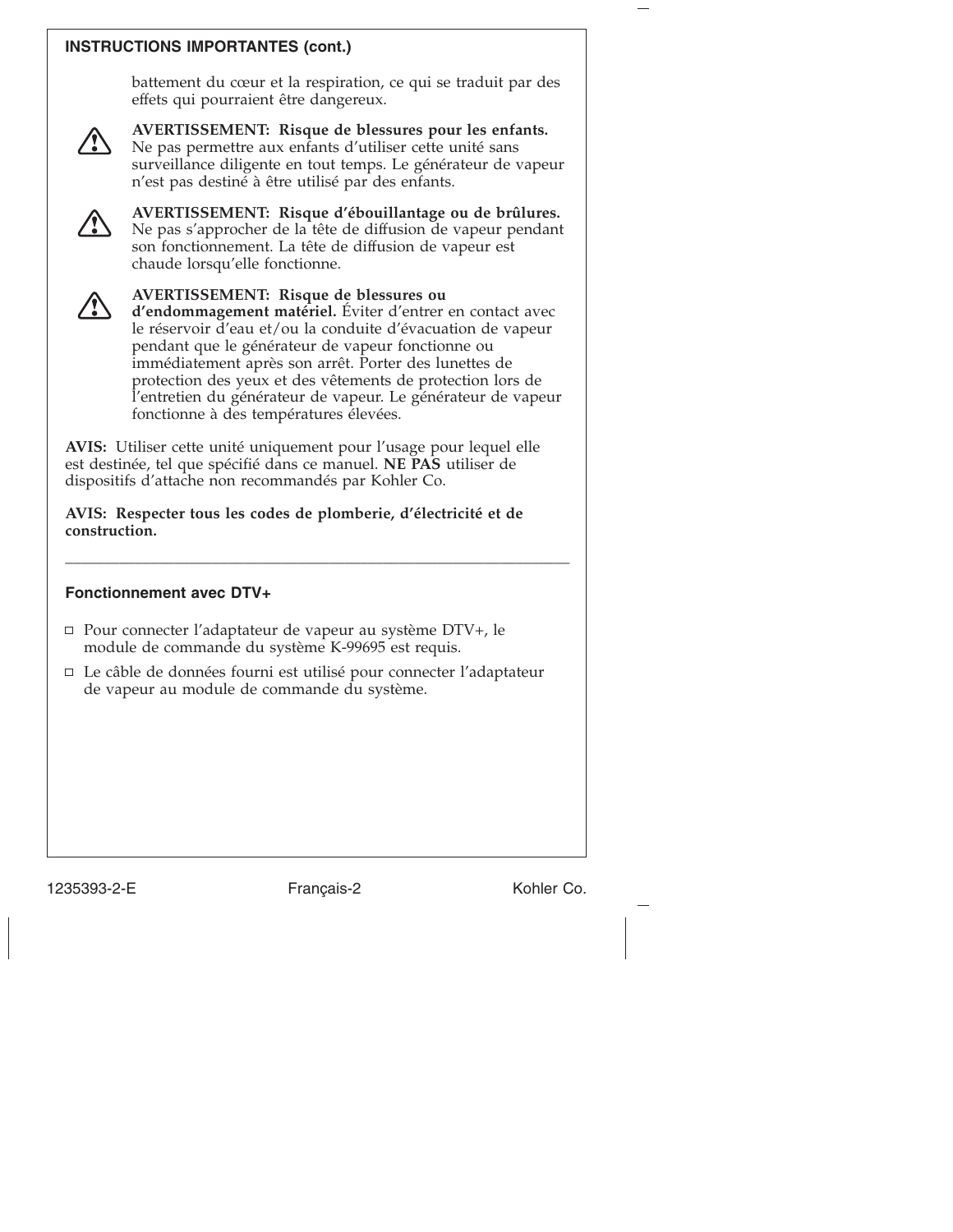

Kohler Co. Français-3 1235393-2-E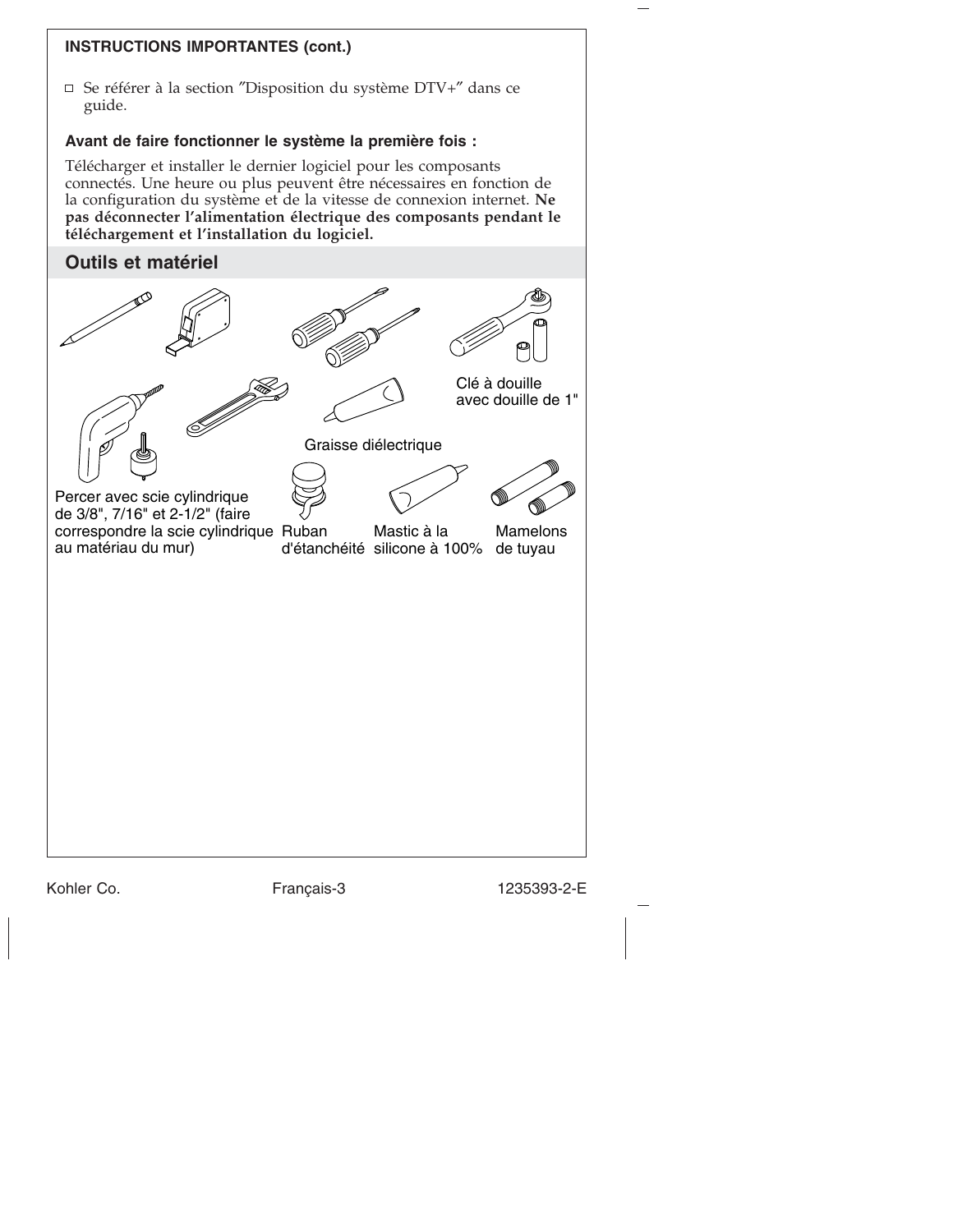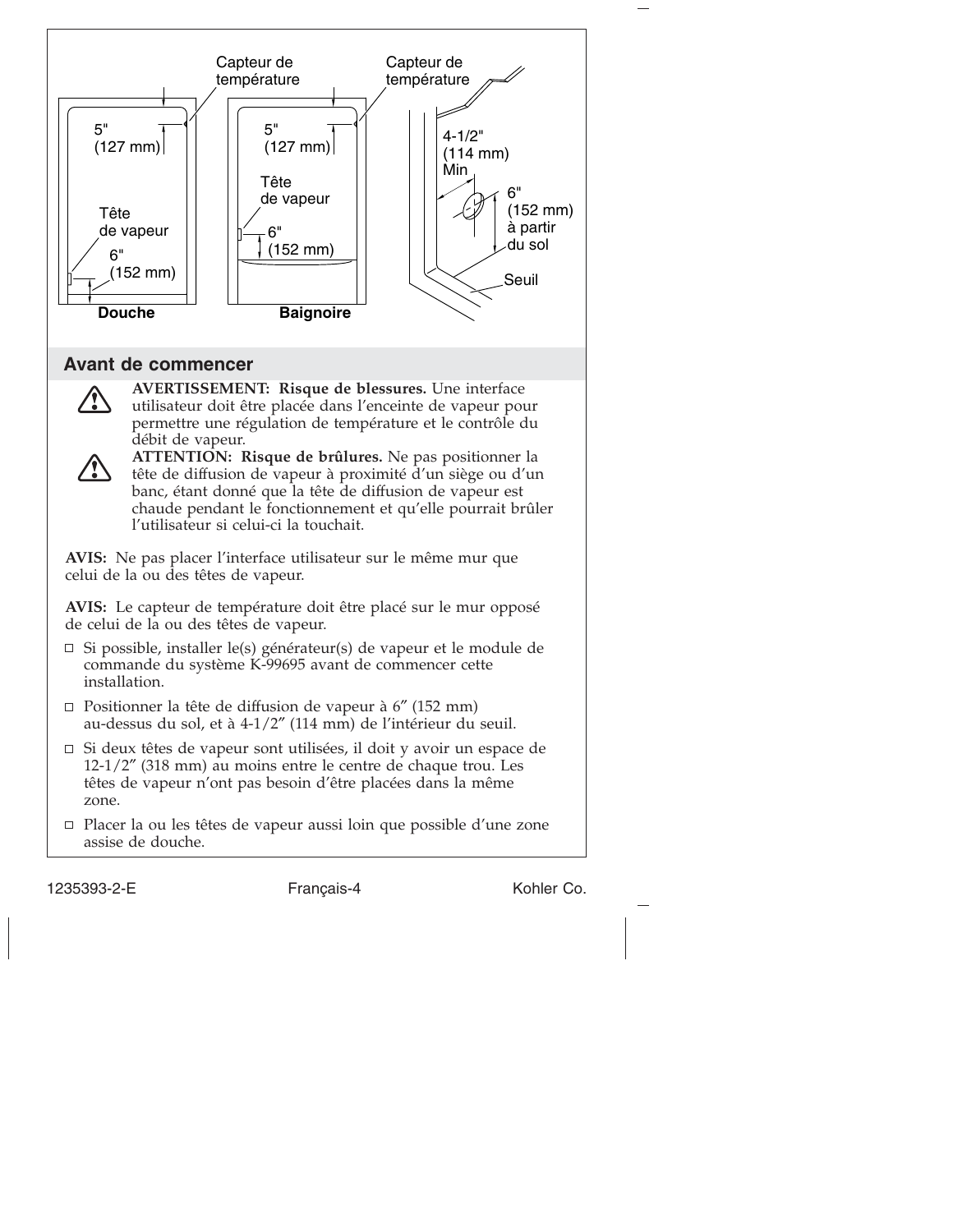#### **Avant de commencer (cont.)**

- Placer le capteur de température sur le mur, en descendant de 5″ (127 mm) du plafond.
- S'assurer qu'il y a un dégagement suffisant entre les conduites de vapeur et toutes les surfaces alentour, ou appliquer du matériau isolant approprié autour des conduites de vapeur.

Kohler Co. Français-5 1235393-2-E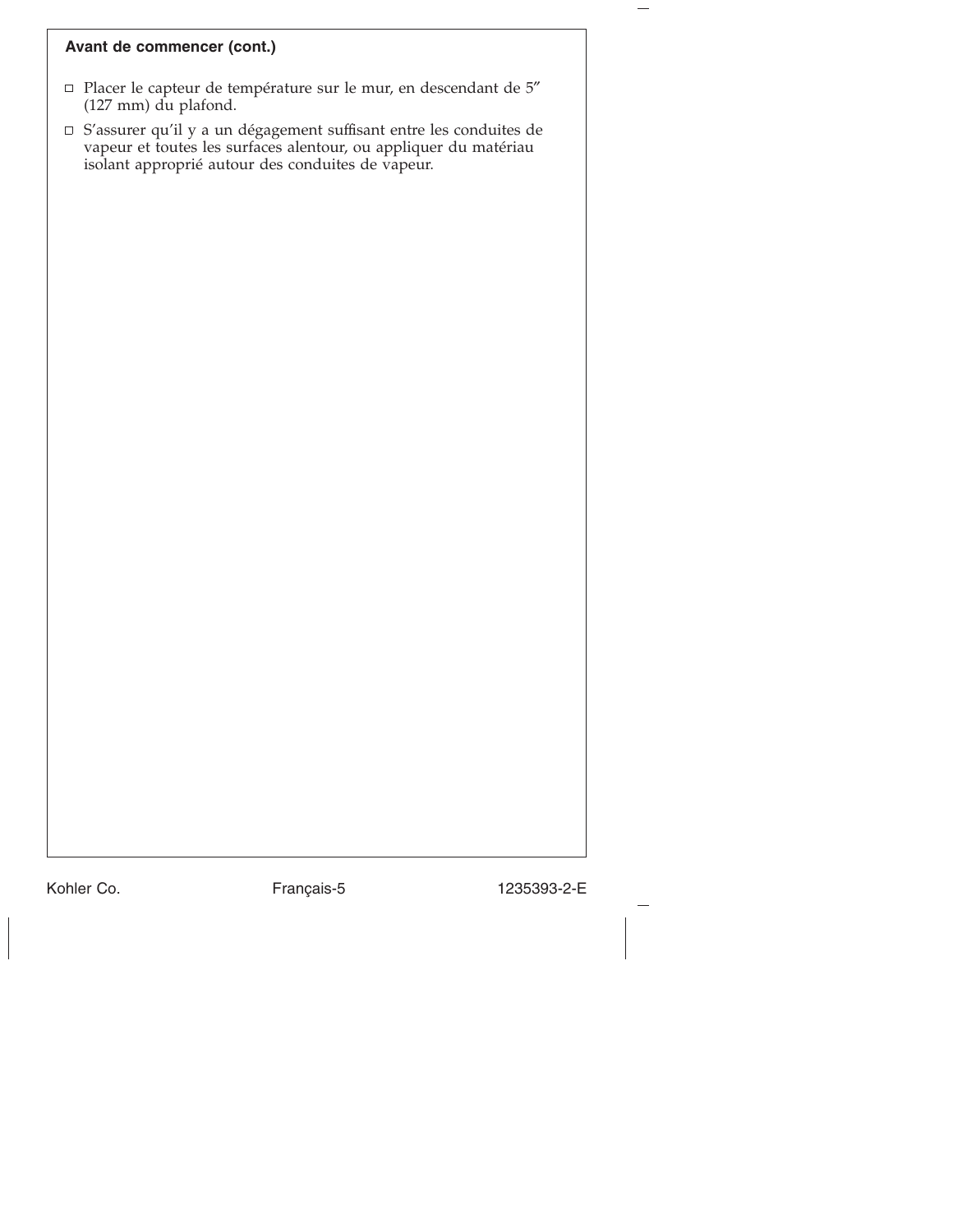

Le module de commande du système K-99695 alimente l'interface ou les interfaces et commande le générateur de vapeur et les autres composants du système.

- Déterminer les emplacements de tous les composants requis.
- $\Box$  Un câble de données de 25' (7,6 m) est fourni pour connecter l'adaptateur de vapeur au module de commande. Si le générateur de vapeur n'est pas compris dans un rayon de 25' (7,6 m) du module de commande, ajouter un câble de rallonge style câble de téléphone.

#### **Avant de faire fonctionner le système la première fois :**

Télécharger et installer le dernier logiciel pour les composants connectés. Une heure ou plus peuvent être nécessaires en fonction de la configuration du système et de la vitesse de connexion internet. **Ne pas déconnecter l'alimentation électrique des composants pendant le téléchargement et l'installation du logiciel.**

1235393-2-E Français-6 Kohler Co.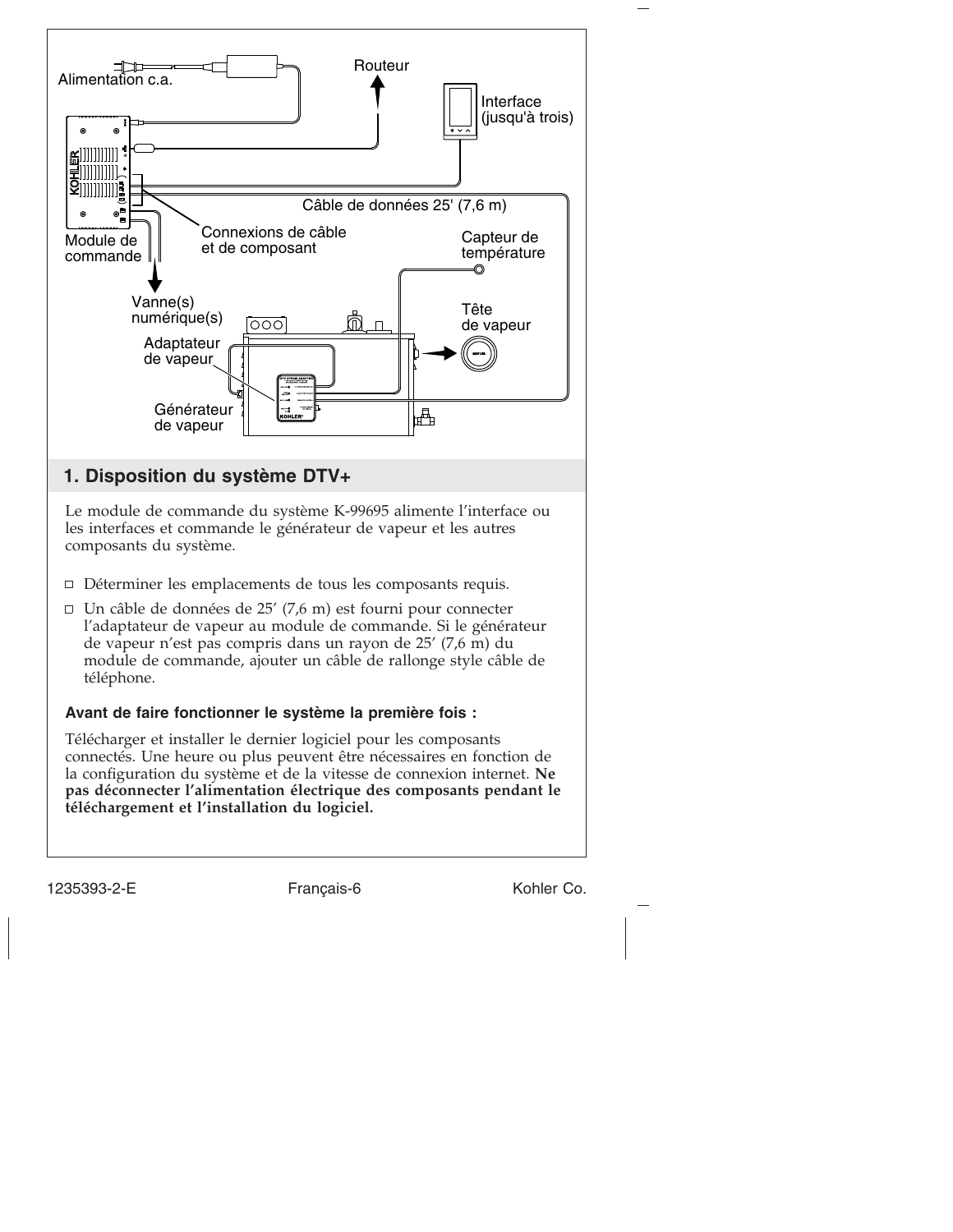

# **2. Préparer le site**

**REMARQUE:** Cette section continue l'installation décrite dans les instructions d'installation du générateur de vapeur. Se reporter aux instructions d'installation du générateur de vapeur pour obtenir de l'information supplémentaire, le cas échéant.

**REMARQUE:** Si deux têtes de diffusion de vapeur sont utilisées, il doit y avoir un espace de 12-1/2 (318 mm) au moins entre le centre de chaque trou. Les têtes de diffusion de vapeur n'ont pas besoin d'être placées sur le même mur. Installer deux têtes de diffusion de vapeur sur des murs différents pour améliorer la distribution de vapeur.

- $\Box$  Installer le mur fini.
- Percer ou couper un trou de  $2-1/2$ " (64 mm) centré autour du coude dans le mur.
- Marquer le mamelon de tuyau temporaire et la surface du mur fini.
- Retirer le mamelon de la conduite temporaire du coude.

Kohler Co. **Français-7** 1235393-2-E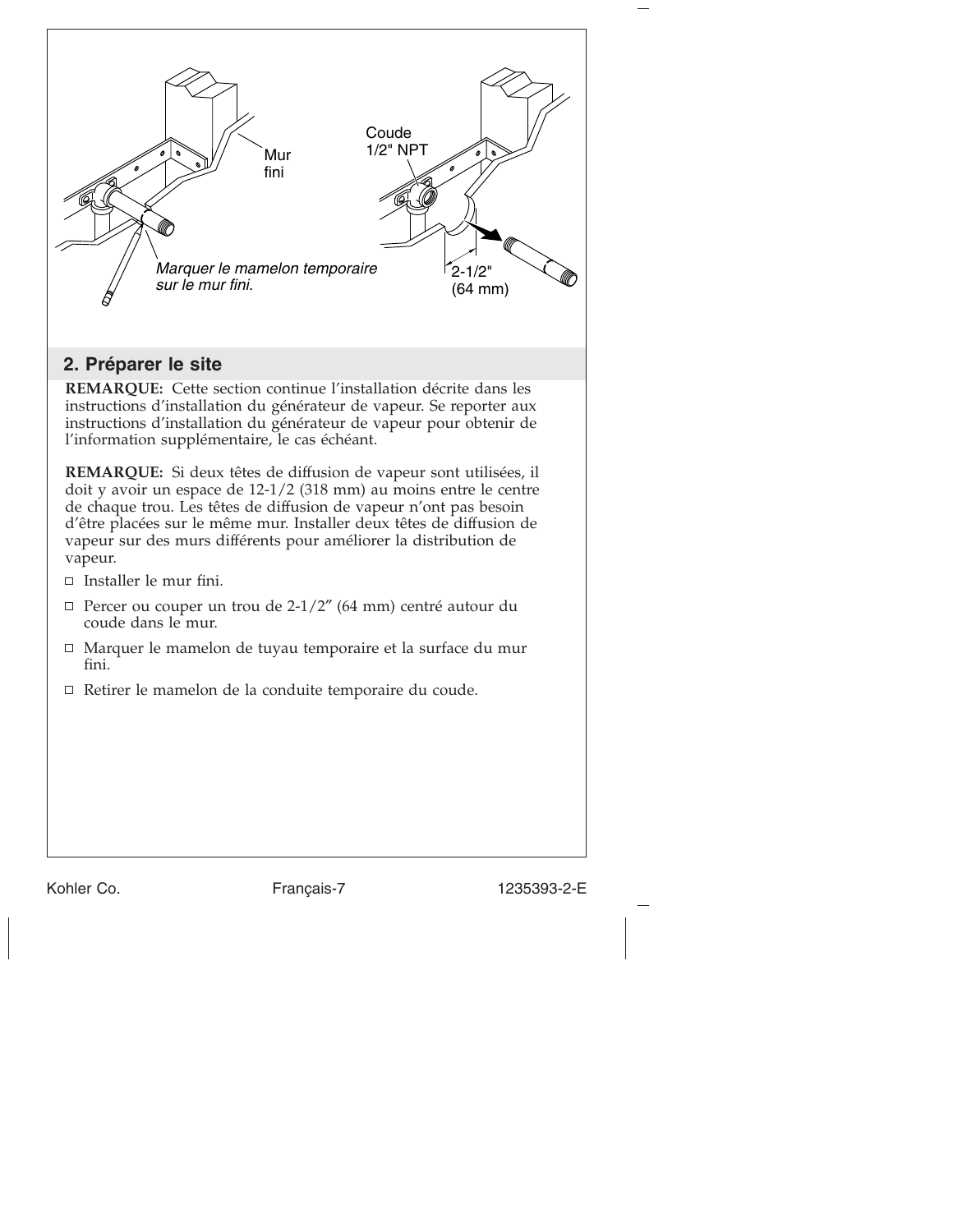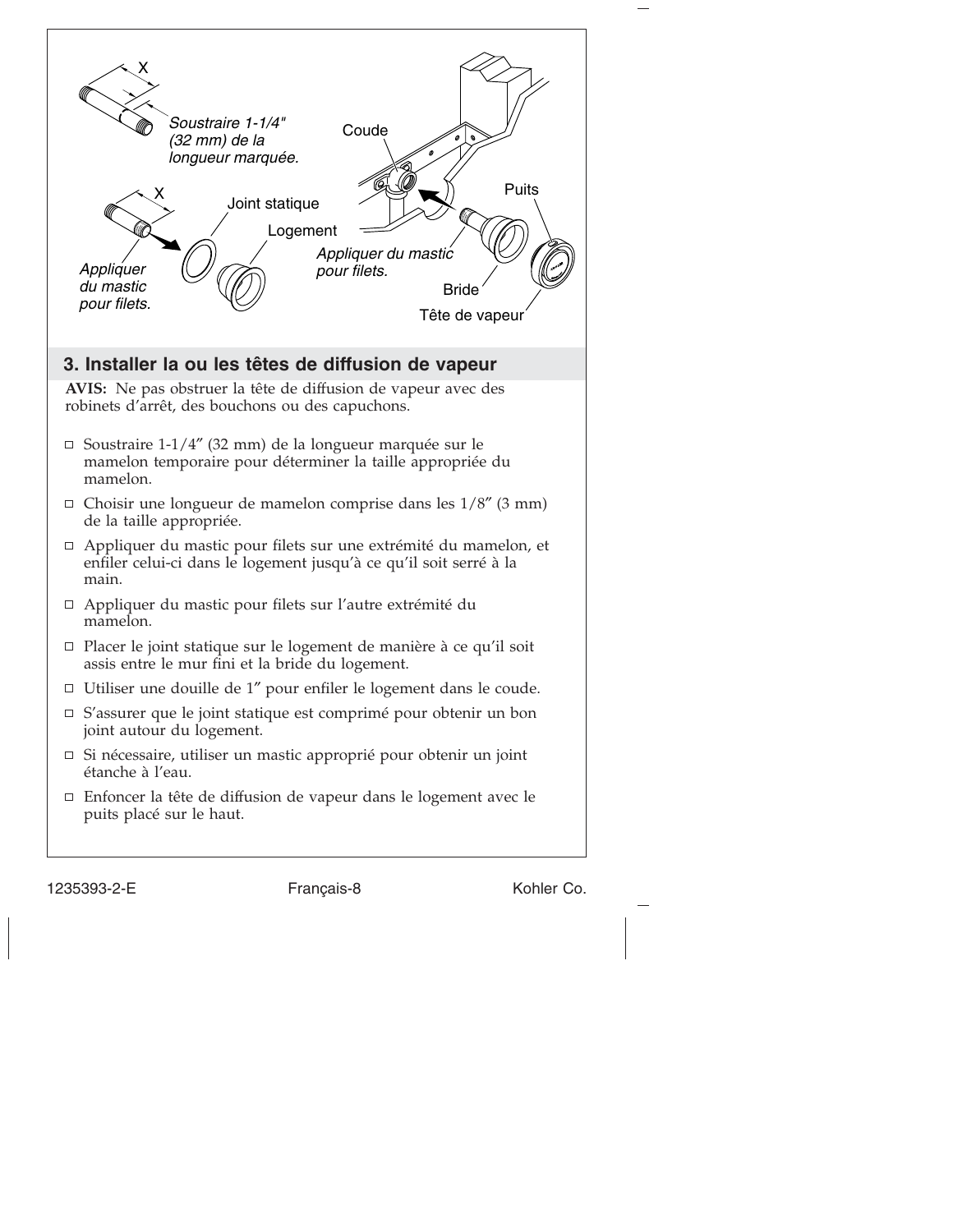

# **4. Installer le capteur de température**

**IMPORTANT!** Ne pas placer le capteur de température directement au-dessus de la tête de diffusion de vapeur. Placer le capteur de température sur le mur à l'opposé de la tête de diffusion de vapeur.

**IMPORTANT!** Créer une boucle d'égouttement dans le fil du capteur de température afin d'éviter que l'humidité suive le fil vers le générateur de vapeur.

- $\Box$  S'assurer que l'alimentation électrique est coupée au niveau du panneau du disjoncteur principal avant de continuer.
- $\Box$  Placer le capteur de température sur le mur, en descendant de  $5''$ (127 mm) du plafond, sur le côté opposé de la tête de diffusion de vapeur.
- $\Box$  Percer un trou de 7/16" à l'emplacement choisi.

**IMPORTANT!** Ne pas pincer, clouer, biseauter ou utiliser une force non nécessaire lors de la manipulation du fil du capteur. Tous dommages pourraient se traduire par une défaillance du capteur de température.

Insérer le fil du capteur de température par le trou percé.

Kohler Co. Français-9 1235393-2-E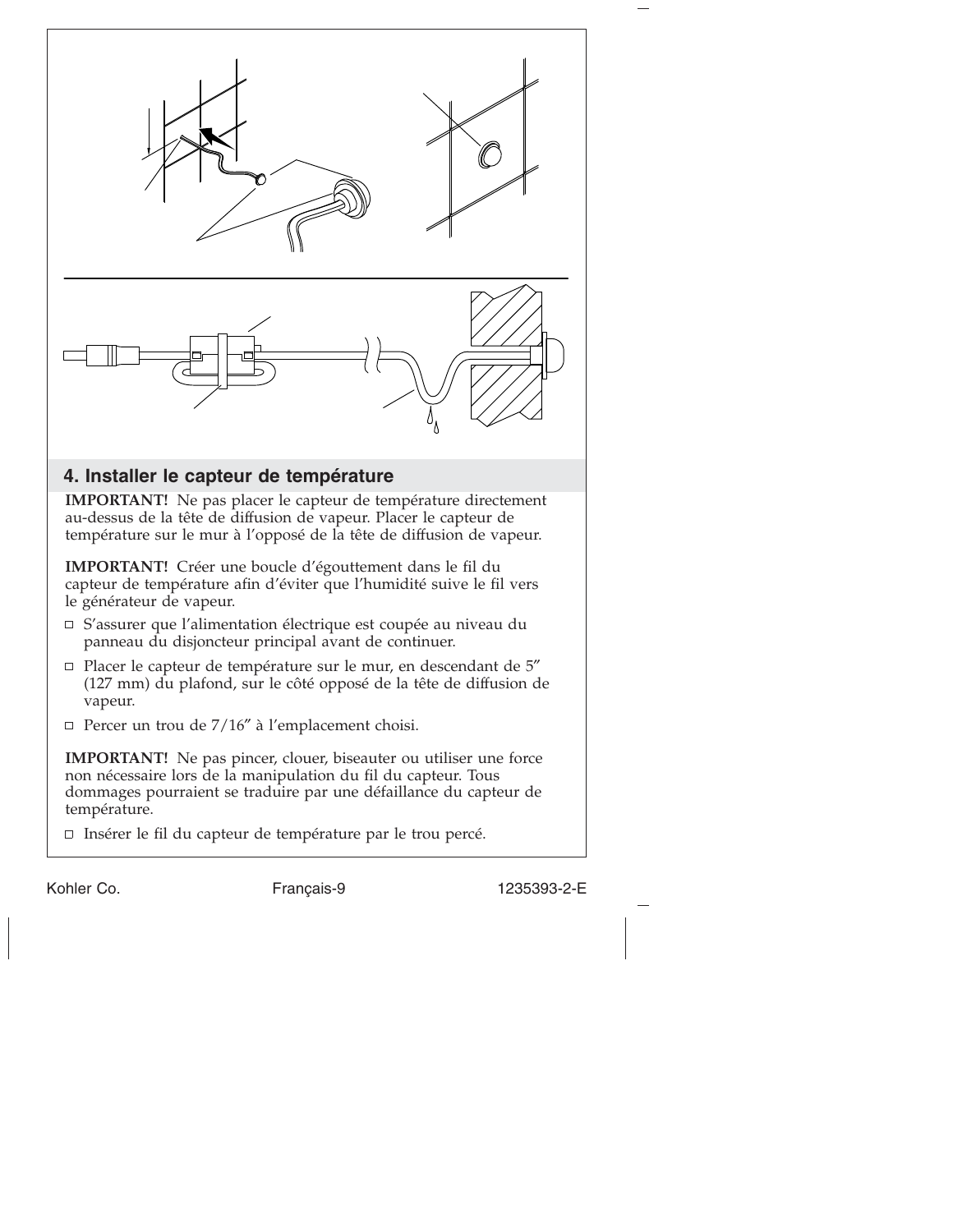#### **Installer le capteur de température (cont.)**

- Acheminer le fil à l'arrière du mur vers l'emplacement du générateur de vapeur.
- □ Appliquer un petit cordon de mastic à la silicone à 100% sur l'arrière du logement du capteur. Ne pas laisser le mastic entrer en contact avec la sonde du capteur.
- Presser fermement le capteur sur le mur.
- Fixer temporairement le capteur en place avec du ruban adhésif.
- Attendre que le mastic ait séché avant utilisation.
- Faire passer le câble en boucle par la ferrite sur l'extrémité adaptateur du câble, et enclencher la ferrite pour la fermer. Utiliser l'attache-câble fourni pour encercler et sécuriser légèrement le câble en boucle et le ferrite.

1235393-2-E Français-10 Kohler Co.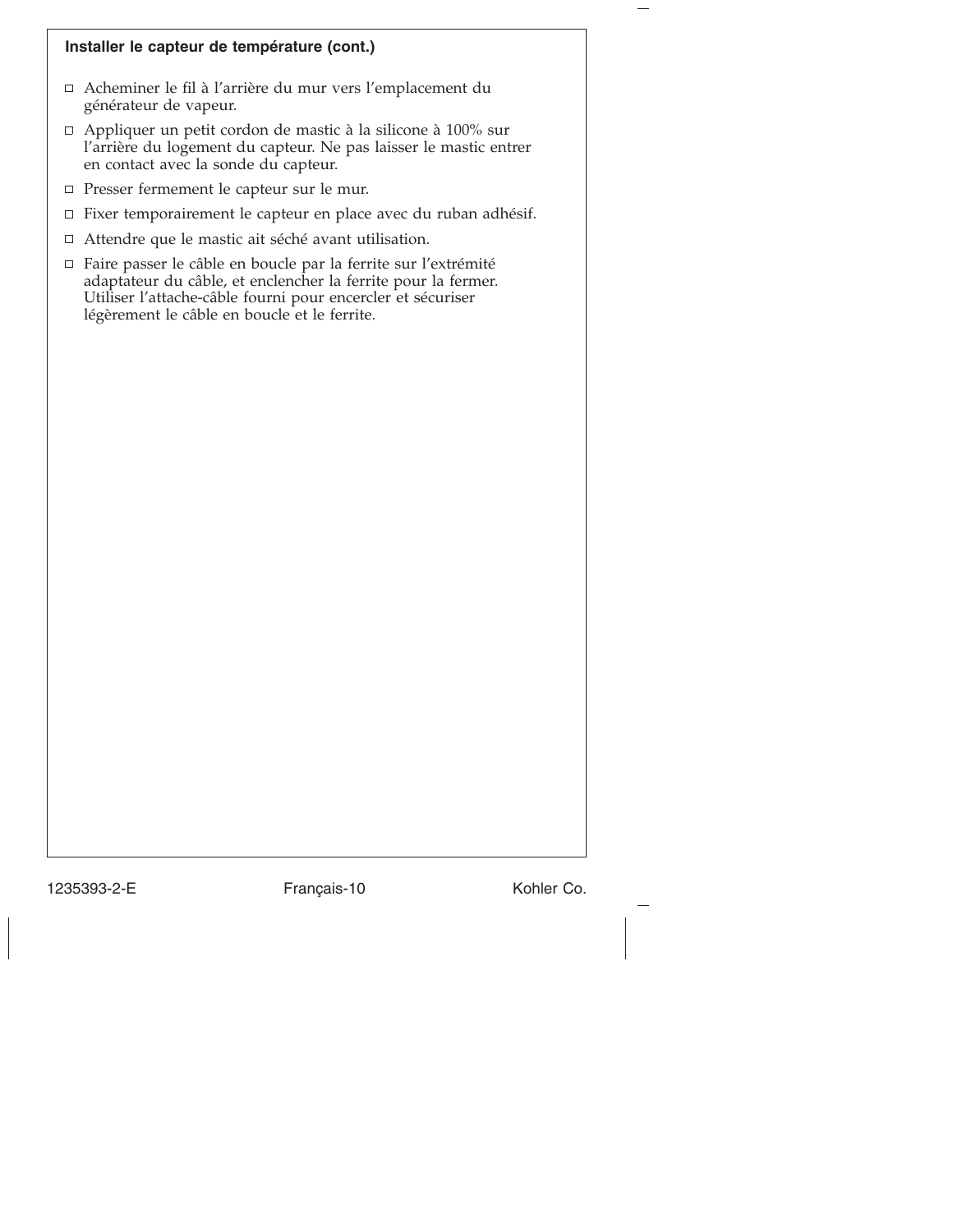

Kohler Co. Français-11 1235393-2-E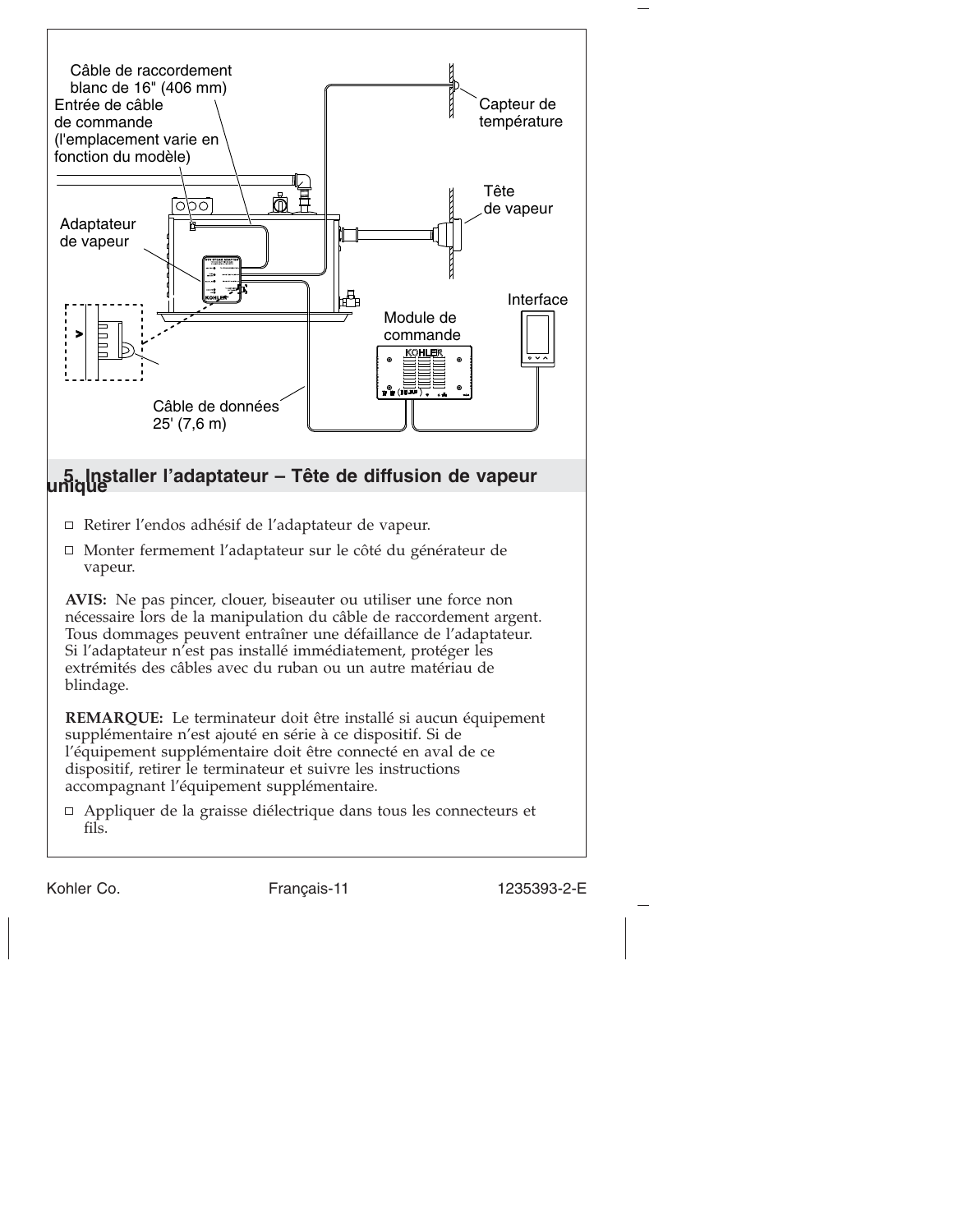#### **Installer l'adaptateur – Tête de diffusion de vapeur unique (cont.)**

- Connecter le câble de raccordement blanc de 16″ (406 mm) à l'adaptateur de vapeur et au générateur de vapeur.
- Connecter le fil du capteur de température au port correspondant sur l'adaptateur de vapeur.
- Connecter le câble de données à l'adaptateur de vapeur et acheminer le câble vers l'emplacement d'installation du module de commande.

1235393-2-E Français-12 Kohler Co.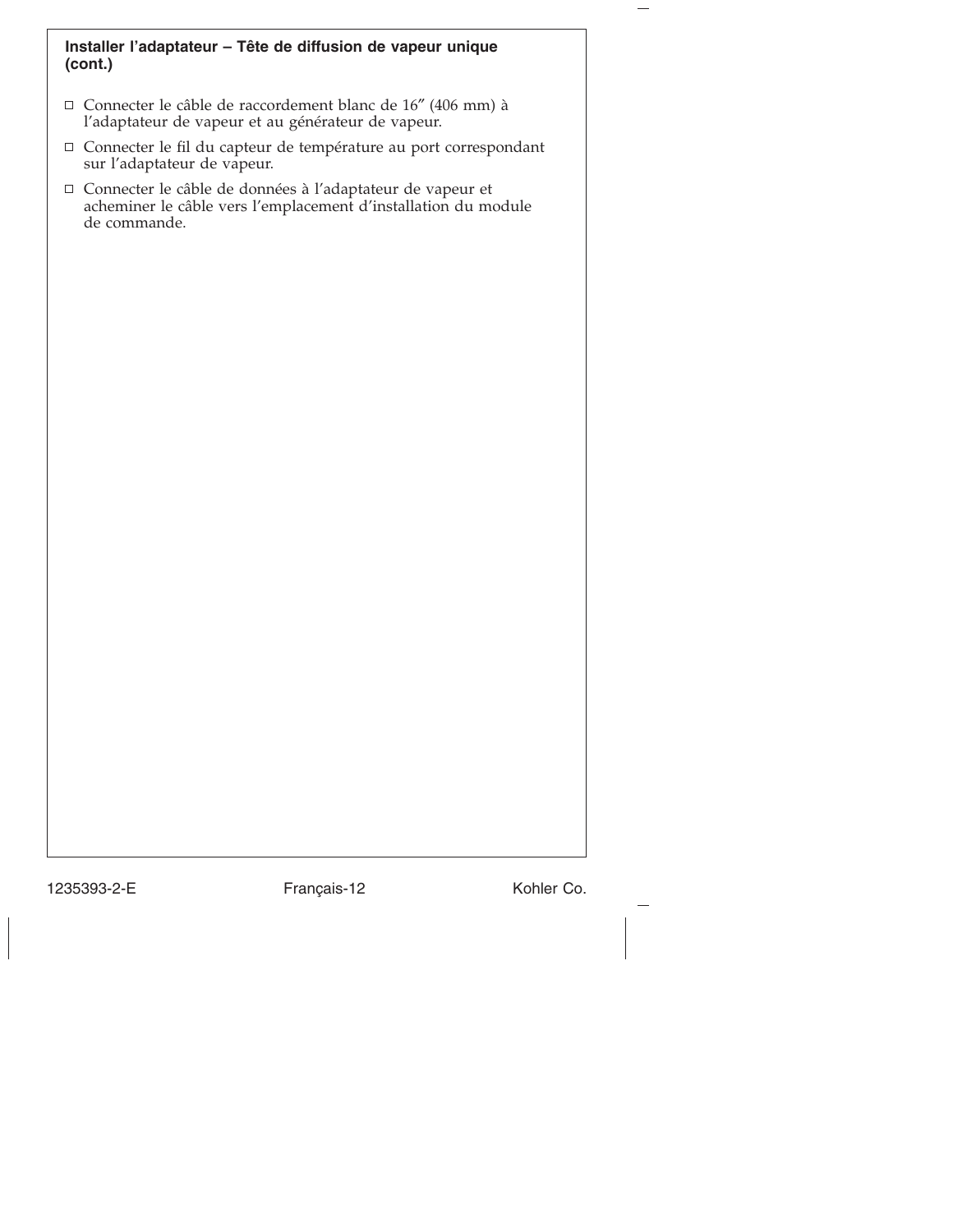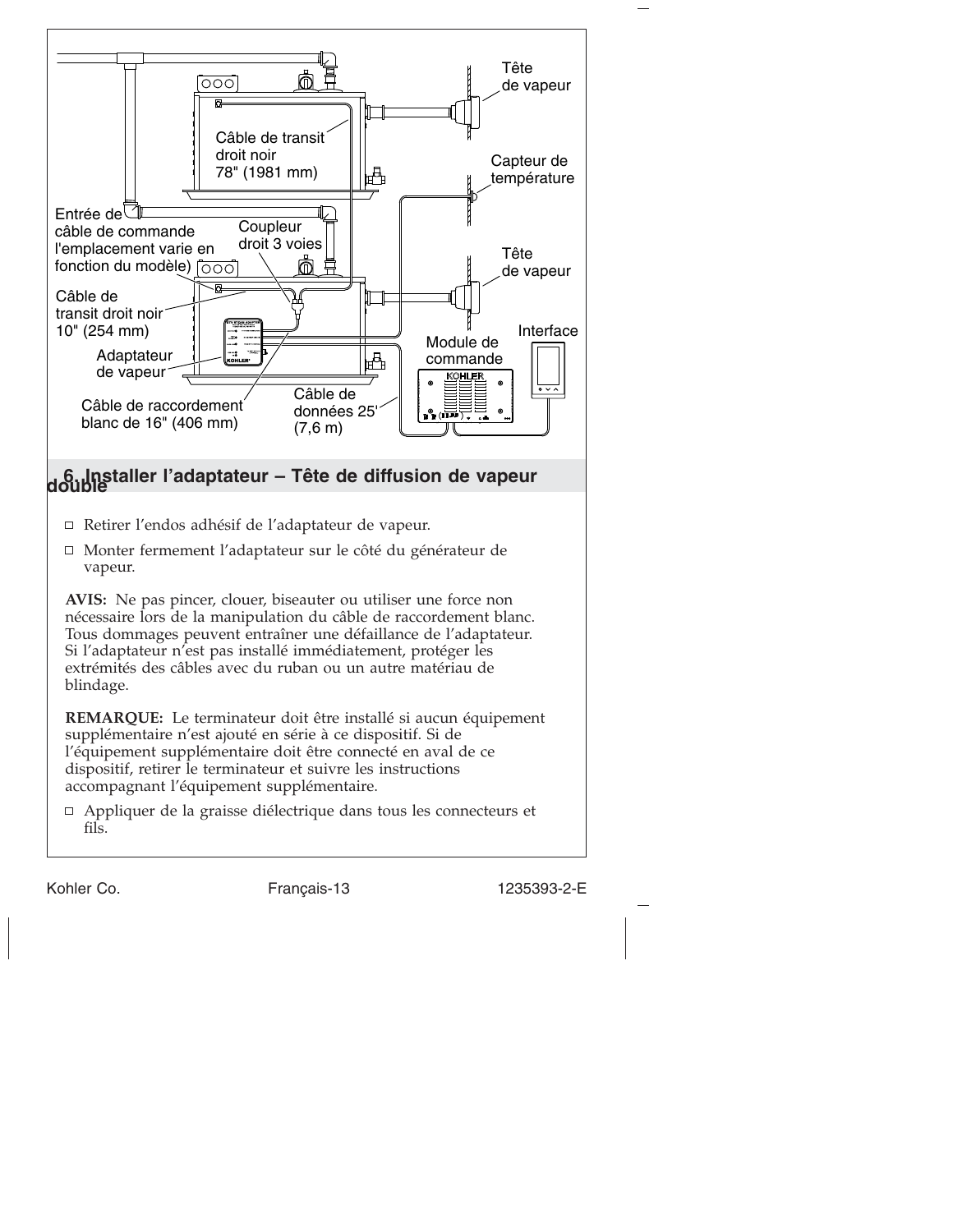#### **Installer l'adaptateur – Tête de diffusion de vapeur double (cont.)**

- Connecter le câble de raccordement blanc de 16″ (406 mm) à l'adaptateur de vapeur et au côté entrée du coupleur à 3 voies.
- Connecter le câble de transit droit noir de 10″ (254 mm) au côté sortie du coupleur à 3 voies et au premier générateur.
- Connecter le câble de transit droit noir de 78″ (1981 mm) au côté sortie du coupleur à 3 voies et au deuxième générateur.
- Connecter le fil du capteur de température au port correspondant sur l'adaptateur de vapeur.
- Connecter le câble de données à l'adaptateur de vapeur et acheminer le câble vers l'emplacement d'installation du module de commande.

1235393-2-E Français-14 Kohler Co.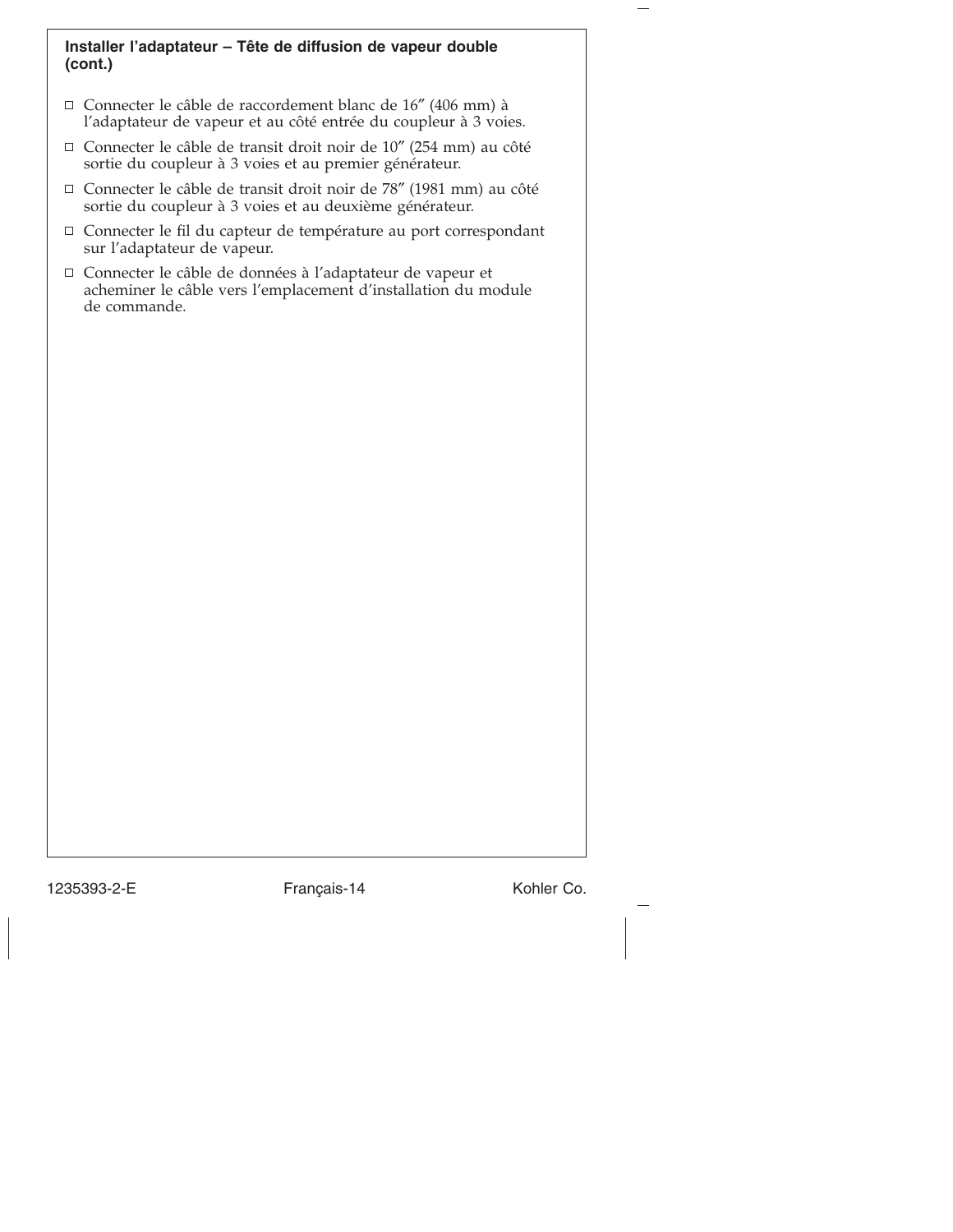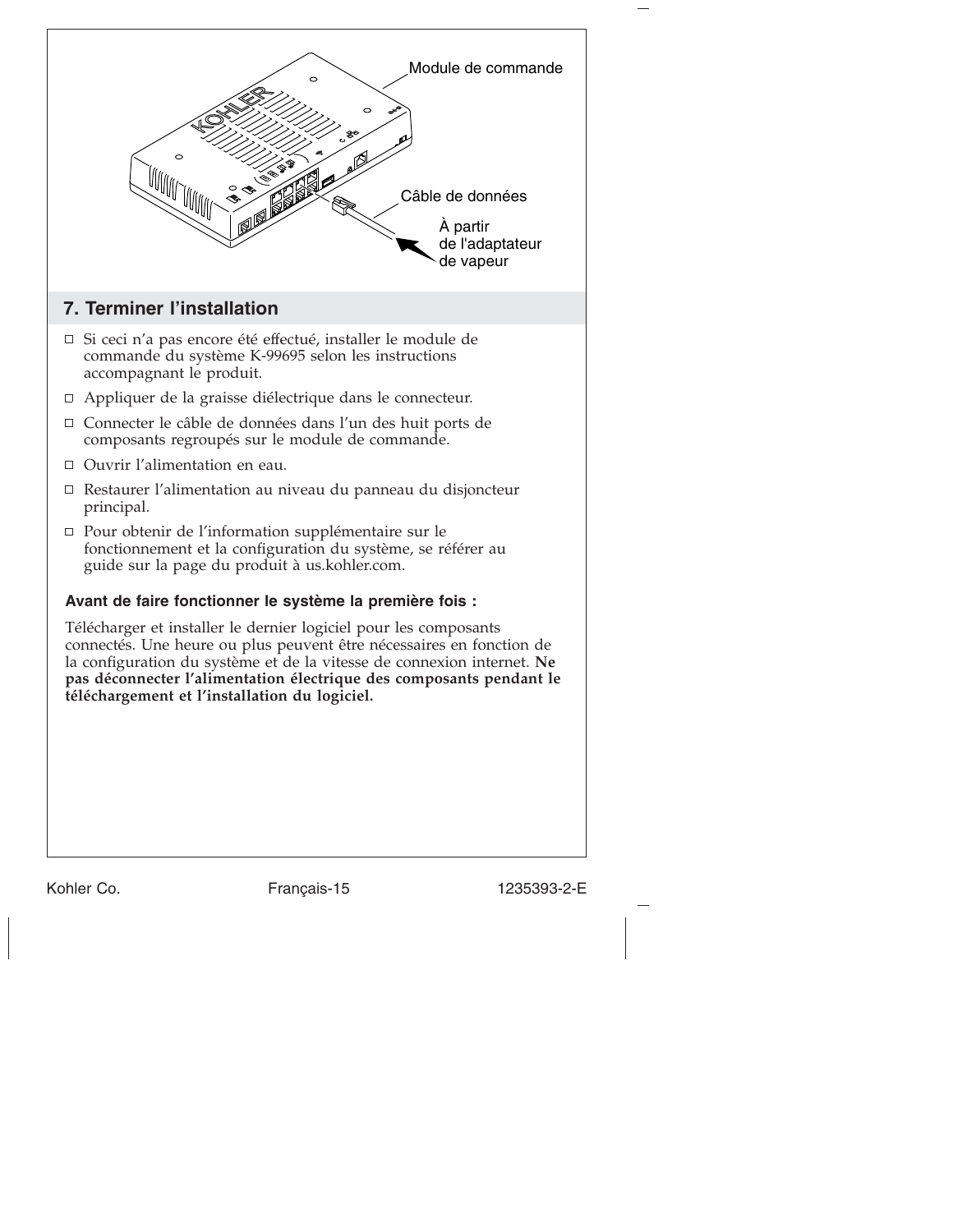

- SENSOR,″ et ″DATA LINK″) est éteint, allumé en clignotant en rouge, allumé en vert continu , ou allumé en rouge continu.
- Se référer à la section ″Dépannage″ pour obtenir de l'information supplémentaire.

#### **Fonction de nettoyage sous pression**



**AVERTISSEMENT: Risque de blessures.** La température de la chambre de vapeur sera extrêmement élevée lorsque la fonction de nettoyage sous pression est activée. **Ne pas** entrer dans la chambre de vapeur pendant que la fonction de nettoyage sous pression est en cours.

**AVIS:** Les utilisateurs recevront un rappel automatique de nettoyage sous pression au bout de 600 minutes d'utilisation du générateur de vapeur. Le générateur de vapeur peut encore fonctionner trois fois avant qu'il ne soit nécessaire d'exécuter la

1235393-2-E Français-16 Kohler Co.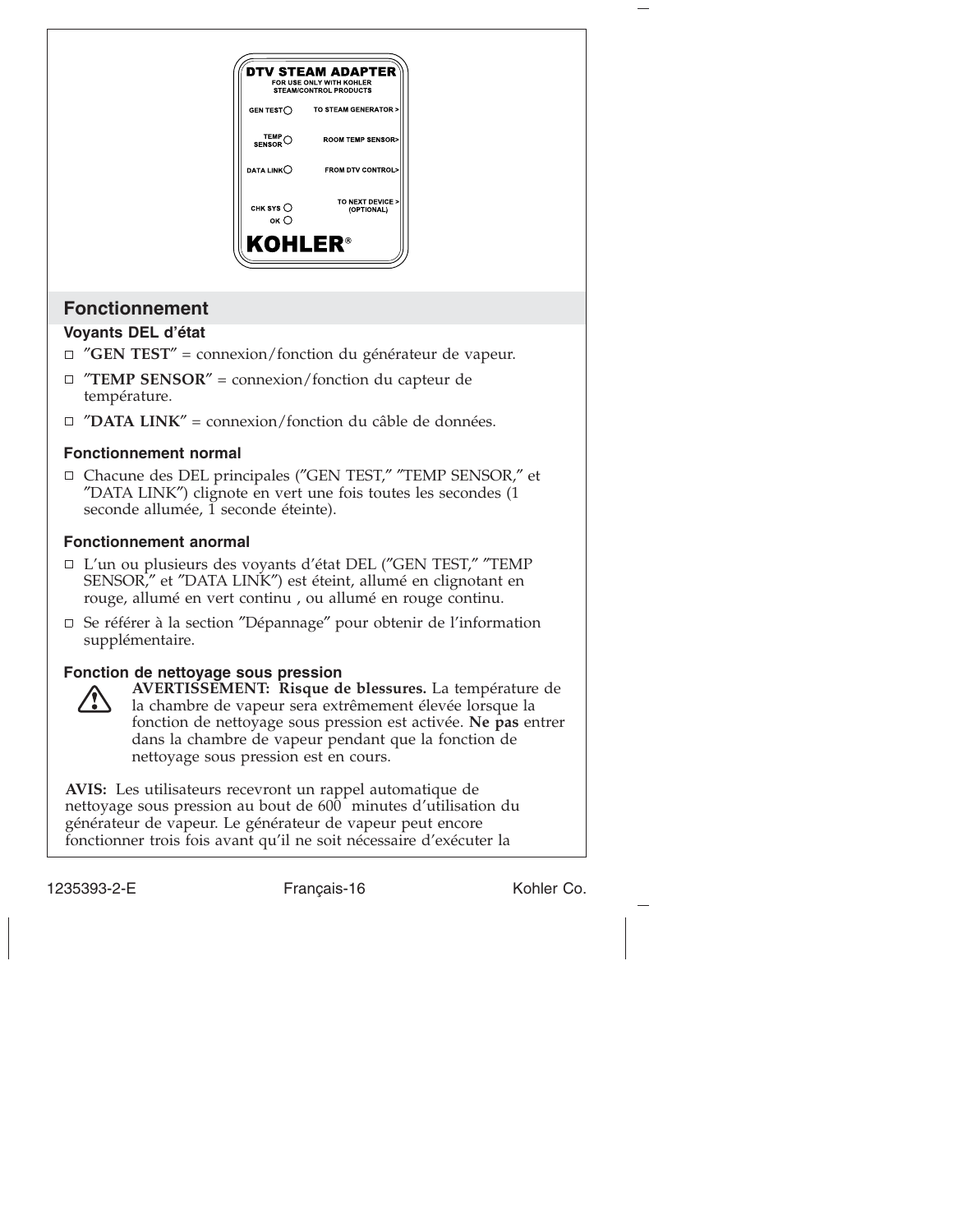#### **Fonctionnement (cont.)**

fonction de nettoyage sous pression. Le système se verrouille si l'on ne lance pas la fonction de nettoyage sous pression au bout du troisième rappel. Le nettoyage sous pression doit être exécuté pour que le fonctionnement de la vapeur puisse recommencer.

**REMARQUE:** Lorsque la fonction de nettoyage sous pression est activée, de l'eau est déchargée de la tête de vaporisation.

# **Entretien et nettoyage**

Pour obtenir les meilleurs résultats possibles, prendre ce qui suit en considération lors de l'entretien de votre produit KOHLER :

- Toujours tester la solution de nettoyage sur une surface non visible avant de l'appliquer sur l'ensemble de la surface.
- Essuyer les surfaces et rincer complètement avec de l'eau immédiatement après l'application du nettoyant. Rincer et sécher tout éclaboussement sur les surfaces avoisinantes.
- Ne pas laisser les nettoyants tremper sur les surfaces.
- Utiliser une éponge ou un chiffon doux et humide. Ne jamais utiliser de matériau abrasif tel qu'une brosse ou une éponge à récurer pour nettoyer les surfaces.

Pour obtenir des renseignements détaillés sur le nettoyage et les produits à considérer, consulter le site www.kohler.com/clean. Pour commander des renseignements sur& le nettoyage, appeler le 1-800-456-4537.

# **Dépannage**

**REMARQUE: Pour le dépannage du système DTV+,** se référer au guide sur la page du produit du module de commande K-99695 à us.kohler.com.

**REMARQUE:** Pour tout renseignement sur les pièces de rechange, visiter la page du produit sur le site kohler.com/serviceparts.

Ce guide de dépannage est seulement destiné à fournir une aide d'ordre général. Pour des problèmes ou questions concernant l'entretien et l'installation, composer le 1-800-4KOHLER.

Kohler Co. Français-17 1235393-2-E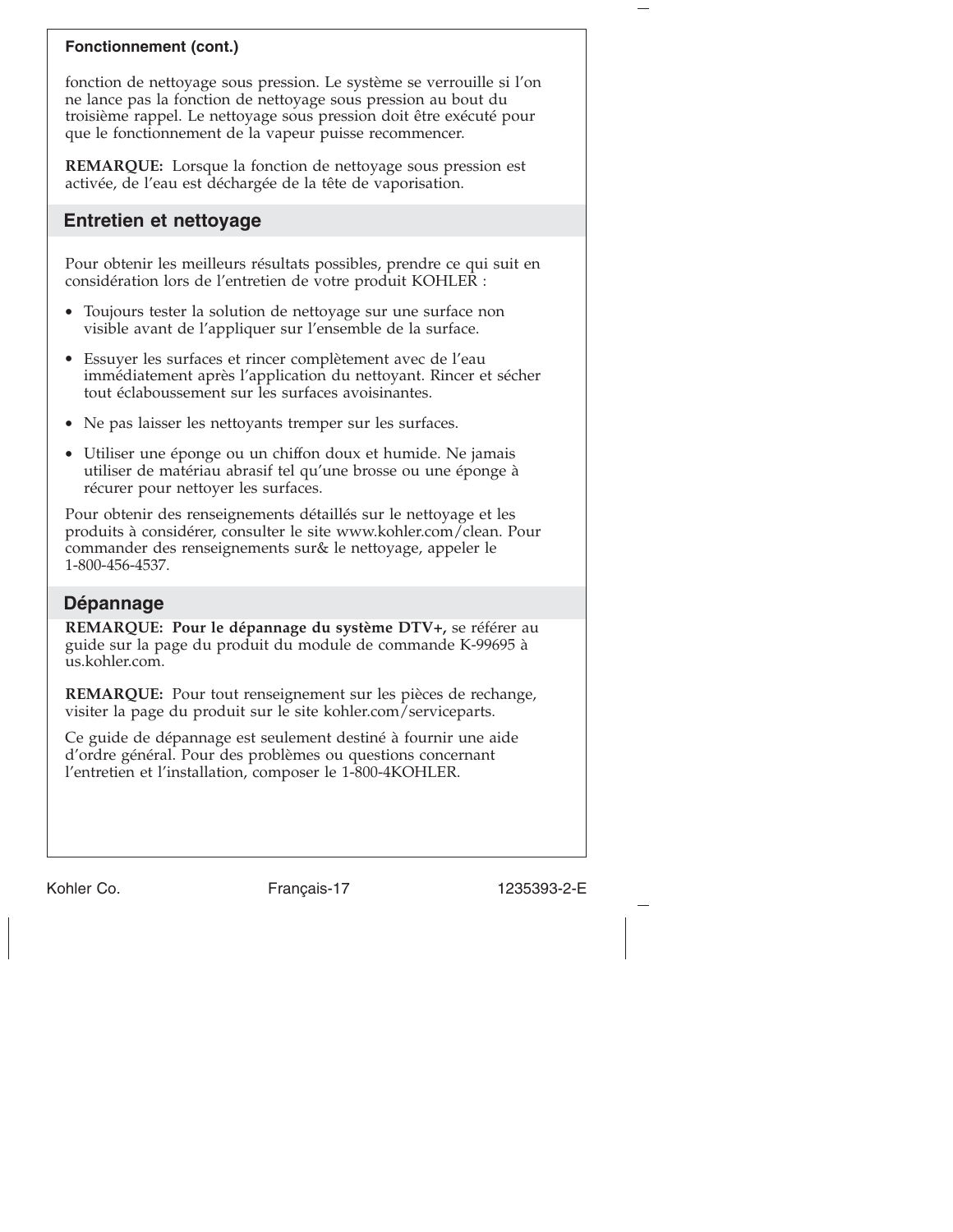| Dépannage (cont.)                    |                                                                                                                                        |                                                                                                                                                                                                             |  |  |
|--------------------------------------|----------------------------------------------------------------------------------------------------------------------------------------|-------------------------------------------------------------------------------------------------------------------------------------------------------------------------------------------------------------|--|--|
| Symptômes                            | Causes probables                                                                                                                       | Action recommandée                                                                                                                                                                                          |  |  |
| L'erreur 0140<br>1.<br>est affichée. | <b>A.</b> Le niveau d'eau du<br>réservoir est trop<br>bas (le voyant<br>d'état vert du<br>générateur de<br>vapeur est allumé).         | Inspecter la grille<br>А.<br>d'entrée d'eau et la<br>nettoyer si<br>nécessaire. S'assurer<br>que la vanne<br>d'arrivée d'eau est en<br>marche et que de<br>l'eau est fournie au<br>générateur de<br>vapeur. |  |  |
|                                      | La limite de<br>В.<br>température du<br>réservoir est<br>dépassée (le voyant<br>d'état vert du<br>générateur de<br>vapeur est éteint). | В.<br>Appeler le Service<br>après-vente en<br>utilisant les<br>renseignements<br>fournis sur la page<br>arrière de ce manuel.                                                                               |  |  |
|                                      | C. Les composants<br>internes du<br>générateur de<br>vapeur ne<br>fonctionnent pas<br>correctement.                                    | C.<br>Appeler le Service<br>après-vente en<br>utilisant les<br>renseignements<br>fournis sur la page<br>arrière de ce manuel.                                                                               |  |  |
| 2.<br>L'erreur 0120<br>est affichée. | A.<br>La température de<br>la chambre de<br>vapeur a dépassé<br>le niveau<br>maximum permis.                                           | A1. Réinitialiser<br>l'alimentation au<br>générateur de vapeur<br>et ventiler la<br>chambre de vapeur<br>pour éliminer la<br>chaleur excessive.                                                             |  |  |
|                                      |                                                                                                                                        | <b>A2.</b> Repositionner le<br>capteur de<br>température pour<br>l'éloigner de la tête<br>de diffusion de<br>vapeur ou d'une<br>autre source de<br>chaleur.                                                 |  |  |
|                                      |                                                                                                                                        | A3. Appeler le service<br>après-vente en<br>utilisant les<br>renseignements<br>fournis sur la page<br>arrière de ce manuel.                                                                                 |  |  |
|                                      |                                                                                                                                        |                                                                                                                                                                                                             |  |  |

1235393-2-E Français-18 Kohler Co.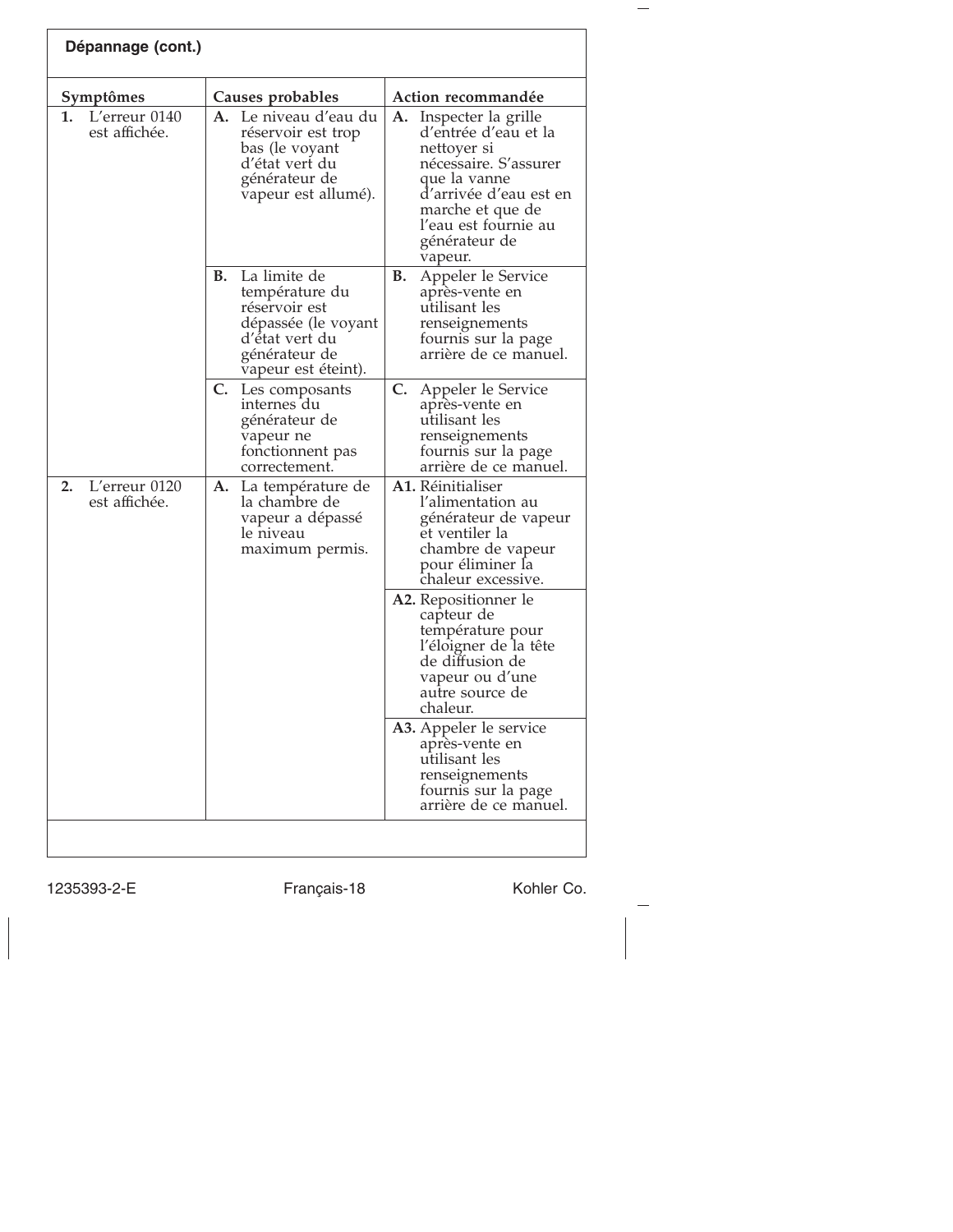| Dépannage (cont.)                                      |                                                                                                                                                                                      |                                                                                                                                                                                                             |  |  |
|--------------------------------------------------------|--------------------------------------------------------------------------------------------------------------------------------------------------------------------------------------|-------------------------------------------------------------------------------------------------------------------------------------------------------------------------------------------------------------|--|--|
| Symptômes                                              | Causes probables                                                                                                                                                                     | Action recommandée                                                                                                                                                                                          |  |  |
| 3.<br>L'erreur 0104<br>est affichée.                   | A. Le capteur de<br>température n'est<br>pas connecté.                                                                                                                               | Connecter le capteur<br>А.<br>de température.                                                                                                                                                               |  |  |
|                                                        | В.<br>Le capteur de<br>température est<br>endommagé.                                                                                                                                 | В.<br>Appeler le Service<br>après-vente en<br>utilisant les<br>renseignements<br>fournis sur la page<br>arrière de ce manuel.                                                                               |  |  |
| L'erreur 0408<br>4.<br>est affichée.                   | Une erreur de<br>А.<br>communication<br>s'est produite.                                                                                                                              | Effectuer une<br>А.<br>réinitialisation du<br>système sur<br>l'interface utilisateur.                                                                                                                       |  |  |
| 5.<br>Les voyants de<br>l'adaptateur<br>sont éteints.  | A. Une alimentation<br>non adéquate est<br>fournie au<br>générateur de<br>vapeur (le voyant<br>d'état vert du<br>générateur de<br>vapeur est éteint).                                | А.<br>Fournir une<br>alimentation<br>adéquate au<br>générateur de<br>vapeur. Si nécessaire,<br>utiliser le kit d'essai<br>fourni pour assurer<br>que le générateur de<br>vapeur fonctionne<br>correctement. |  |  |
|                                                        | L'interface<br>В.<br>utilisateur ne reçoit<br>pas d'alimentation<br>en provenance du<br>générateur de<br>vapeur (le voyant<br>d'état vert du<br>générateur de<br>vapeur est allumé). | <b>B.</b><br>Utiliser le kit d'essai<br>et les instructions<br>fournis pour<br>identifier la source<br>du problème.                                                                                         |  |  |
|                                                        | C.<br>L'interface<br>utilisateur est<br>endommagée (le<br>voyant d'état vert<br>du générateur de<br>vapeur est allumé).                                                              | C.<br>Appeler le Service<br>après-vente en<br>utilisant les<br>renseignements<br>fournis sur la page<br>arrière de ce manuel.                                                                               |  |  |
| 6.<br>Le voyant<br>"GEN TEST"<br>clignote en<br>rouge. | A. Une erreur s'est<br>produite avec le<br>générateur de<br>vapeur.                                                                                                                  | A. Vérifier le code<br>d'erreur sur<br>l'interface utilisateur.<br>Se référer au code<br>d'erreur<br>correspondant dans<br>ce document.                                                                     |  |  |

Kohler Co. Français-19 1235393-2-E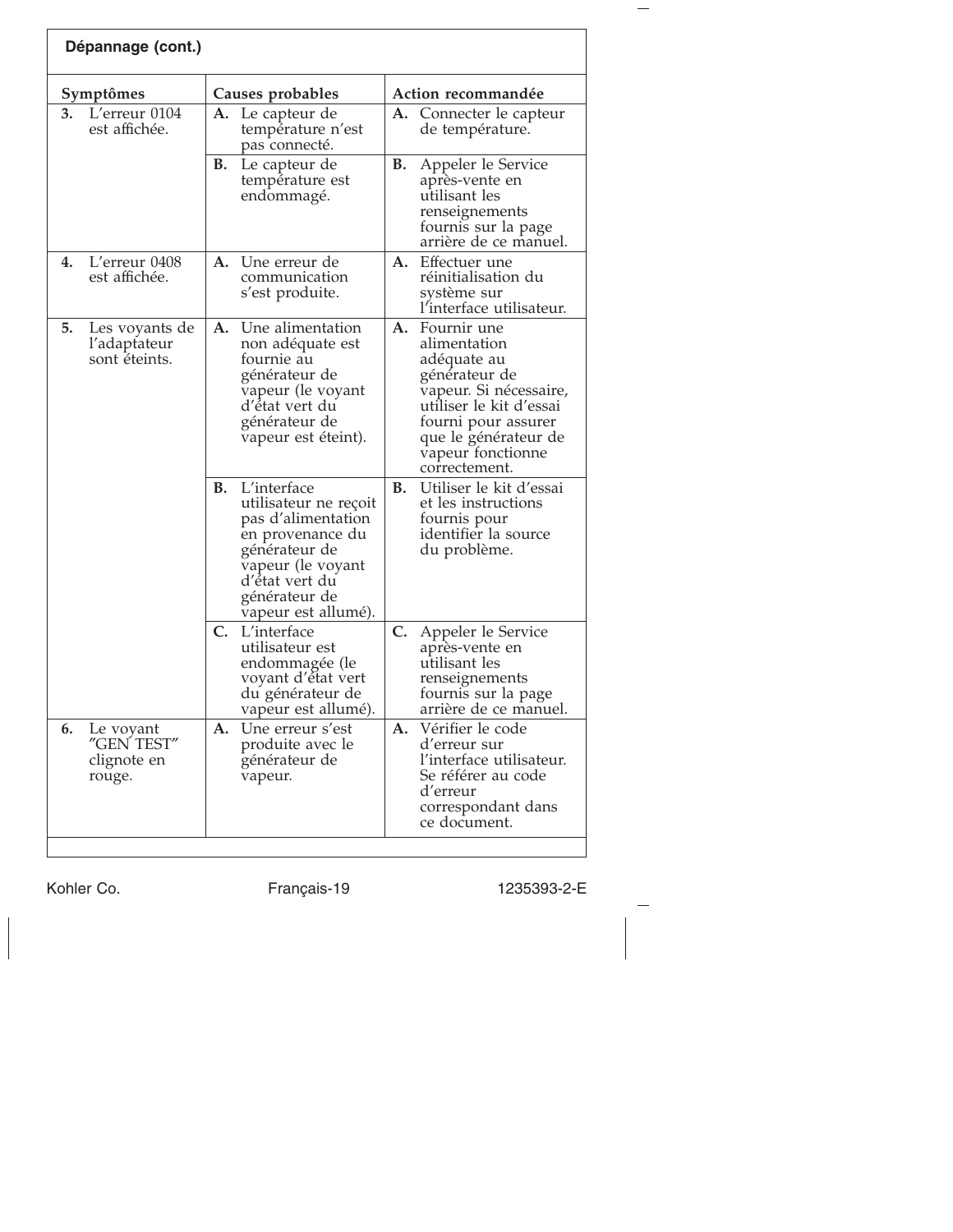| Dépannage (cont.)                                            |                                                                                                    |                                                                                                                                                                                                          |  |  |  |
|--------------------------------------------------------------|----------------------------------------------------------------------------------------------------|----------------------------------------------------------------------------------------------------------------------------------------------------------------------------------------------------------|--|--|--|
| Symptômes                                                    | Causes probables                                                                                   | Action recommandée                                                                                                                                                                                       |  |  |  |
| 7.<br>Le voyant<br>"TEMP<br>SENSOR"<br>clignote en<br>rouge. | A. Le capteur de<br>température n'est<br>pas connecté.                                             | <b>A.</b> Connecter le capteur<br>de température.                                                                                                                                                        |  |  |  |
|                                                              | В.<br>Le capteur de<br>température est<br>endommagé.                                               | Appeler le Service<br>В.<br>après-vente en<br>utilisant les<br>renseignements<br>fournis sur la page<br>arrière de ce manuel.                                                                            |  |  |  |
| 8.<br>Le voyant<br>"DATA LINK"<br>clignote en<br>rouge.      | A.<br>Aucune connexion<br>vers le module de<br>commande n'a été<br>établie à ce point.             | А.<br>Attendre que la<br>connexion soit<br>effectuée.                                                                                                                                                    |  |  |  |
|                                                              | <b>B.</b><br>Il n'est pas<br>possible d'établir<br>une connexion vers<br>le module de<br>commande. | Retirer et réattacher<br>В.<br>le câble qui connecte<br>l'adaptateur au<br>module de<br>commande. Inspecter<br>le câble pour y<br>déceler des<br>dommages éventuels<br>et le remplacer si<br>nécessaire. |  |  |  |
|                                                              | Une erreur s'est<br>C.<br>produite.                                                                | C1. Vérifier le code<br>d'erreur sur<br>l'interface utilisateur.<br>Se référer au code<br>d'erreur<br>correspondant dans<br>ce document.                                                                 |  |  |  |
|                                                              |                                                                                                    | C <sub>2</sub> . Réinitialiser<br>l'alimentation au<br>générateur de vapeur<br>et au module de<br>commande.                                                                                              |  |  |  |
|                                                              |                                                                                                    | C3 Effectuer une<br>réinitialisation du<br>système sur<br>l'interface utilisateur.                                                                                                                       |  |  |  |
|                                                              |                                                                                                    |                                                                                                                                                                                                          |  |  |  |

 $\overline{\phantom{a}}$ 

1235393-2-E Français-20 Kohler Co.

 $\frac{1}{2}$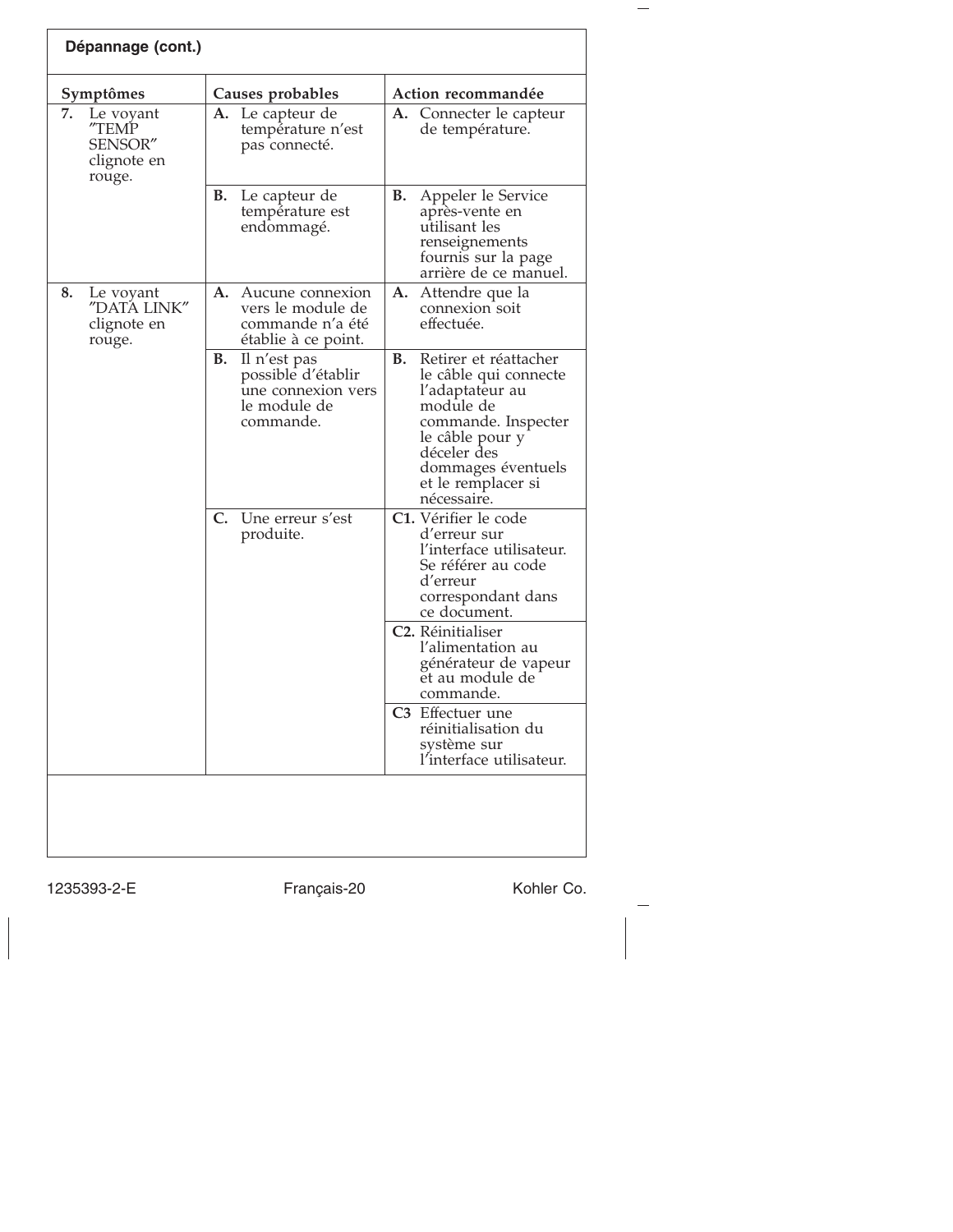| Dépannage (cont.)                                                          |                                                                                                                                                          |                                                                                                                                                                                                                                         |  |  |
|----------------------------------------------------------------------------|----------------------------------------------------------------------------------------------------------------------------------------------------------|-----------------------------------------------------------------------------------------------------------------------------------------------------------------------------------------------------------------------------------------|--|--|
| Symptômes                                                                  | Causes probables                                                                                                                                         | Action recommandée                                                                                                                                                                                                                      |  |  |
| 9.<br>Le menu de<br>vapeur<br>disparaît après<br>une demande<br>de vapeur. | <b>A.</b> Les câbles entre<br>le(s) générateur(s)<br>de vapeur et<br>l'adaptateur sont<br>installés<br>incorrectement.                                   | <b>A1.</b> Réinstaller le(s)<br>câble(s) de couleur<br>noire et/ou blanche<br>entre $le(s)$<br>générateur(s) de<br>vapeur et<br>l'adaptateur selon les<br>instructions du guide<br>d'installation.                                      |  |  |
|                                                                            |                                                                                                                                                          | A2. Appeler le service<br>après-vente en<br>utilisant les<br>renseignements<br>fournis sur la page<br>arrière de ce manuel.                                                                                                             |  |  |
| 10. L'affichage<br>n'indique pas<br>la fonction de<br>vapeur.              | Une alimentation<br>А.<br>non adéquate est<br>fournie au<br>générateur de<br>vapeur (le voyant<br>d'état vert du<br>générateur de<br>vapeur est éteint). | A1. Fournir une<br>alimentation<br>adéquate au<br>générateur de<br>vapeur. Utiliser le kit<br>d'essai fourni, si<br>nécessaire, pour<br>assurer que le<br>générateur de vapeur<br>fonctionne<br>correctement.<br>A2. Appeler le service |  |  |
|                                                                            |                                                                                                                                                          | après-vente en<br>utilisant les<br>renseignements<br>fournis sur la page<br>arrière de ce manuel.                                                                                                                                       |  |  |
|                                                                            | В.<br>L'adaptateur est<br>endommagé (le<br>voyant d'état vert<br>du générateur de<br>vapeur est allumé).                                                 | <b>B1.</b> Utiliser le kit d'essai<br>et les instructions<br>fournis pour<br>identifier la source<br>du problème.                                                                                                                       |  |  |
|                                                                            |                                                                                                                                                          | <b>B2.</b> Appeler le service<br>apres-vente en<br>utilisant les<br>renseignements<br>fournis sur la page<br>arrière de ce manuel.                                                                                                      |  |  |
|                                                                            |                                                                                                                                                          |                                                                                                                                                                                                                                         |  |  |

Kohler Co. Français-21 1235393-2-E

 $\frac{1}{2}$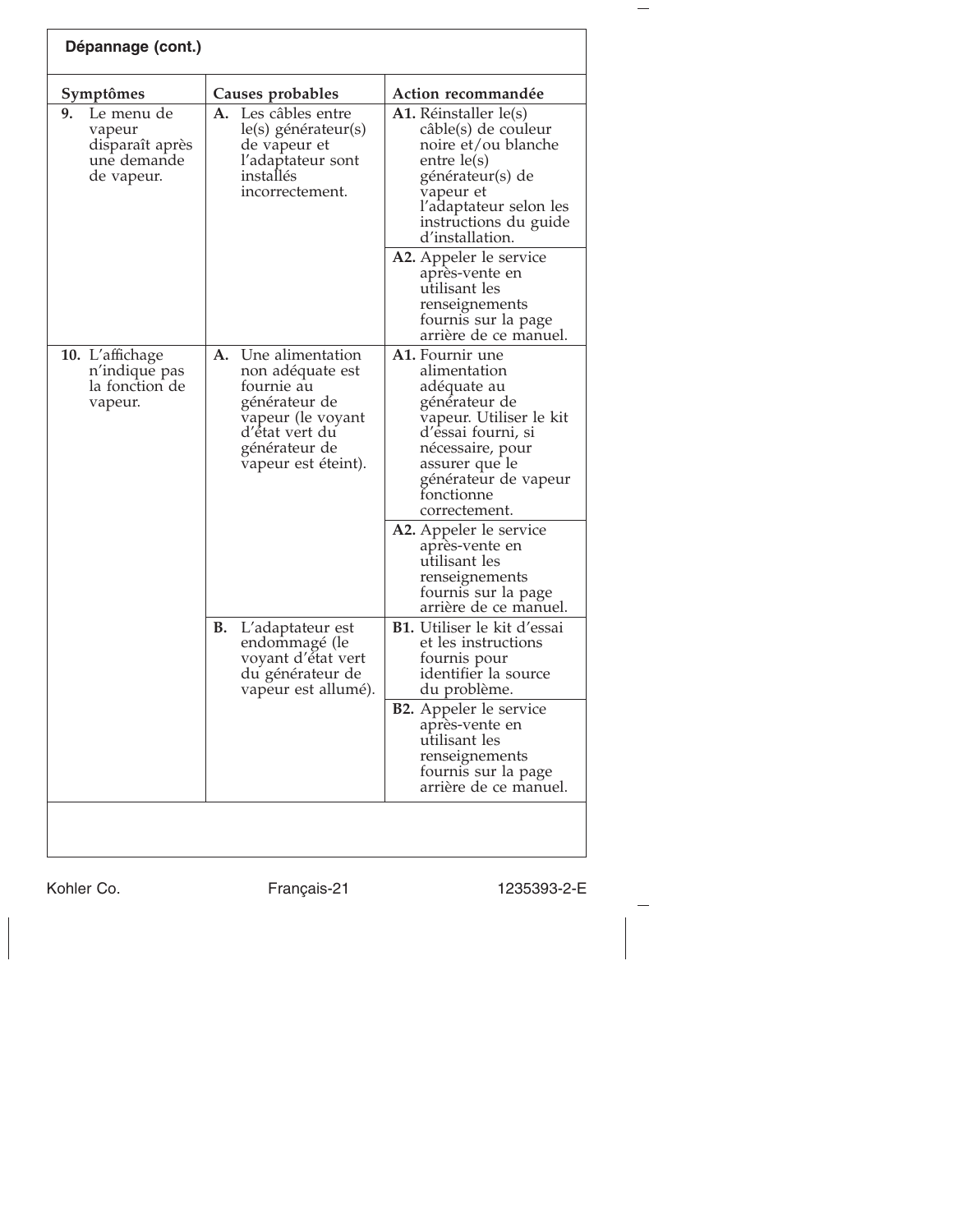| Symptômes                                                                   | Causes probables                                                                                       | Action recommandée                                                                                                                                                                                      |  |  |
|-----------------------------------------------------------------------------|--------------------------------------------------------------------------------------------------------|---------------------------------------------------------------------------------------------------------------------------------------------------------------------------------------------------------|--|--|
| <b>11.</b> Eau en<br>provenance de<br>la tête de<br>diffusion de<br>vapeur. | A. Fonctionnement<br>normal.                                                                           | A1. Une petite quantité<br>d'eau est déchargée<br>de la tête de<br>diffusion de vapeur<br>juste avant, pendant<br>et après que<br>l'utilisation de la<br>vapeur est normale.<br>A2. Une décharge d'eau  |  |  |
|                                                                             |                                                                                                        | en provenance de la<br>tête de diffusion de<br>vapeur pendant le<br>cycle de nettoyage<br>sous pression est<br>normale.                                                                                 |  |  |
|                                                                             | <b>B.</b> Les conduites<br>d'arrivée d'eau<br>sont connectées<br>incorrectement.                       | Examiner le guide<br>В.<br>d'installation du<br>générateur de vapeur<br>et réinstaller les<br>conduites au<br>emplacements<br>appropriés.                                                               |  |  |
|                                                                             | C.<br>Les composants<br>internes du<br>générateur de<br>vapeur ne<br>fonctionnent pas<br>correctement. | C1. Couper l'arrivée<br>d'eau vers le<br>générateur de<br>vapeur. Si possible,<br>vidanger le réservoir.<br>Ouvrir lentement la<br>vanne d'arrivée<br>d'eau pour remplir le<br>générateur de<br>vapeur. |  |  |
|                                                                             |                                                                                                        | C <sub>2</sub> . Appeler le service<br>après-vente en<br>utilisant les<br>renseignements<br>fournis sur la page<br>arrière de ce manuel.                                                                |  |  |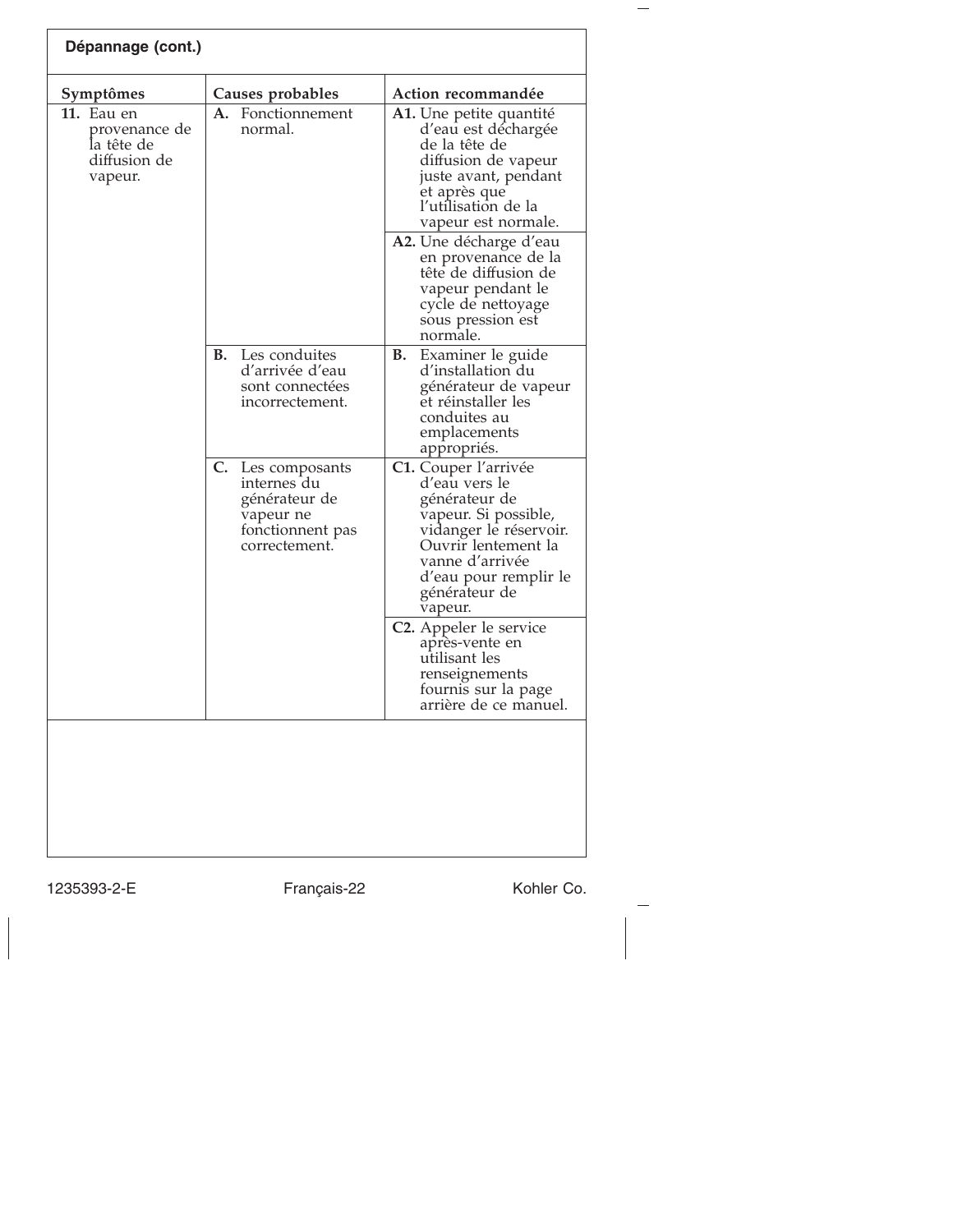| Dépannage (cont.)                                                             |                                                                                                                                                          |                                                                                                                                                                                                                     |  |  |
|-------------------------------------------------------------------------------|----------------------------------------------------------------------------------------------------------------------------------------------------------|---------------------------------------------------------------------------------------------------------------------------------------------------------------------------------------------------------------------|--|--|
| Symptômes                                                                     | Causes probables                                                                                                                                         | Action recommandée                                                                                                                                                                                                  |  |  |
| 12. Aucune vapeur<br>après 5<br>minutes<br>d'activation de<br>cette fonction. | А.<br>Une erreur s'est<br>produite.                                                                                                                      | Examiner l'interface<br>А.<br>utilisateur pour y<br>rechercher des<br>messages d'erreur. Si<br>un message d'erreur<br>apparaît, consulter le<br>tableau de<br>dépannage de<br>messages d'erreur<br>approprié.       |  |  |
|                                                                               | В.<br>Le point de<br>consigne de<br>température a déjà<br>été atteint.                                                                                   | В.<br>Vérifier que le point<br>de consigne de la<br>température est<br>supérieur à la<br>température actuelle<br>de la chambre de<br>vapeur. Augmenter<br>le point de consigne<br>de la température si<br>souhaité. |  |  |
|                                                                               | C.<br>Une alimentation<br>non adéquate est<br>fournie au<br>générateur de<br>vapeur (le voyant<br>d'état vert du<br>générateur de<br>vapeur est éteint). | C1. Fournir une<br>alimentation<br>adéquate au<br>générateur de<br>vapeur. Si nécessaire,<br>utiliser le kit d'essai<br>fourni pour assurer<br>que le générateur de<br>vapeur fonctionne<br>correctement.           |  |  |
|                                                                               |                                                                                                                                                          | C2. Appeler le service<br>après-vente en<br>utilisant les<br>renseignements<br>fournis sur la page<br>arrière de ce manuel.                                                                                         |  |  |
|                                                                               | <b>D.</b> Les câbles entre<br>le(s) générateur(s)<br>de vapeur et<br>l'adaptateur sont<br>installés<br>incorrectement.                                   | Réinstaller le(s)<br>D.<br>câble(s) de couleur<br>noire et/ou blanche<br>$entre$ $le(s)$<br>générateur(s) de<br>vapeur et<br>l'adaptateur selon les<br>instructions du guide<br>d'installation.                     |  |  |

Kohler Co. Français-23 1235393-2-E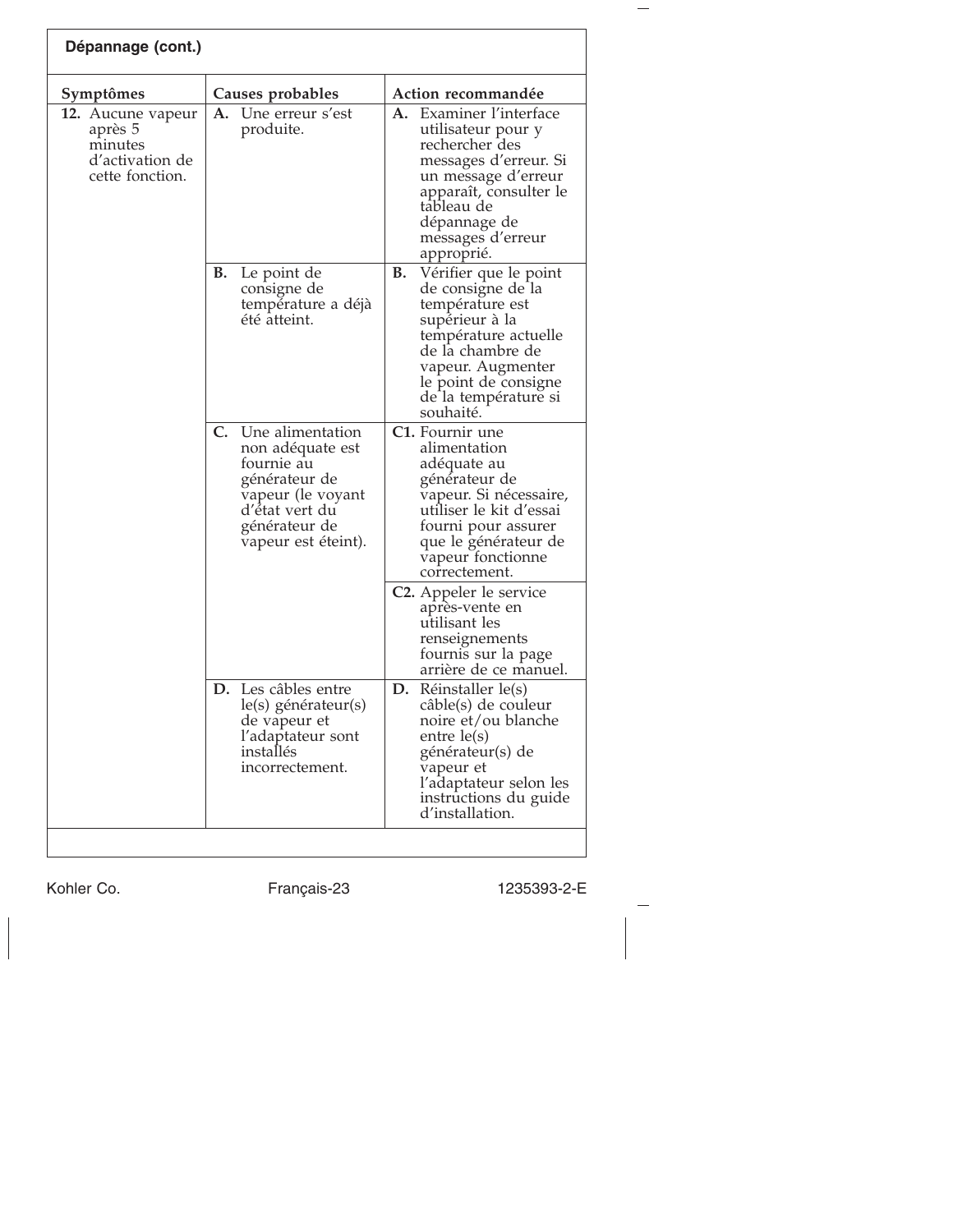| Dépannage (cont.)               |    |                                                                                                                  |    |                                                                                                                                                                                                         |  |
|---------------------------------|----|------------------------------------------------------------------------------------------------------------------|----|---------------------------------------------------------------------------------------------------------------------------------------------------------------------------------------------------------|--|
| Symptômes                       |    | Causes probables                                                                                                 |    | Action recommandée                                                                                                                                                                                      |  |
|                                 | Е. | La conduite de<br>vapeur ou la tête<br>de diffusion de<br>vapeur est bloquée.                                    | Е. | Inspecter la tête de<br>diffusion de vapeur<br>et la conduite de<br>vapeur pour y<br>rechercher des<br>obstructions.<br>Remplacer selon les<br>besoins.                                                 |  |
|                                 | F. | Le générateur de<br>vapeur est<br>endommagé.                                                                     |    | F1. Utiliser le kit d'essai<br>fourni pour vérifier<br>le fonctionnement du<br>générateur de<br>vapeur.                                                                                                 |  |
|                                 |    |                                                                                                                  |    | F2. Appeler le service<br>après-vente en<br>utilisant les<br>renseignements<br>fournis sur la page<br>arrière de ce manuel.                                                                             |  |
| 13. La vapeur s'est<br>arrêtée. |    | A. Une erreur s'est<br>produite.                                                                                 | A. | Examiner l'interface<br>utilisateur pour y<br>rechercher des<br>messages d'erreur. Si<br>un message d'erreur<br>apparaît, consulter le<br>tableau de<br>dépannage de<br>messages d'erreur<br>approprié. |  |
|                                 | В. | La limite du temps<br>de la session est<br>atteinte ou le point<br>de consigne de<br>température est<br>atteint. | В. | Redémarrer la<br>minuterie de la<br>session ou<br>augmenter le point<br>de consigne de<br>température pour<br>redémarrer la vapeur.                                                                     |  |

# **Garantie**

#### **GARANTIE LIMITÉE DE TROIS ANS pour le générateur de vapeur KOHLER**

Kohler garantit les appareils générateurs de vapeur fabriqués après le 15 Septembre 2001, à l'acquéreur d'origine contre tout vice de matériau et de fabrication lors d'une utilisation domestique normale pendant

1235393-2-E Français-24 Kohler Co.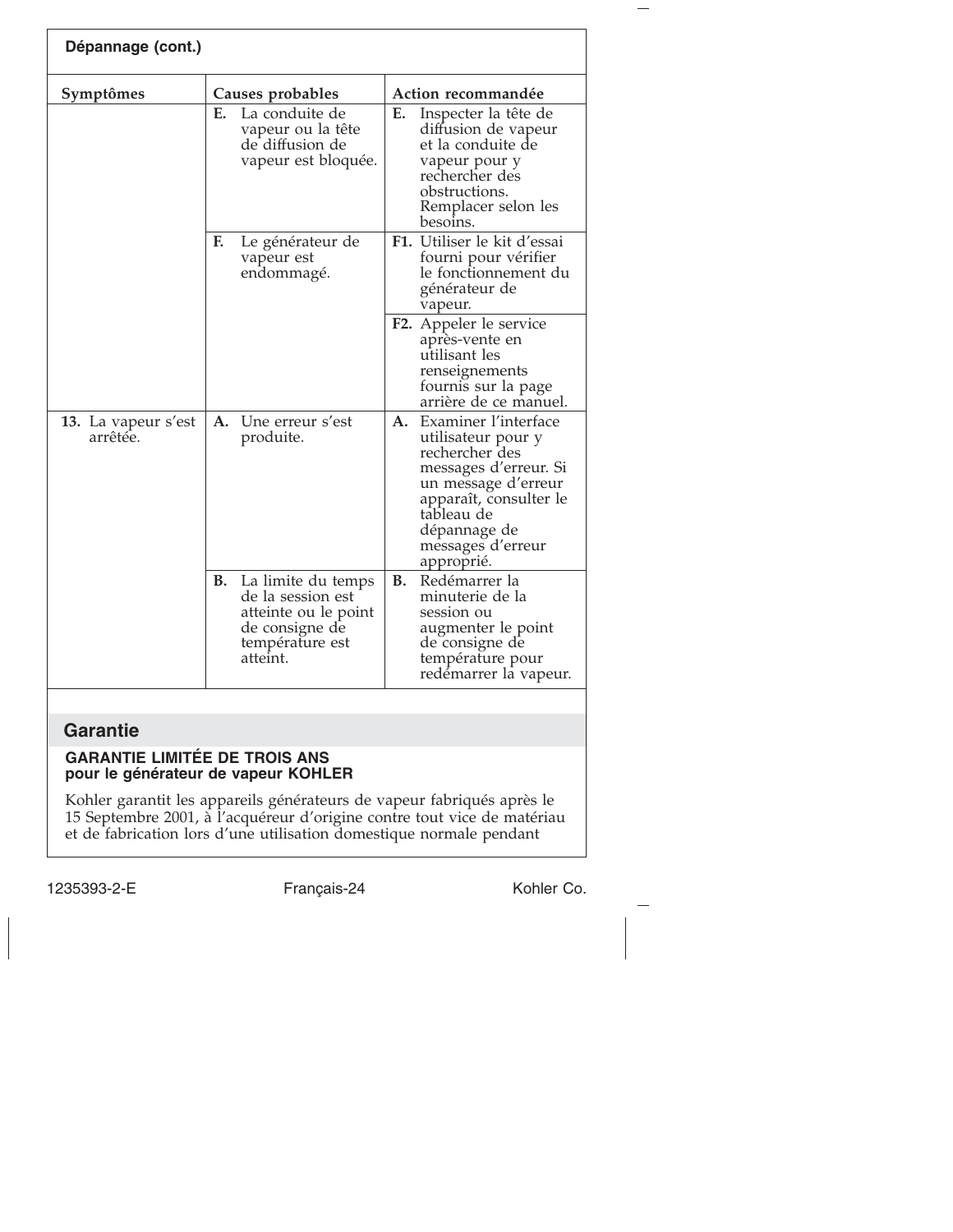#### **Garantie (cont.)**

trois (3) ans à partir de la date d'installation. Cette garantie s'applique uniquement aux générateurs de vapeur KOHLER installés aux États-Unis, au Canada ou au Mexique (″Amérique du Nord″).

Si un vice est décelé lors d'une utilisation domestique normale, Kohler Co. choisira, à sa discrétion, la réparation, le remplacement ou la correction appropriée. Tout dommage dû à un accident, un mauvais usage ou un mauvais traitement n'est pas couvert par la présente garantie. Une preuve d'achat (ticket de caisse d'origine) doit être présentée à Kohler Co. avec toutes les réclamations au titre de la garantie. Kohler Co. n'est pas responsable des frais de main-d'œuvre, d'enlèvement, d'installation ou de tout autre frais indirect. La responsabilité de Kohler Co. ne dépassera en aucun cas le prix d'achat de l'appareil.

Si cet appareil est utilisé commercialement ou en dehors d'Amérique du Nord, Kohler Co. garantit l'appareil contre tout vice de matériau et de fabrication pour un (1) an à partir de la date d'installation dudit appareil, et toutes les autres modalités de la présente garantie s'appliquent à l'exception de sa durée.

Pour obtenir le service de garantie contacter Kohler Co., par l'intermédiaire du vendeur, plombier, centre de rénovation ou revendeur par Internet, ou bien par écrit à l'adresse suivante Kohler Co., Attn.: Customer Care Center, 444 Highland Drive, Kohler, WI 53044, USA, ou appeler le 1-800-4-KOHLER (1-800-456-4537) à partir des É.-U. et du Canada, et le 001-800-456-4537 à partir du Mexique, ou consulter le site www.kohler.com aux É.-U., www.ca.kohler.com à partir du Canada, ou www.mx.kohler.com au Mexique.

**KOHLER CO. ET/OU LE REVENDEUR FOURNISSENT CES GARANTIES AU LIEU ET PLACE DE TOUTES AUTRES GARANTIES, EXPRESSES OU TACITES, Y COMPRIS LES GARANTIES TACITES DE COMMERCIALITÉ ET D'ADAPTATION À UN USAGE PARTICULIER. KOHLER CO. ET/OU LE REVENDEUR DÉCLINENT TOUTE RESPONSABILITÉ CONTRE LES DOMMAGES PARTICULIERS, ACCESSOIRES OU INDIRECTS. Certains états et provinces ne permettent pas de limite sur la durée de la garantie tacite, ni l'exclusion ou la limite des dommages particuliers, accessoires ou indirects, et, par conséquent, lesdites limites et exclusions peuvent ne pas s'appliquer à votre cas. Cette garantie vous donne des droits juridiques particuliers. Vous pouvez également avoir d'autres droits qui varient d'un état ou d'une providence à l'autre.**

**Ceci constitue la garantie écrite exclusive de Kohler Co.**

Kohler Co. Français-25 1235393-2-E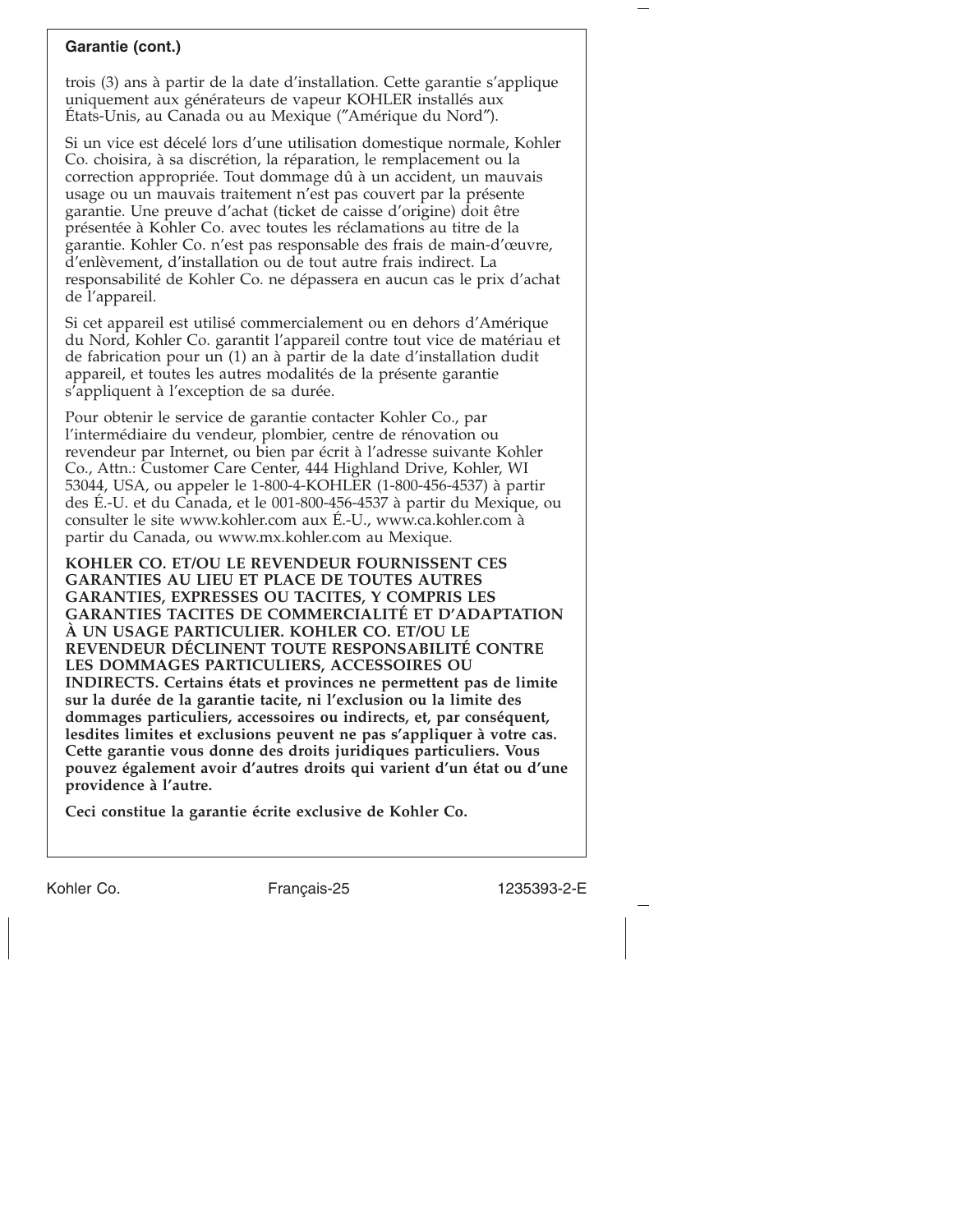# **INSTRUCCIONES IMPORTANTES**

# **INFORMACIÓN IMPORTANTE DE SEGURIDAD**



**ADVERTENCIA: Al usar esta unidad siempre siga las precauciones básicas:**



**PELIGRO: Riesgo de electrocución.** Antes de realizar estos pasos de instalación, desconecte el suministro eléctrico al área de trabajo en el panel principal de interruptores de circuito.



**ADVERTENCIA: Riesgo de lesiones personales.** Si usted se siente incómodo al tomar un baño de vapor, debe apagar la unidad. Refrésquese con la ducha, abra la puerta o salga de la unidad.



**ADVERTENCIA: Riesgo de reacción alérgica.** Antes de agregar aceites, terapias aromáticas o productos para la piel en el depósito para aromaterapia, asegúrese de que no causen reacciones alérgicas al usuario.



**ADVERTENCIA: Riesgo de lesiones personales.** Es posible que este baño de vapor no sea adecuado para el usuario en casos de embarazo, problemas del corazón, alta presión, problemas circulatorios, influencia del alcohol, consumo de ciertas medicinas o si está bajo atención médica. El baño de vapor puede representar demasiado esfuerzo para el cuerpo, al igual que cualquier baño, ducha o sauna caliente.



**ADVERTENCIA: Riesgo de lesiones personales. NO** consuma bebidas alcohólicas o drogas, ni tome medicamentos antes de usar el baño de vapor o al usarlo. El alcohol, las drogas y las medicinas afectan el buen juicio, aumentan en mucho el riesgo de sufrir de hipertermia, e inhiben las funciones corporales tales como los latidos del corazón y la respiración, lo que ocasiona efectos potencialmente peligrosos.

Kohler Co. **Español-1** 1235393-2-E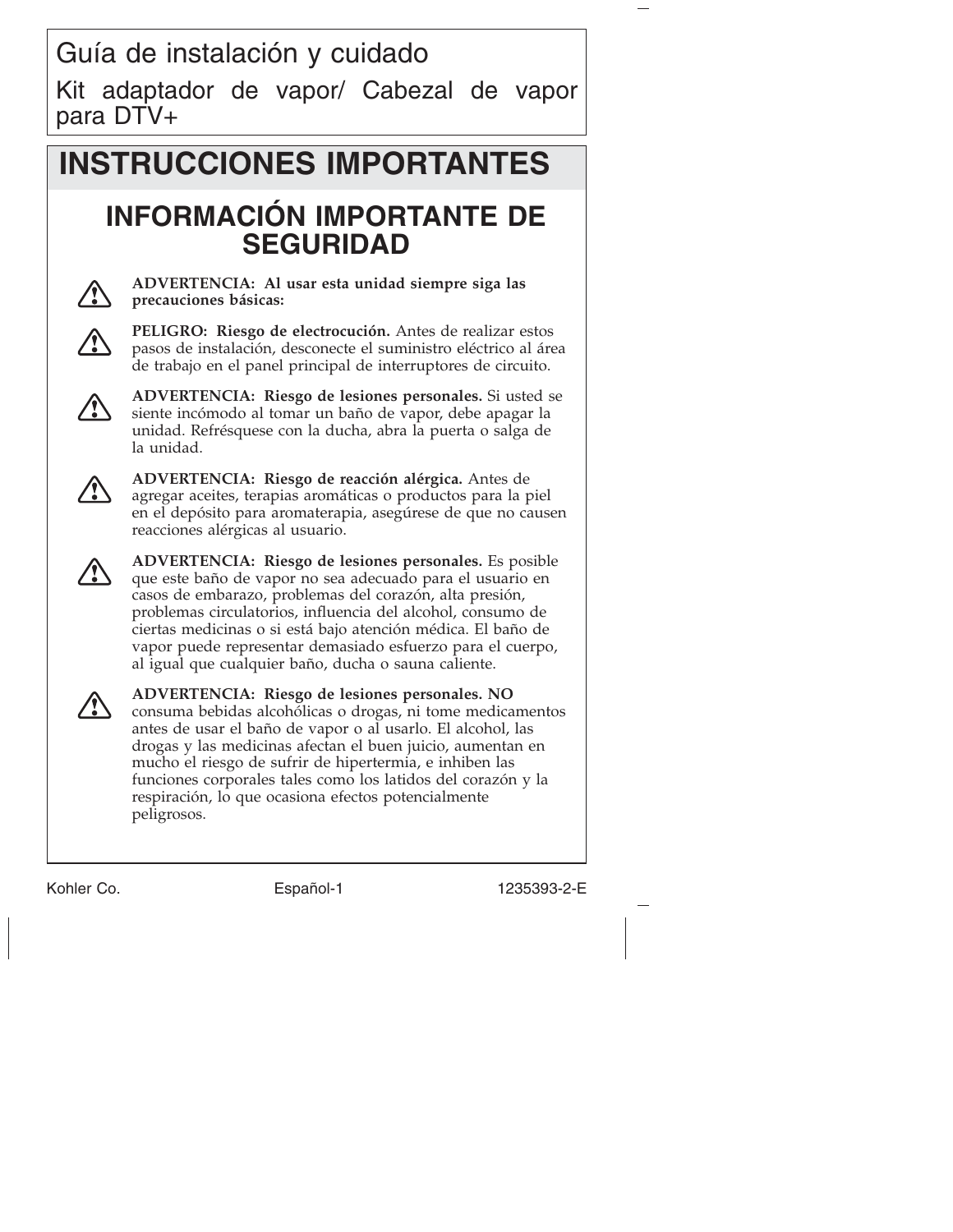#### **INSTRUCCIONES IMPORTANTES (cont.)**



**ADVERTENCIA: Riesgo de lesiones a niños.** No permita que los niños usen esta unidad, a menos que estén supervisados de cerca en todo momento. El generador de vapor no está diseñado para ser usado por niños.



**ADVERTENCIA: Riesgo de escaldaduras o quemaduras.** No se acerque al cabezal de vapor mientras esté en funcionamiento. El cabezal de vapor está caliente mientras está en funcionamiento.



**ADVERTENCIA: Riesgo de lesiones personales o daños a la propiedad.** Evite entrar en contacto con el tanque de agua y/o con la línea de descarga de vapor mientras el generador de vapor esté en funcionamiento o un poco después de que se haya apagado. Use protección para los ojos y ropa de protección al dar servicio al generador de vapor. El generador de vapor funciona a altas temperaturas.

**AVISO:** Use esta unidad únicamente con el fin para el que ha sido fabricada, tal como se especifica en este manual. **NO** use accesorios que no recomiende Kohler Co.

**AVISO: Cumpla todos los códigos de plomería, eléctricos y de construcción.**

#### **Funcionamiento con DTV+**

Para conectar el adaptador de vapor al sistema DTV+ se necesita el controlador del sistema K-99695.

\_\_\_\_\_\_\_\_\_\_\_\_\_\_\_\_\_\_\_\_\_\_\_\_\_\_\_\_\_\_\_\_\_\_\_\_\_\_\_\_\_\_\_\_\_\_\_\_\_\_\_\_\_\_\_\_\_\_\_\_\_\_\_\_\_

- El cable de datos que se incluye se usa para conectar el adaptador de vapor al controlador del sistema.
- □ Consulte la sección "Distribución del sistema DTV+" en esta guía.

#### **Antes de usar el sistema por primera vez:**

Descargue e instale el software más reciente de los componentes conectados. Completar este proceso puede tomar una hora o más, de acuerdo a la configuración del sistema y a la velocidad de conexión de Internet. **No desconecte el suministro eléctrico de ningún componente durante la descarga y la instalación del software.**

Kohler Co. **Español-2** 1235393-2-E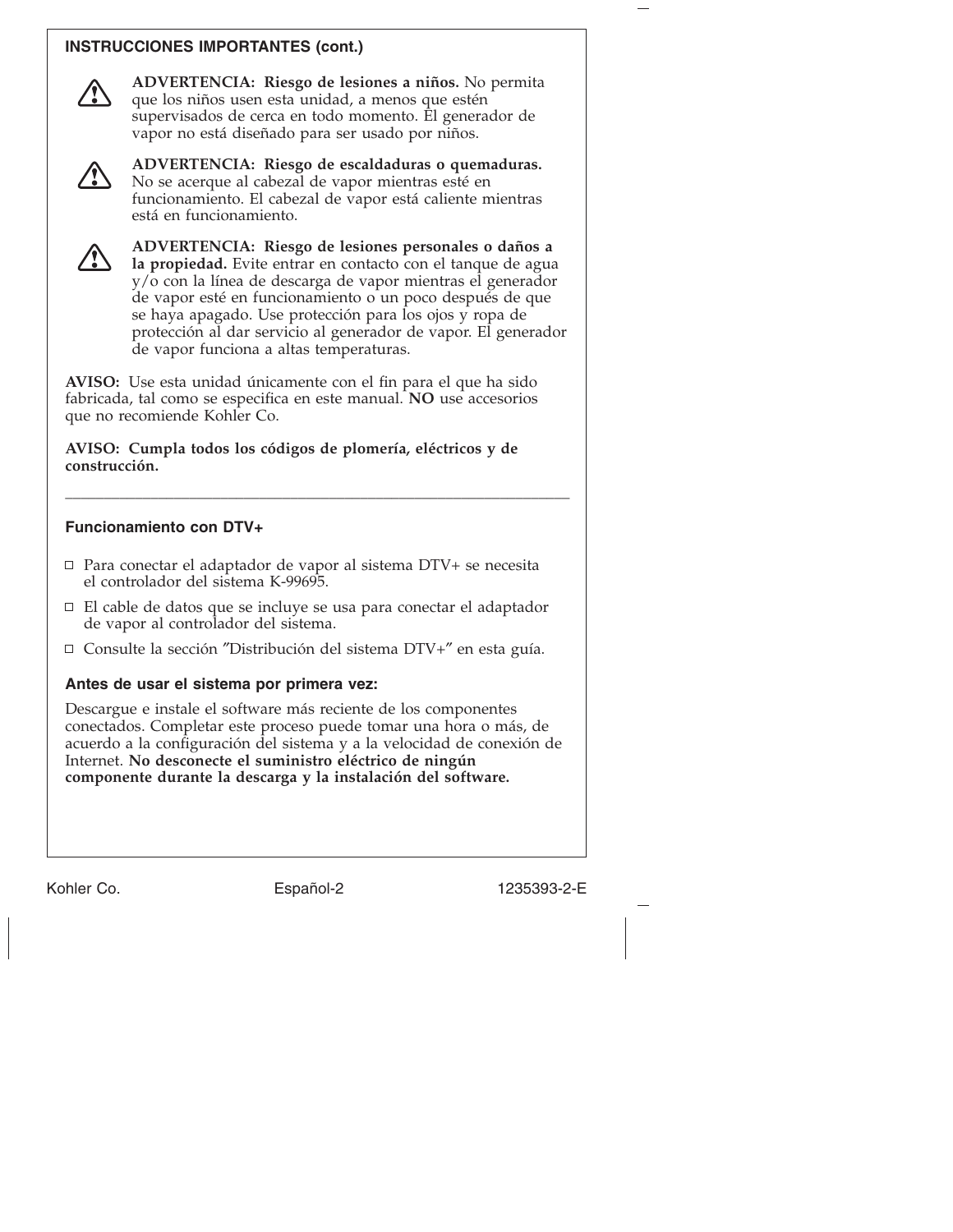

1235393-2-E Español-3 Kohler Co.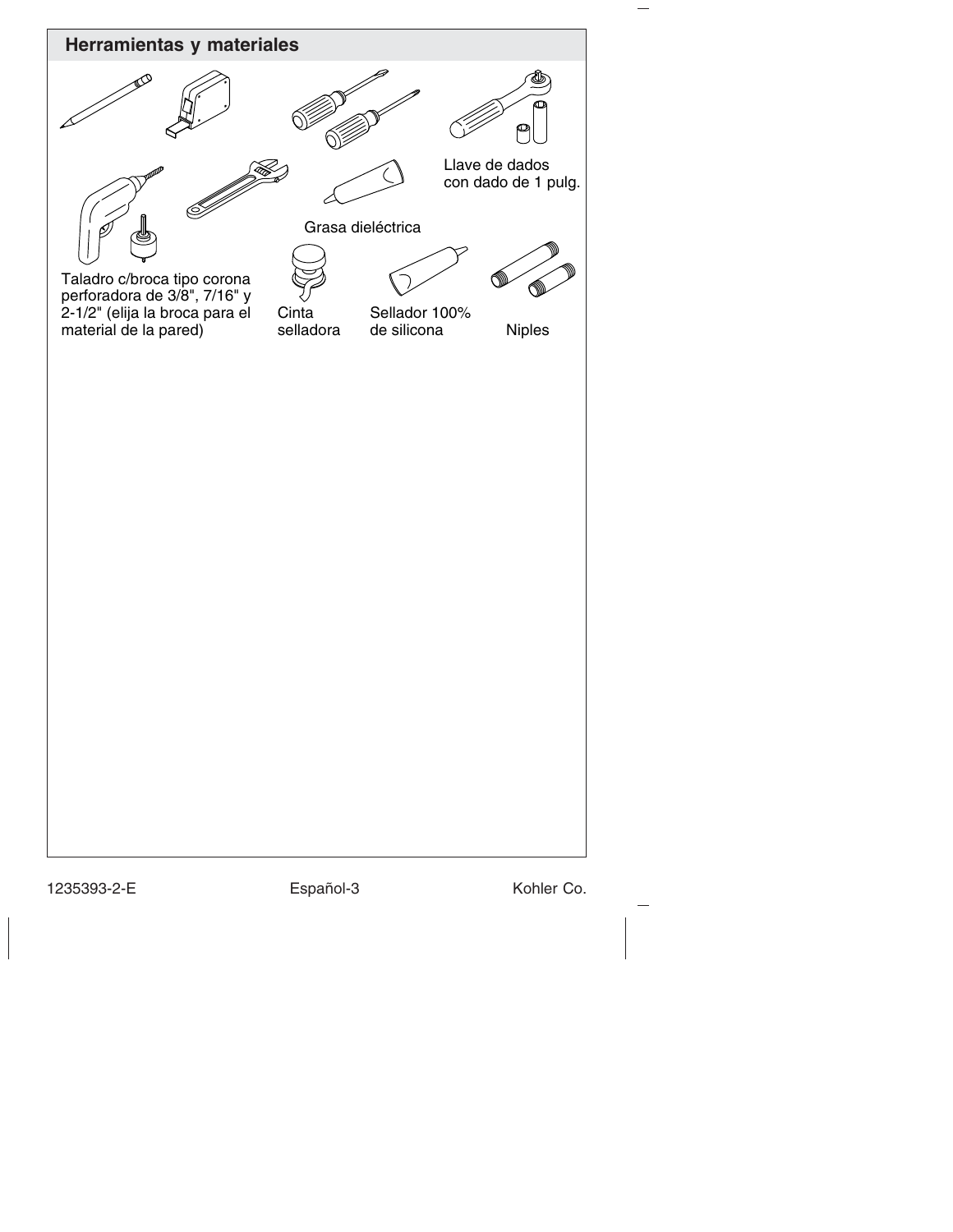

Kohler Co. **Español-4** 1235393-2-E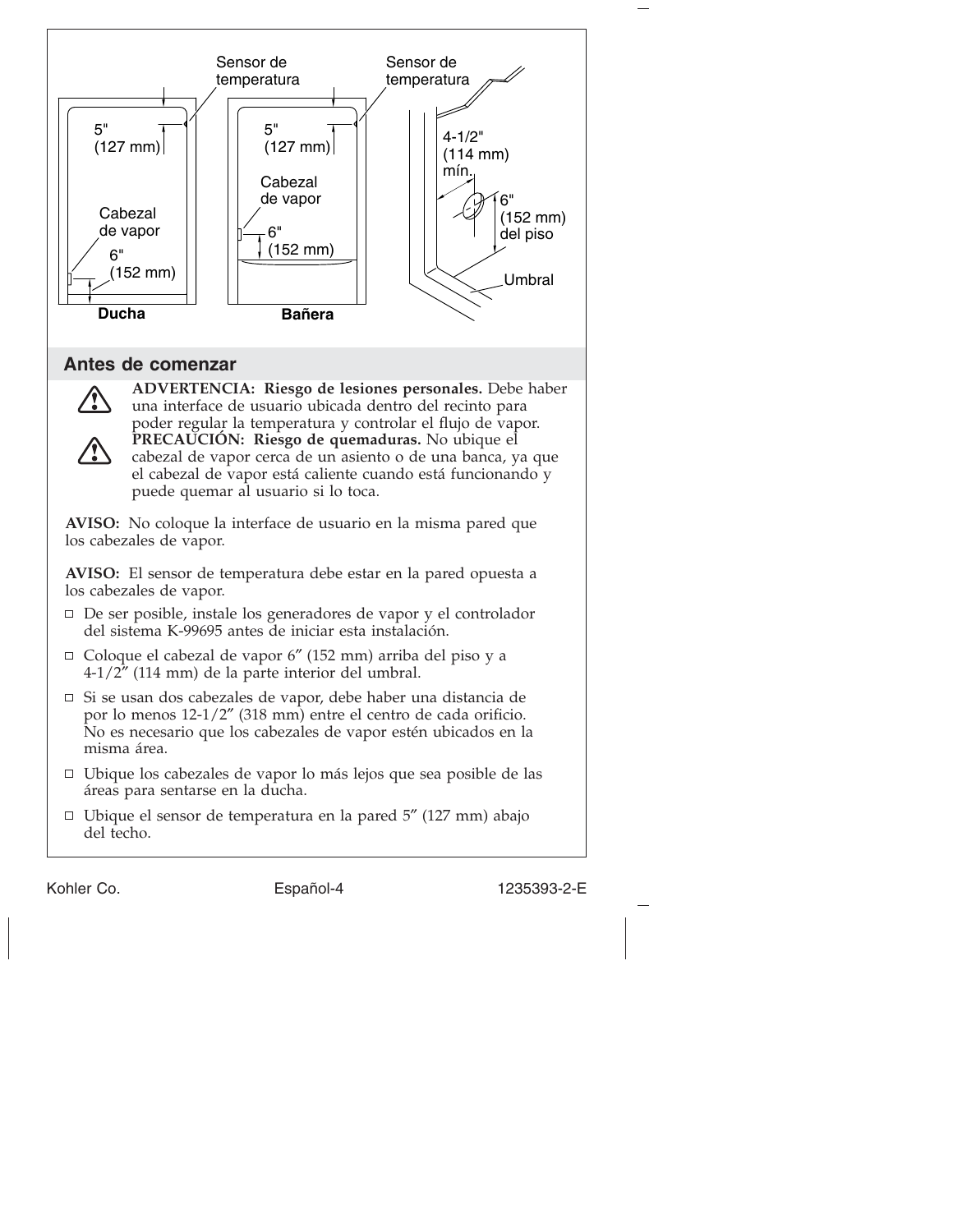# **Antes de comenzar (cont.)**

Asegúrese de que haya espacio adecuado entre las líneas de vapor y las superficies circundantes, o aplique aislante apropiado a las líneas de vapor.

1235393-2-E Español-5 Kohler Co.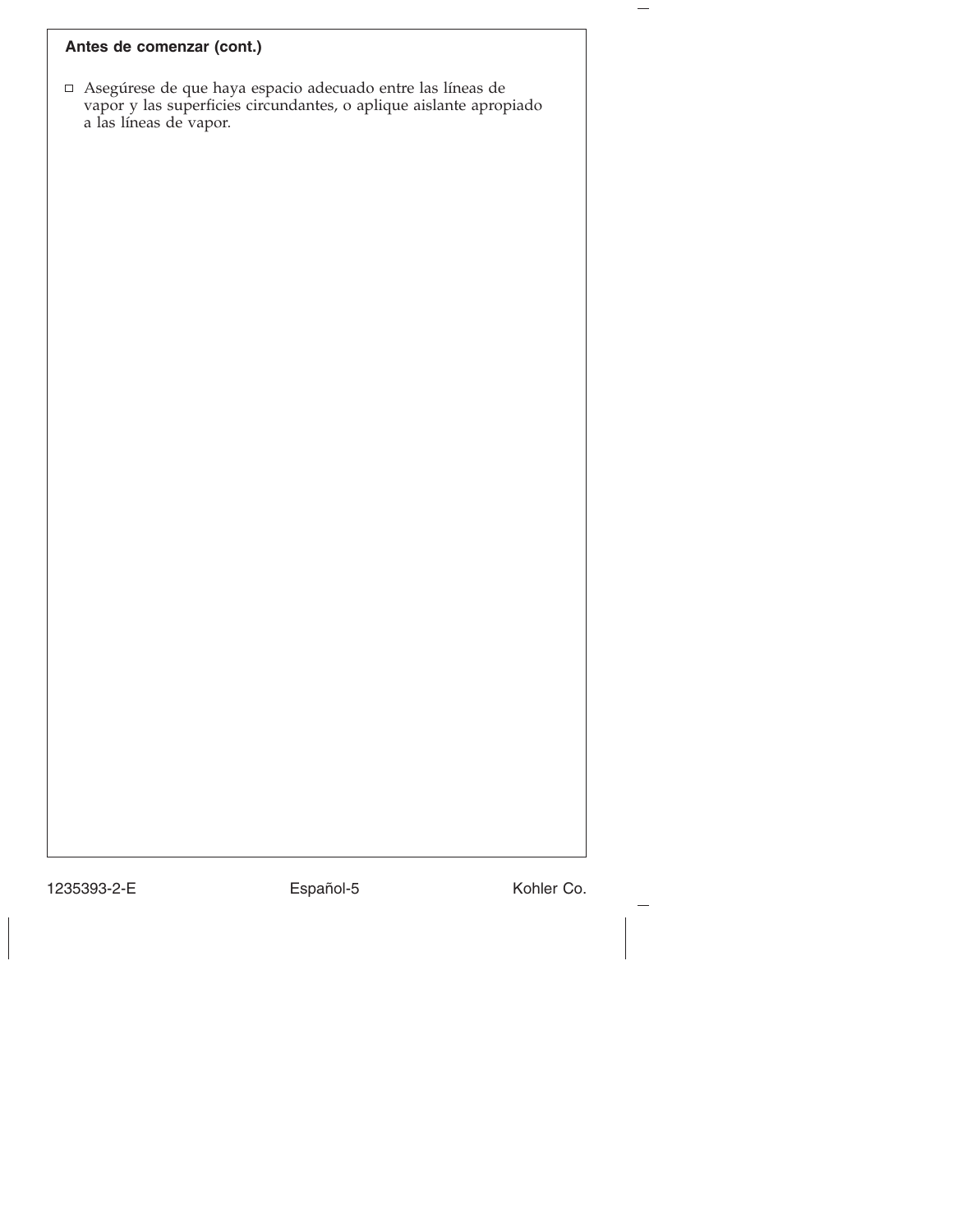

Kohler Co. **Español-6** 1235393-2-E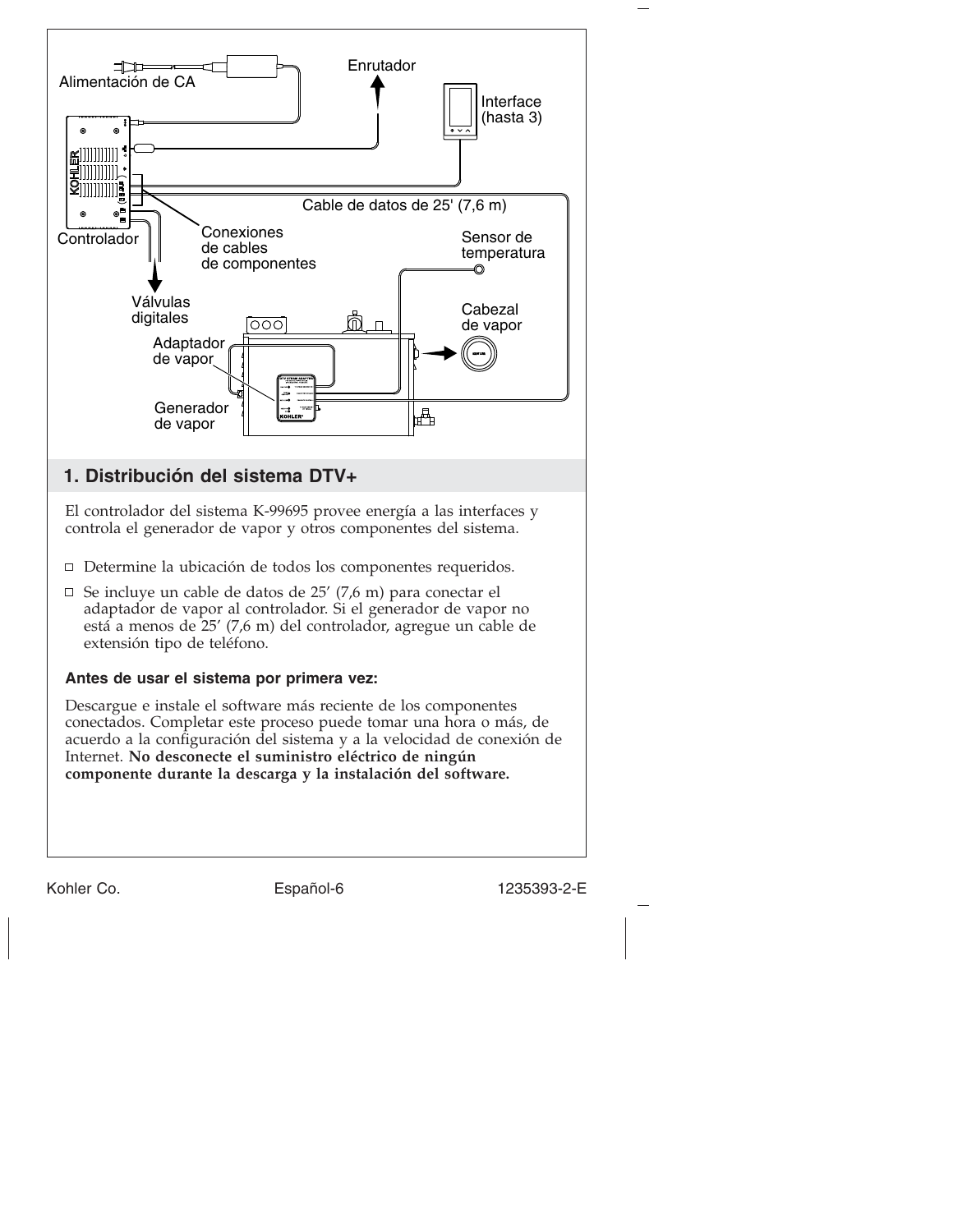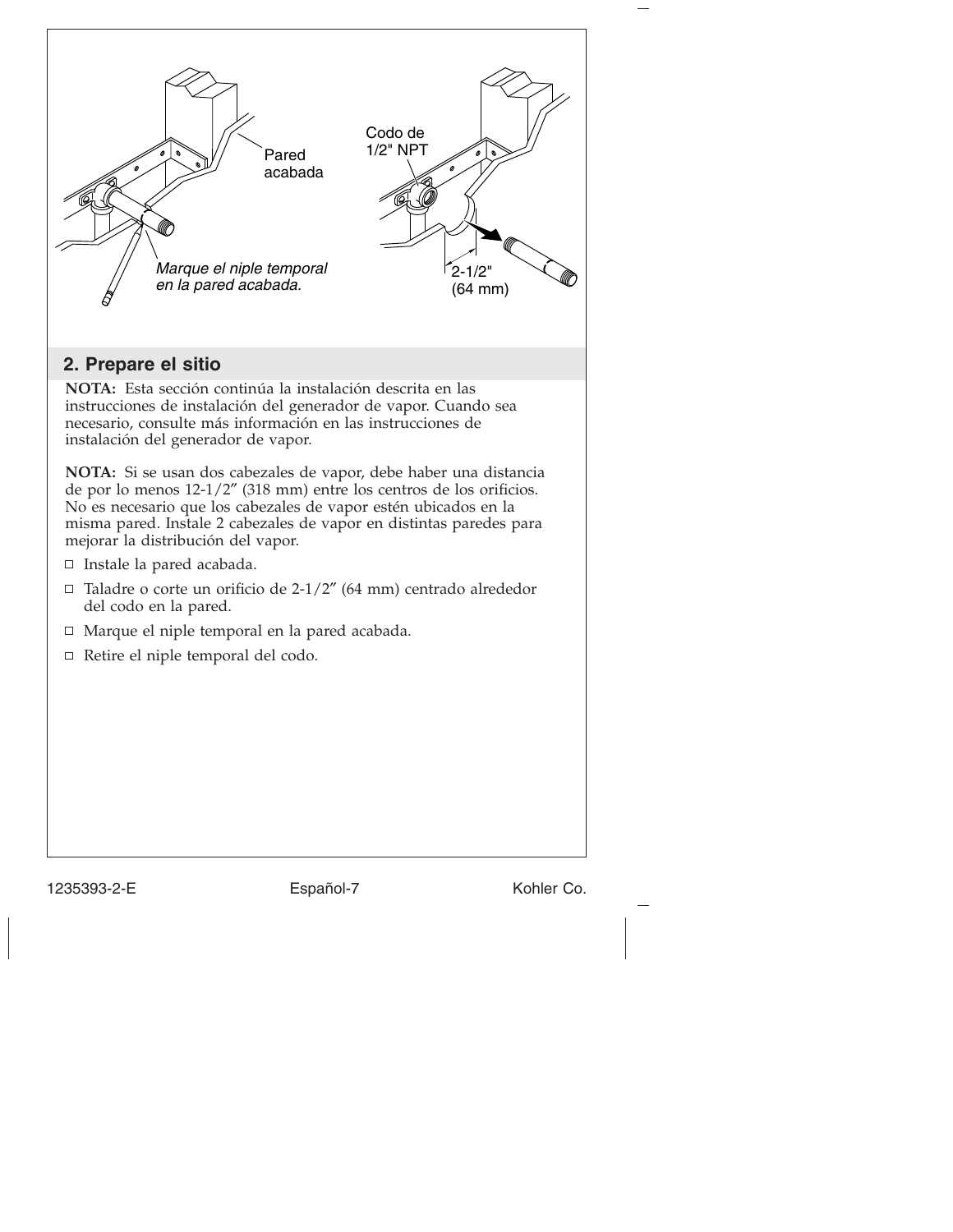

Kohler Co. **Español-8** 1235393-2-E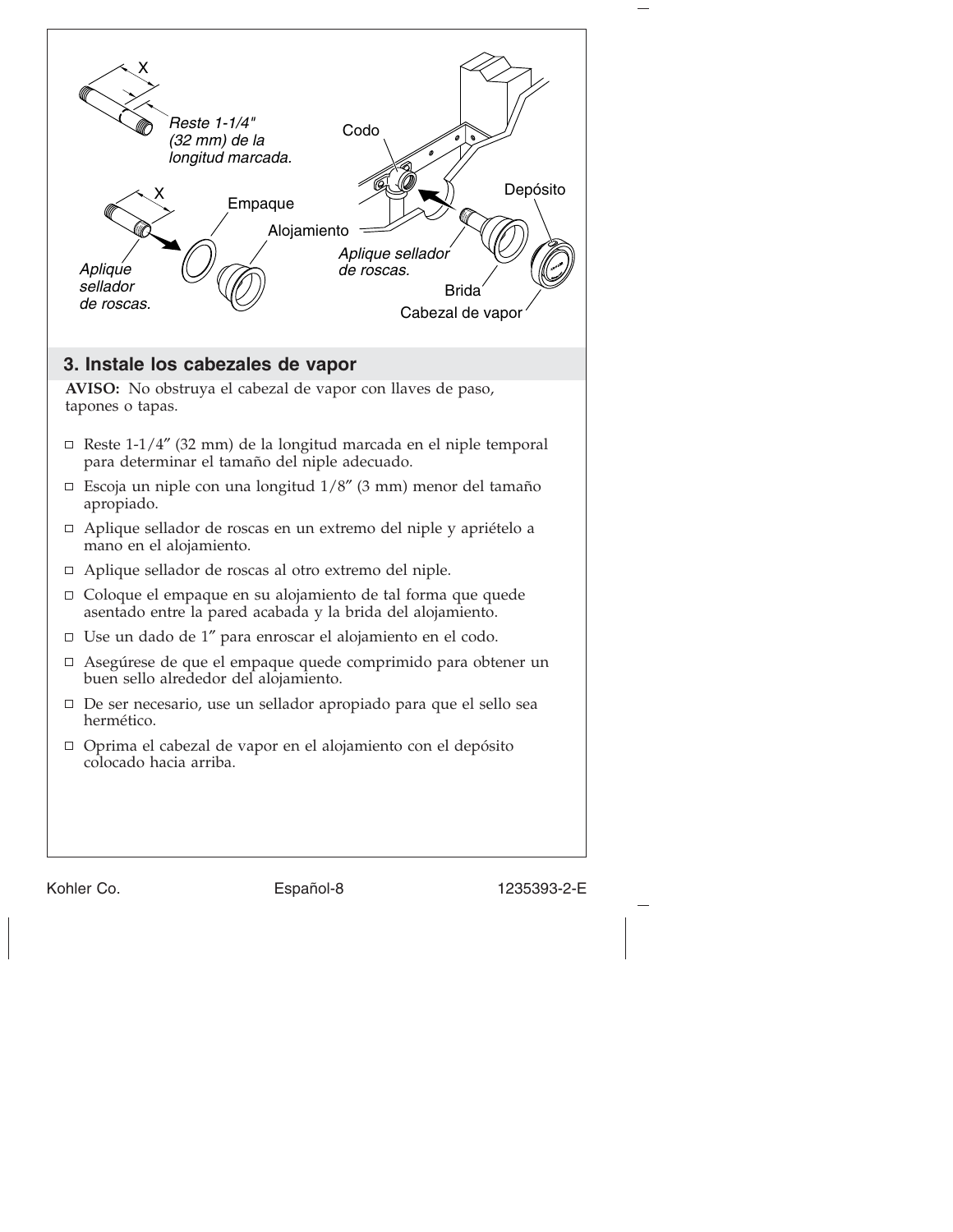

- Antes de seguir adelante, asegúrese de apagar la corriente eléctrica en el panel principal de interruptores de circuito.
- Ubique el sensor de temperatura en la pared 5″ (127 mm) abajo del techo, en la pared opuesta al cabezal de vapor.
- Taladre un orificio de 7/16″ en el lugar que haya elegido.

**¡IMPORTANTE!** No pellizque, clave, atore ni use demasiada fuerza al maniobrar el cable del sensor. Cualquier daño podría ocasionar una falla en el sensor de temperatura.

Introduzca el cable del sensor de temperatura a través del orificio que taladró.

1235393-2-E Español-9 Español-9 Kohler Co.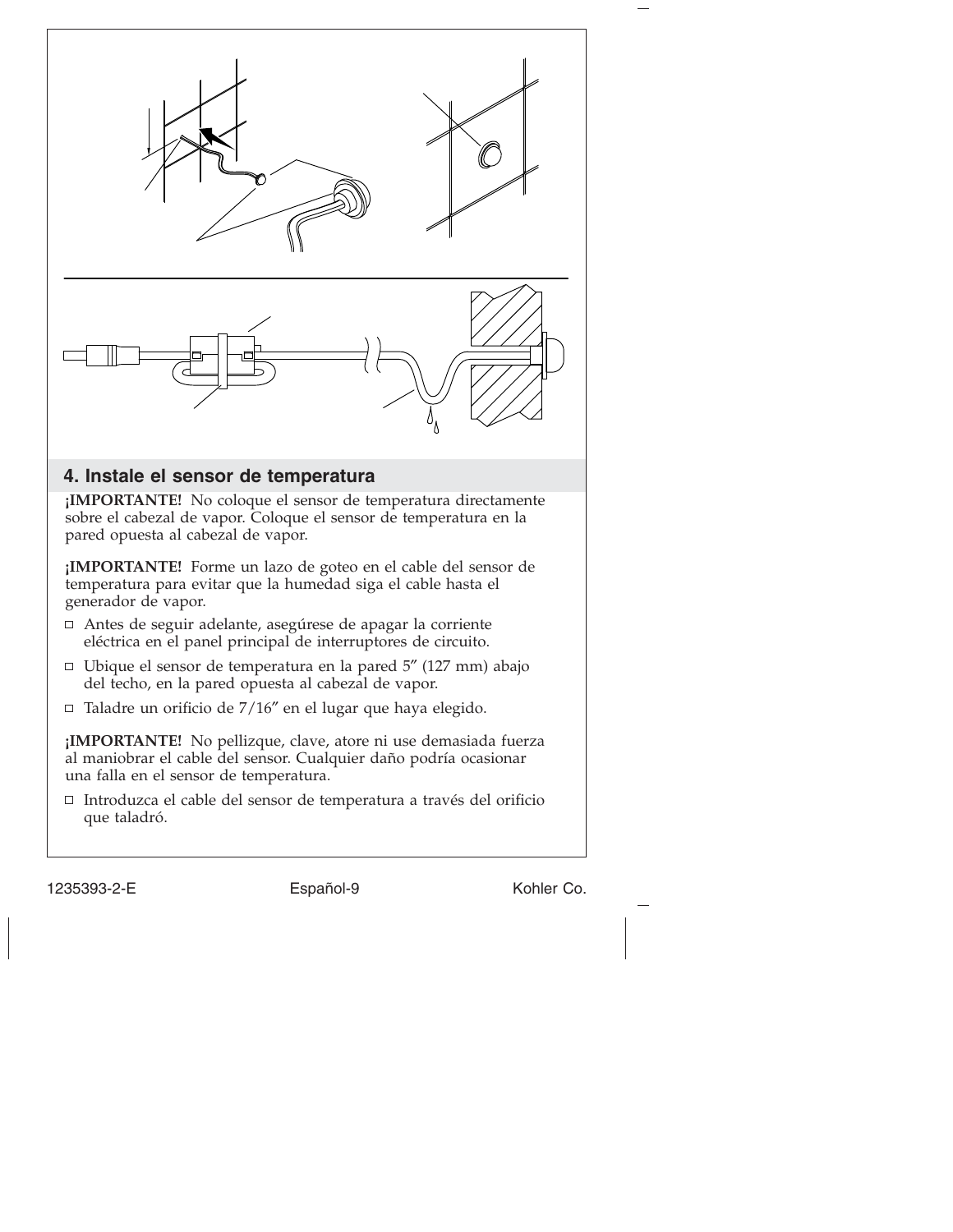#### **Instale el sensor de temperatura (cont.)**

- Tienda el cable detrás de la pared hacia el lugar del generador de vapor.
- Aplique un pequeño hilo continuo de sellador 100 % de silicona al lado posterior del alojamiento del sensor. No deje que el sellador haga contacto con la sonda del sensor.
- Presione firmemente el sensor contra la pared.
- Fije provisionalmente el sensor en su lugar con cinta de enmascarar.
- Deje que el sellador cure antes de usar.
- Haga un lazo con el cable a través de la ferrita en el extremo con adaptador del cable, y cierre la ferrita a presión. Use el sujetacables provisto para envolver y fijar ligeramente el cable que forma el lazo y la ferrita.

Kohler Co. **Español-10** 1235393-2-E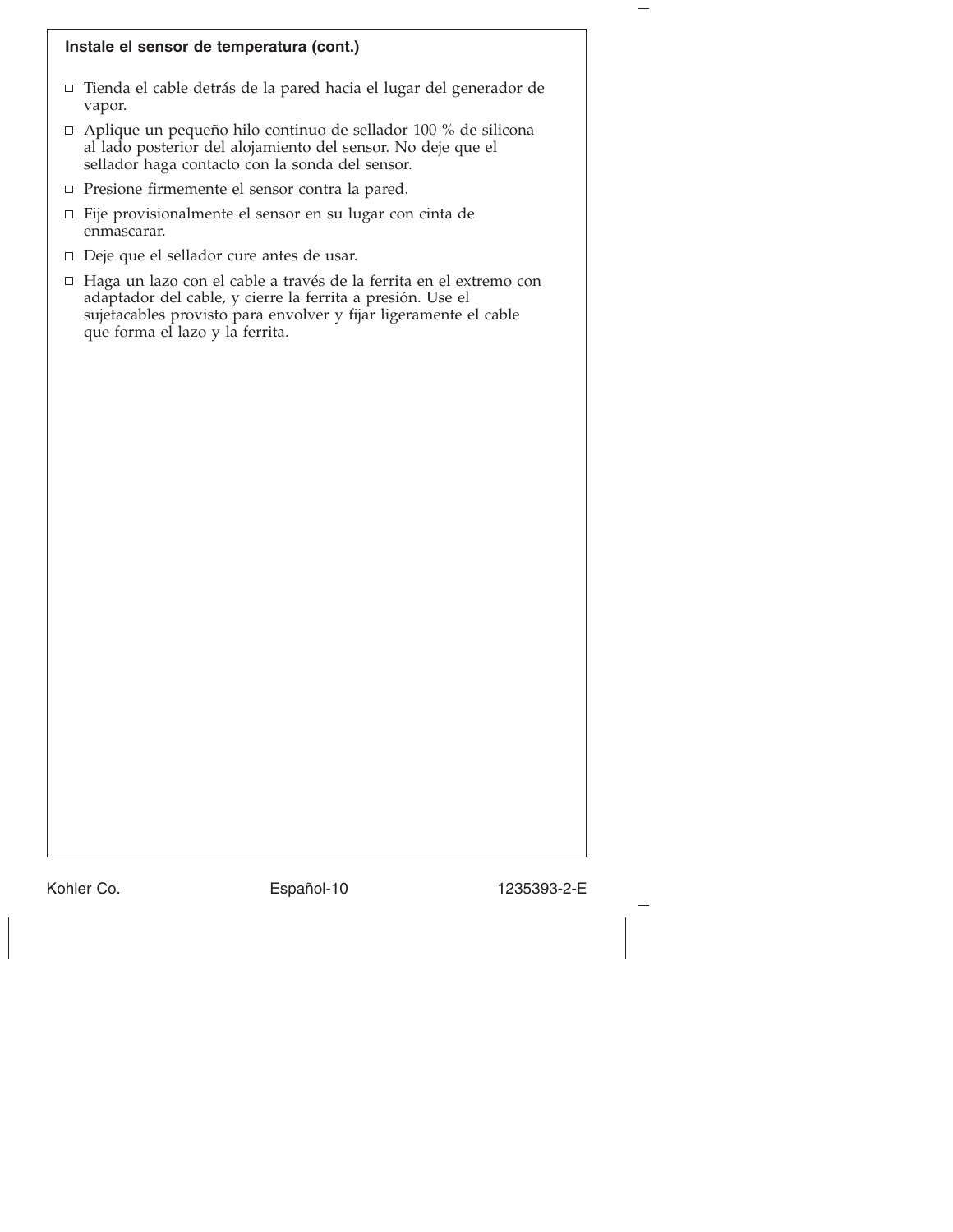

1235393-2-E Español-11 Kohler Co.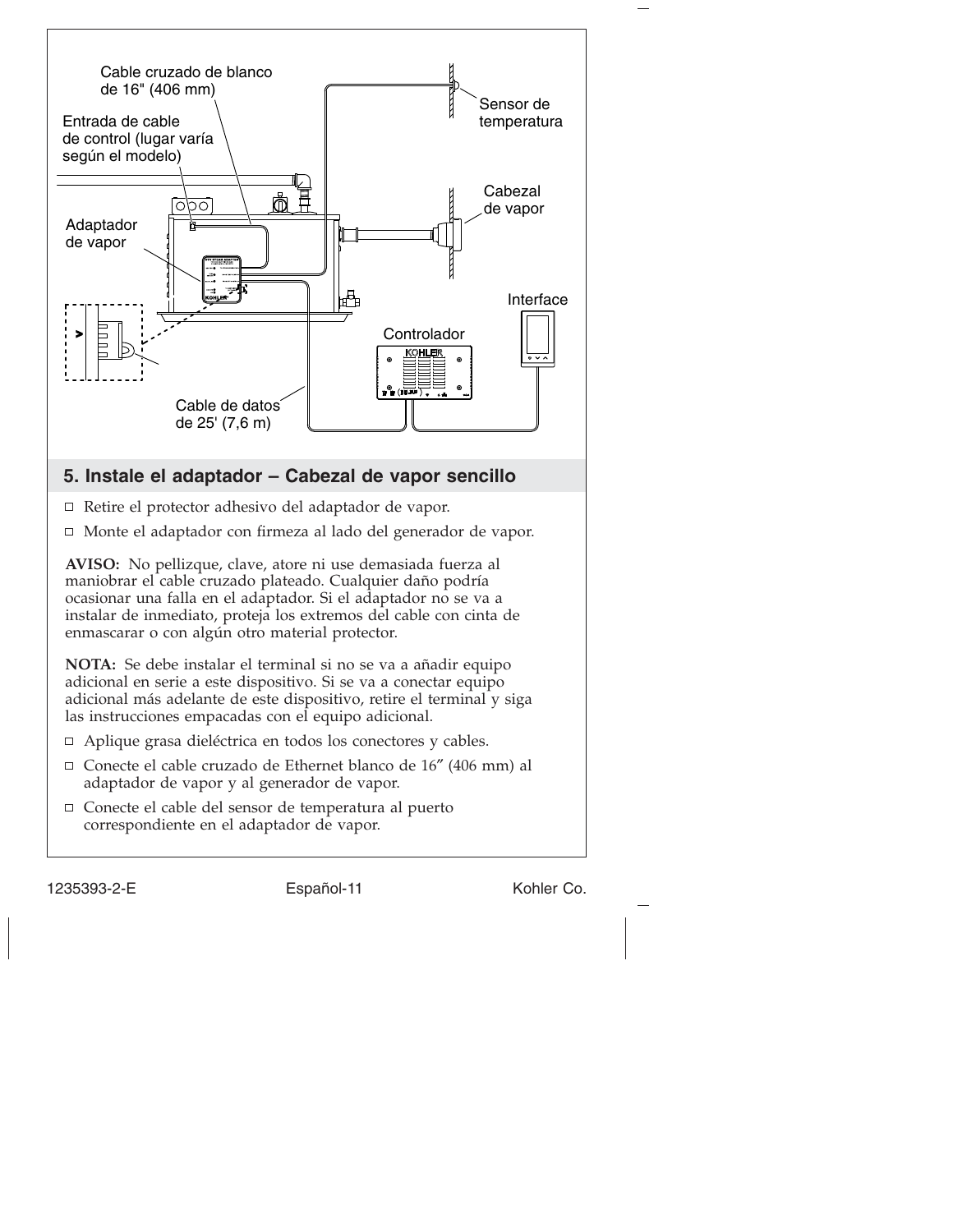# **Instale el adaptador – Cabezal de vapor sencillo (cont.)**

Conecte el cable de datos al adaptador de vapor, y tienda el cable al lugar de instalación del controlador.

Kohler Co. **Español-12** 1235393-2-E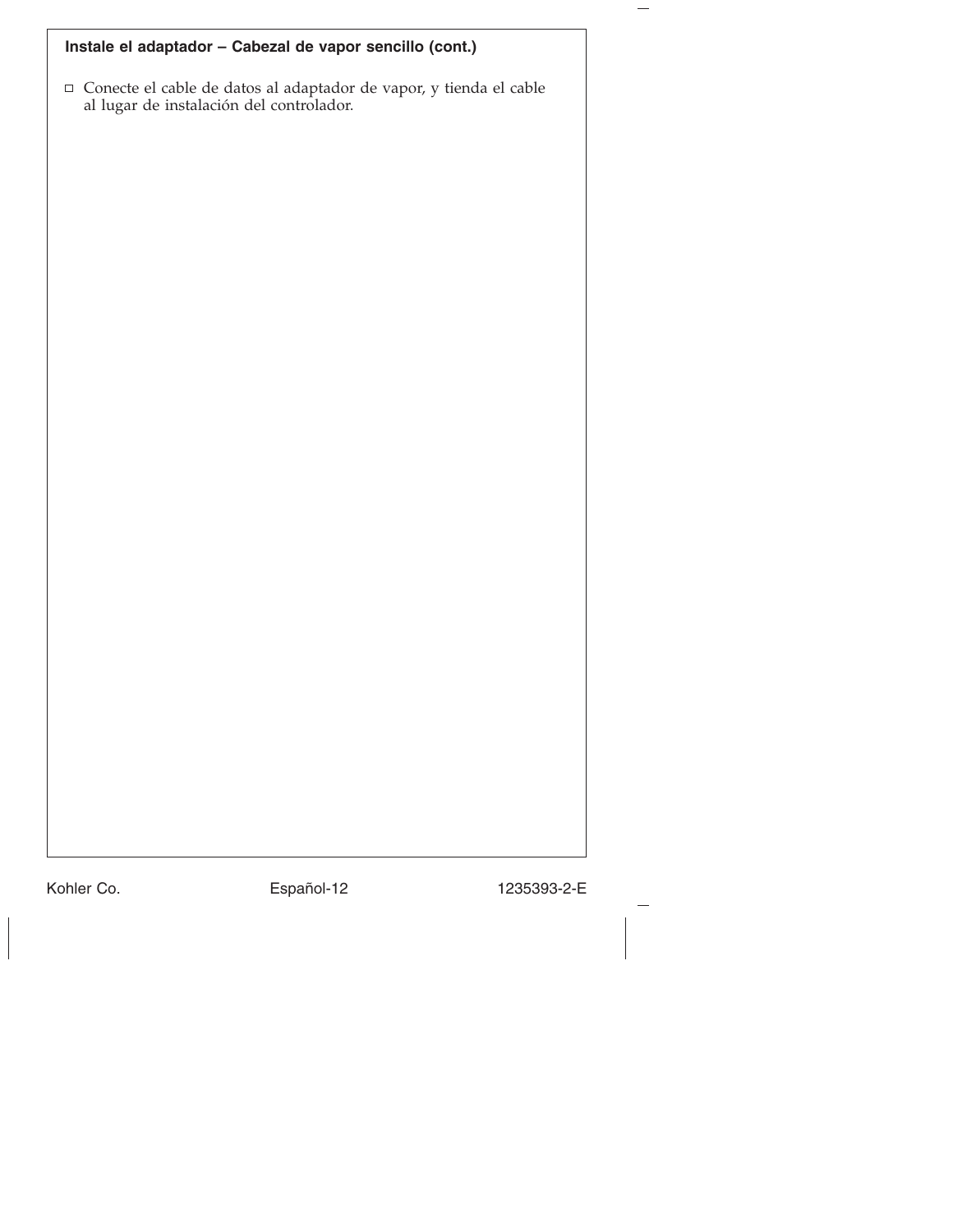

1235393-2-E Español-13 Kohler Co.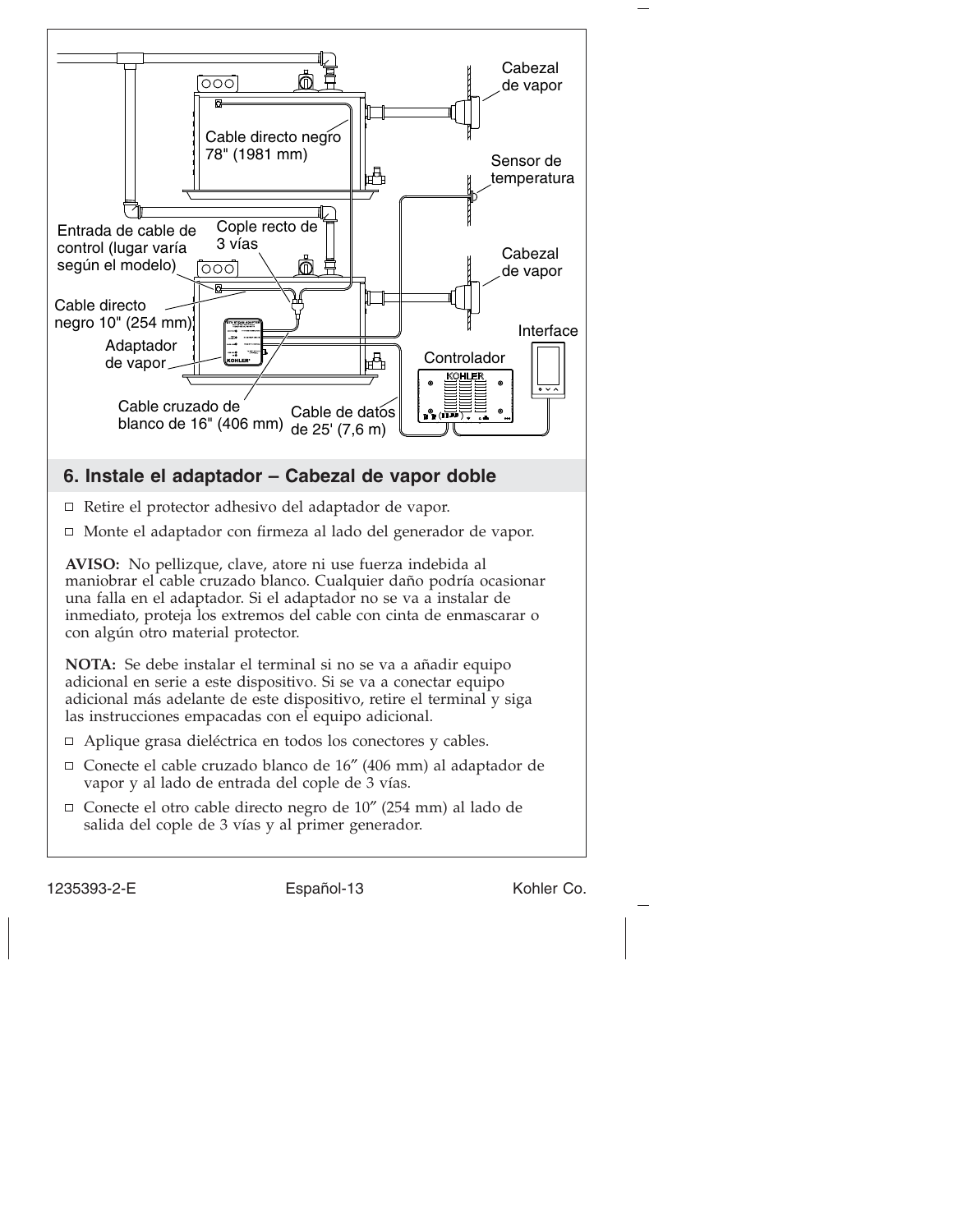| Instale el adaptador - Cabezal de vapor doble (cont.)                                                              |
|--------------------------------------------------------------------------------------------------------------------|
| □ Conecte el cable directo negro de 78" (1981 mm) al lado de salida<br>del cople de 3 vías y al segundo generador. |
| □ Conecte el cable del sensor de temperatura al puerto<br>correspondiente en el adaptador de vapor.                |
| □ Conecte el cable de datos al adaptador de vapor, y tienda el cable<br>al lugar de instalación del controlador.   |
|                                                                                                                    |
|                                                                                                                    |
|                                                                                                                    |
|                                                                                                                    |
|                                                                                                                    |
|                                                                                                                    |
|                                                                                                                    |
|                                                                                                                    |
|                                                                                                                    |
|                                                                                                                    |
|                                                                                                                    |
|                                                                                                                    |
|                                                                                                                    |
|                                                                                                                    |
|                                                                                                                    |
|                                                                                                                    |

Kohler Co. **Español-14** 1235393-2-E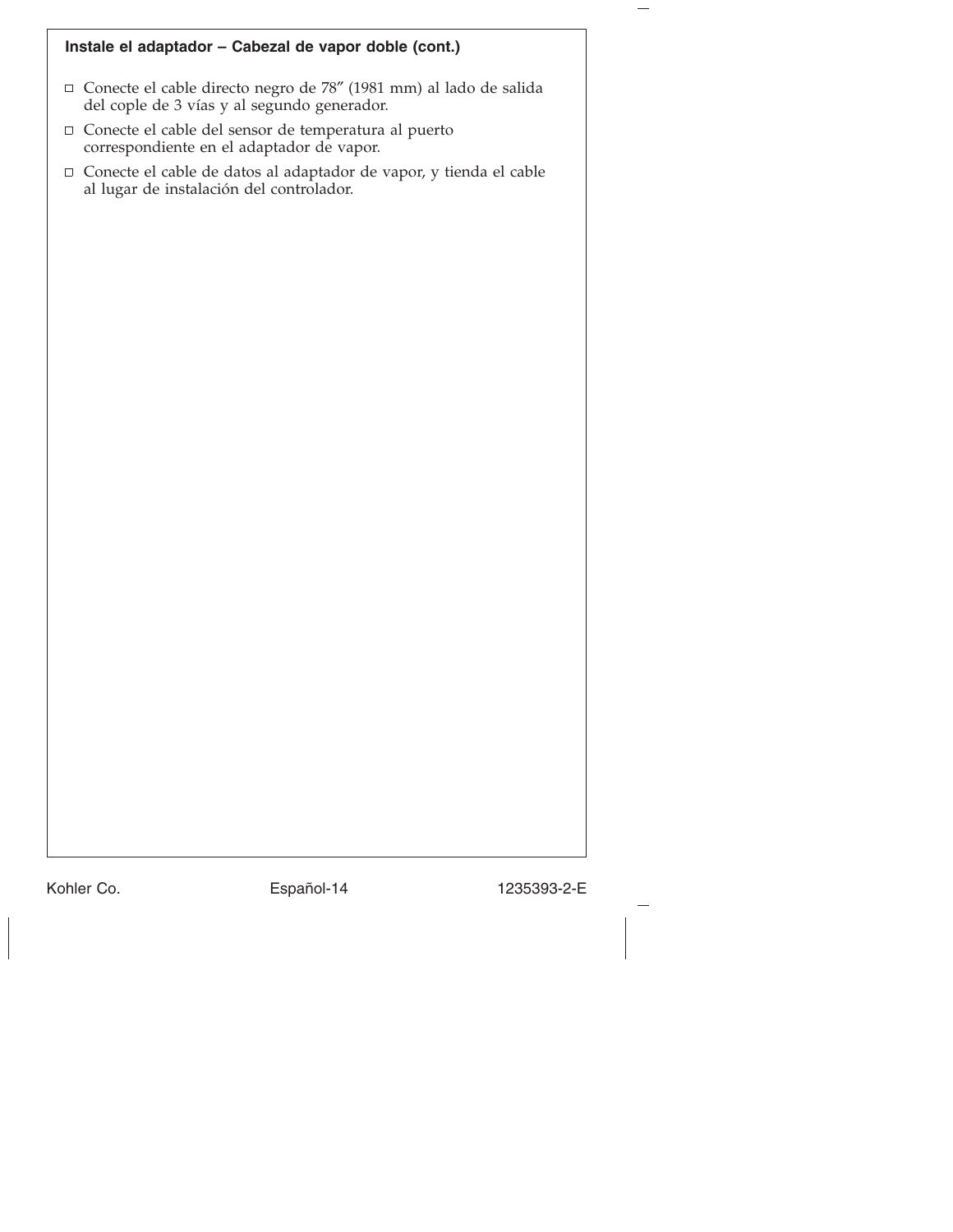

1235393-2-E Español-15 Kohler Co.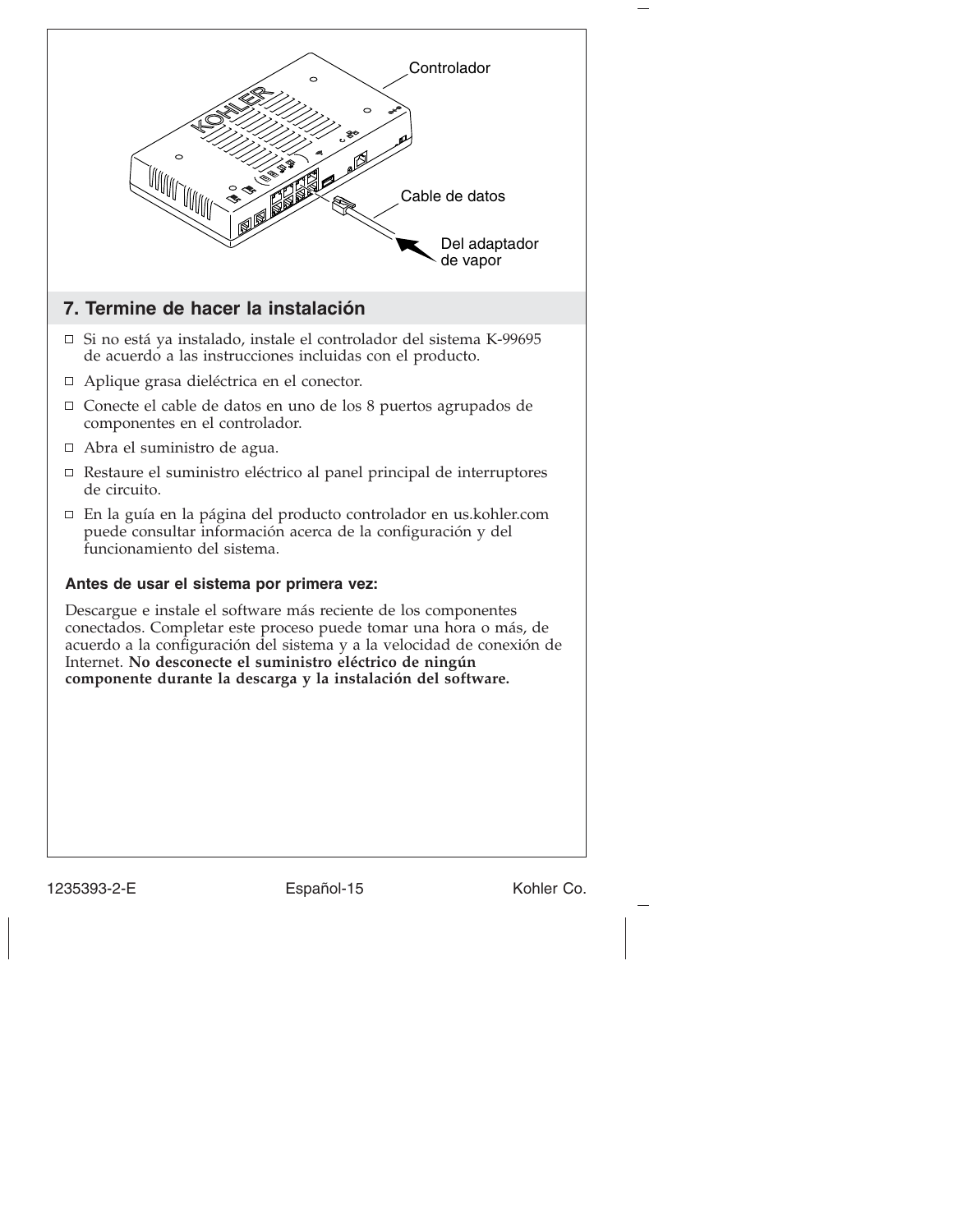

#### **Funcionamiento anormal**

- Una o más de las luces LED de estado principales (″GEN TEST″, ″TEMP SENSOR″, y ″DATA LINK″) está apagada, iluminada centelleando en rojo, iluminada en verde constante, o iluminada en rojo constate.
- Consulte la sección ″Resolución de problemas″ para obtener más información.

#### **Función de autolimpieza**



**ADVERTENCIA: Riesgo de lesiones personales.** La temperatura del cuarto de vapor será demasiado alta cuando se activa la función de autolimpieza. **No** entre al cuarto de vapor mientras la función de autolimpieza esté activada.

**AVISO:** Los usuarios reciben un recordatorio automático para usar autolimpieza después de 600 minutos de uso del generador de vapor. El generador de vapor puede usarse 3 veces más antes de que deba activarse la función de autolimpieza. Si no inicia la

Kohler Co. **Español-16** 1235393-2-E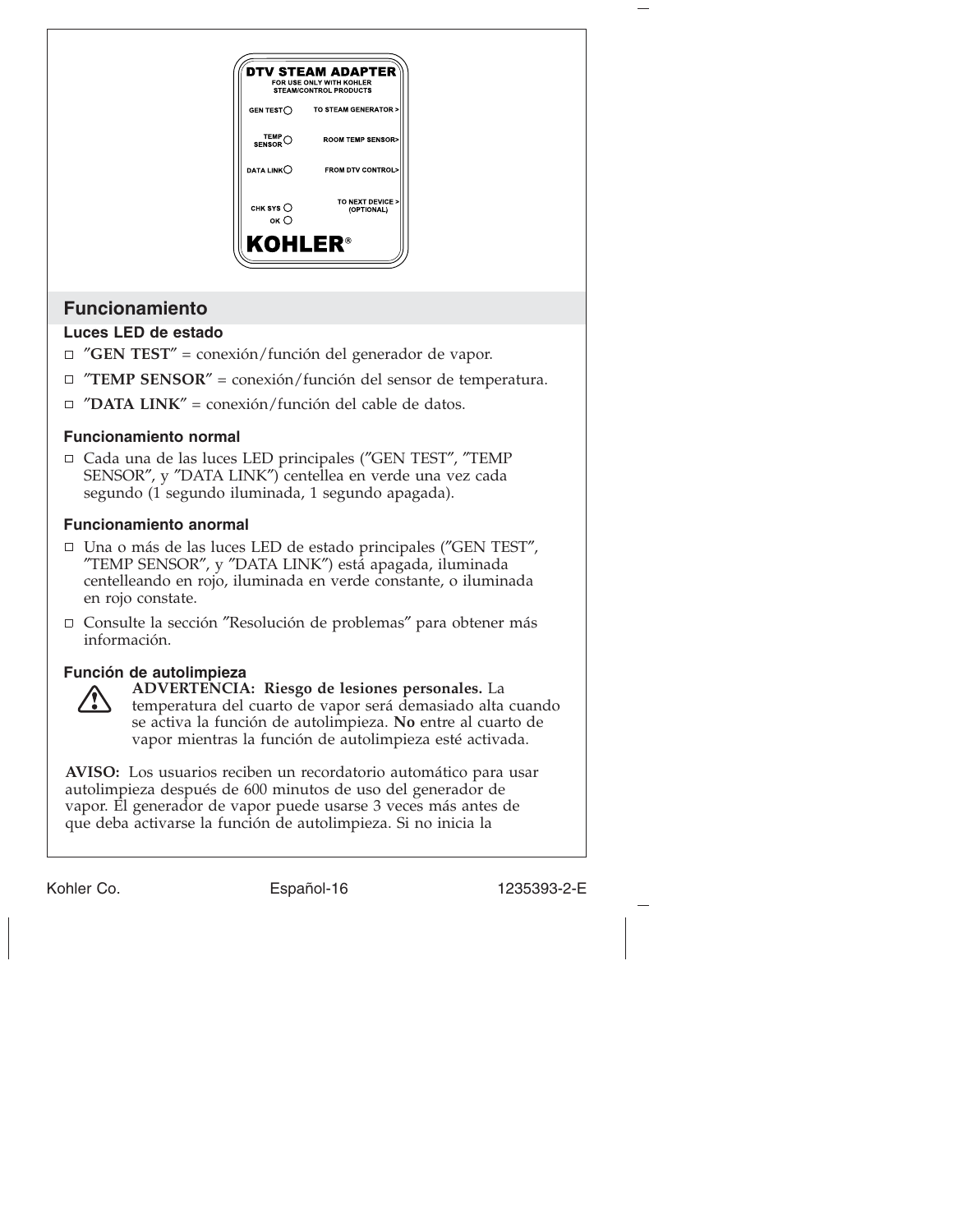#### **Funcionamiento (cont.)**

autolimpieza después del tercer recordatorio, el sistema se bloquea. Es necesario iniciar la autolimpieza para volver a usar el vapor.

**NOTA:** Al activar la función de autolimpieza, el cabezal de vapor descarga agua.

### **Cuidado y limpieza**

Para obtener los mejores resultados, tenga presente lo siguiente al limpiar su producto KOHLER:

- Siempre pruebe la solución de limpieza en un área oculta antes de aplicarla a toda la superficie.
- Limpie con un paño las superficies, y enjuague completa e inmediatamente con agua después de haber aplicado algún limpiador. Enjuague y seque las superficies cercanas donde hayan caído salpicaduras.
- No deje mucho tiempo los limpiadores en las superficies.
- Utilice una esponja humedecida, o un paño suave y húmedo. Para limpiar las superficies nunca utilice materiales abrasivos, como cepillos o estropajos.

Para obtener información detallada de limpieza y de productos a considerar, visite www.kohler.com/clean. Para solicitar información sobre cuidado y limpieza, llame al 1-800-456-4537.

#### **Resolución de problemas**

**NOTA: Para resolver problemas del sistema DTV+,** consulte la guía en la página del producto controlador K-99695 en us.kohler.com.

**NOTA:** Para consultar información sobre piezas de repuesto, visite la página de su producto en kohler.com/serviceparts.

Esta guía de resolución de problemas está diseñada únicamente como ayuda general. Si tiene preguntas con respecto al servicio y a la instalación, llame a 1-800-4KOHLER.

1235393-2-E Español-17 Kohler Co.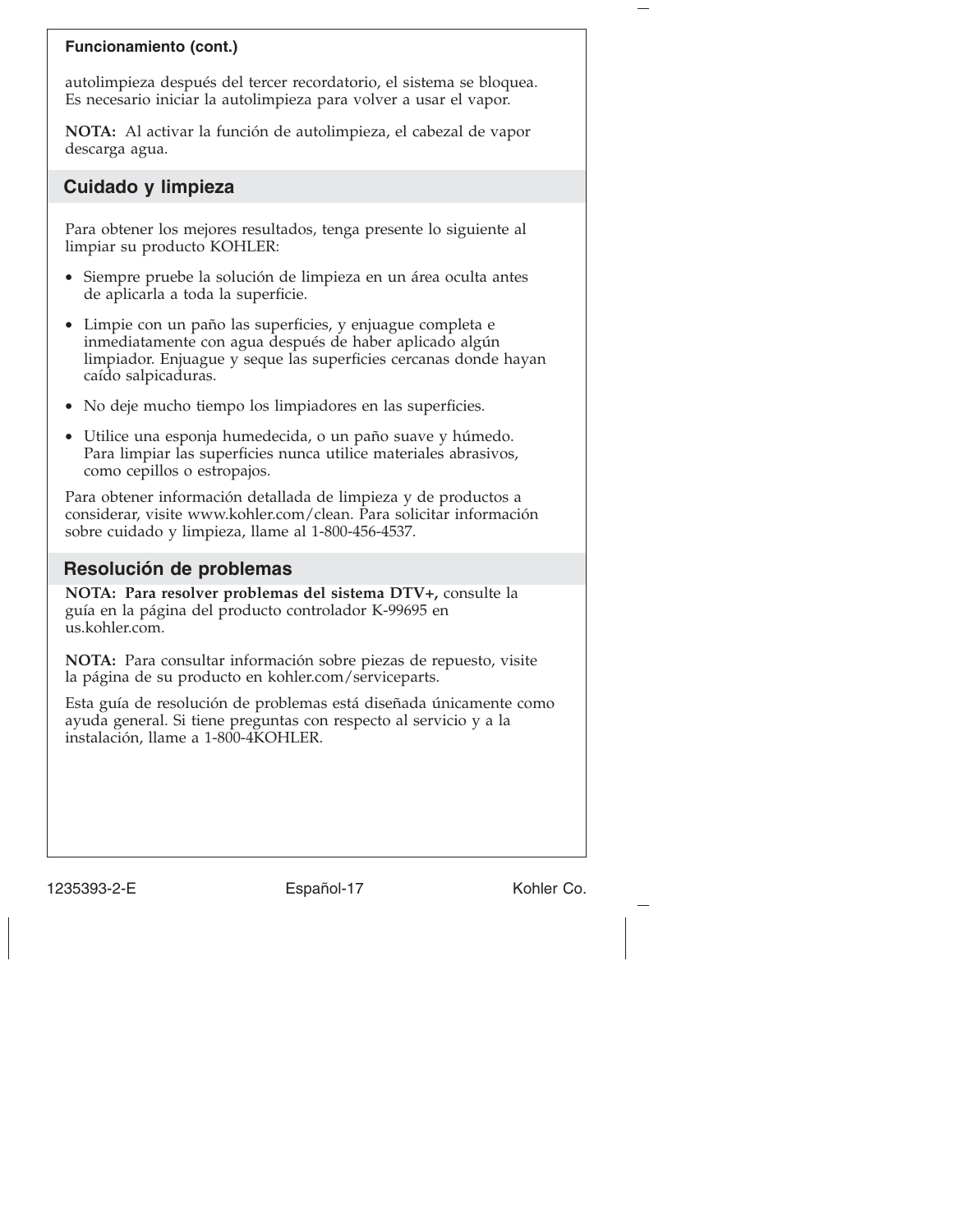| Resolución de problemas (cont.) |                                                                                                                                                                        |                                                                                                                                                                                                                              |  |  |
|---------------------------------|------------------------------------------------------------------------------------------------------------------------------------------------------------------------|------------------------------------------------------------------------------------------------------------------------------------------------------------------------------------------------------------------------------|--|--|
| Síntomas                        | Acción recomendada                                                                                                                                                     |                                                                                                                                                                                                                              |  |  |
| 1.<br>Aparece Error<br>0140.    | Causas probables<br><b>A.</b> El nivel de agua en<br>el tanque está<br>demasiado bajo (la<br>luz verde de<br>estado en el<br>generador de<br>vapor está<br>iluminada). | Revise el tamiz de la<br>А.<br>entrada de agua y<br>límpielo si es<br>necesario. Asegúrese<br>de que la válvula de<br>suministro de agua<br>esté abierta y de que<br>se esté suministrando<br>agua al generador de<br>vapor. |  |  |
|                                 | El límite de<br>В.<br>temperatura del<br>tanque ha sido<br>excedido (la luz de<br>estado verde en el<br>generador de<br>vapor está<br>apagada).                        | В.<br>Comuníquese con el<br>Centro de Atención<br>al Cliente mediante<br>la información en la<br>página posterior de<br>este manual.                                                                                         |  |  |
|                                 | C.<br>Los componentes<br>internos del<br>generador de<br>vapor no están<br>funcionando<br>correctamente.                                                               | C. Comuníquese con el<br>Centro de Atención<br>al Cliente mediante<br>la información en la<br>página posterior de<br>este manual.                                                                                            |  |  |
| 2.<br>Aparece Error<br>0120.    | А.<br>La temperatura en<br>el cuarto de vapor<br>ha excedido el<br>nivel máximo<br>permisible.                                                                         | <b>A1.</b> Restablezca<br>suministro eléctrico<br>al generador de<br>vapor y ventile el<br>cuarto de vapor para<br>que salga el exceso<br>de calor.                                                                          |  |  |
|                                 |                                                                                                                                                                        | A2. Cambie de lugar el<br>sensor de<br>temperatura para<br>alejarlo del cabezal<br>de vapor o de<br>cualquier otra fuente<br>de calor.                                                                                       |  |  |
|                                 |                                                                                                                                                                        | A3. Llame al Centro de<br>Atención al Cliente<br>mediante la<br>información en la<br>página posterior de<br>este manual.                                                                                                     |  |  |
|                                 |                                                                                                                                                                        |                                                                                                                                                                                                                              |  |  |

Kohler Co. **Español-18** 1235393-2-E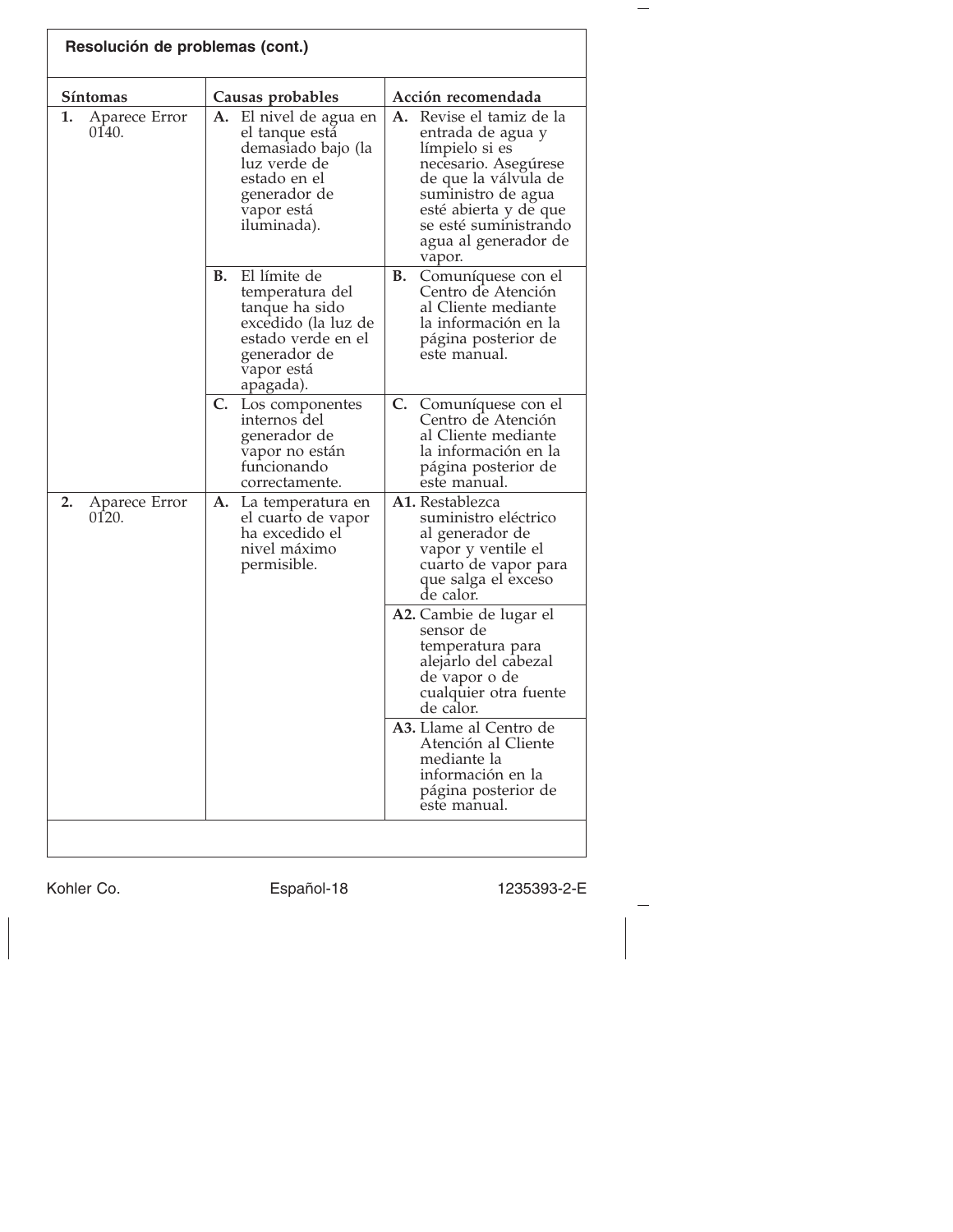| Resolución de problemas (cont.) |                                                       |                  |                                                                                                                                                                                      |                    |                                                                                                                                                                                                                          |
|---------------------------------|-------------------------------------------------------|------------------|--------------------------------------------------------------------------------------------------------------------------------------------------------------------------------------|--------------------|--------------------------------------------------------------------------------------------------------------------------------------------------------------------------------------------------------------------------|
| Síntomas                        |                                                       | Causas probables |                                                                                                                                                                                      | Acción recomendada |                                                                                                                                                                                                                          |
| 3.                              | Aparece Error<br>0104.                                | А.               | El sensor de<br>temperatura no<br>está conectado.                                                                                                                                    |                    | A. Conecte el sensor de<br>temperatura.                                                                                                                                                                                  |
|                                 |                                                       | В.               | El sensor de<br>temperatura está<br>dañado.                                                                                                                                          | В.                 | Comuníquese con el<br>Centro de Atención<br>al Cliente mediante<br>la información en la<br>página posterior de<br>este manual.                                                                                           |
| 4.                              | Aparece Error<br>0408.                                |                  | A. Ha ocurrido un<br>error de<br>comunicación.                                                                                                                                       | А.                 | Restablezca el<br>sistema en la<br>interface del usuario.                                                                                                                                                                |
| 5.                              | Las luces en el<br>adaptador<br>están<br>apagadas.    | А.               | El suministro<br>eléctrico al<br>generador de<br>vapor es<br>inadecuado (la luz<br>verde de estado en<br>el generador de<br>vapor está<br>apagada).                                  | A.                 | Aplique el suministro<br>eléctrico adecuado al<br>generador de vapor.<br>De ser necesario, use<br>el kit de prueba que<br>se incluye para<br>asegurar que el<br>generador de vapor<br>esté funcionando<br>correctamente. |
|                                 |                                                       | В.               | La interface del<br>usuario no está<br>recibiendo<br>suministro eléctrico<br>del generador de<br>vapor (la luz verde<br>de estado en el<br>generador de<br>vapor está<br>iluminada). | В.                 | Use el kit de prueba<br>incluido y las<br>instrucciones para<br>identificar el origen<br>del problema.                                                                                                                   |
|                                 |                                                       | C.               | La interface del<br>usuario está<br>dañada (la luz<br>verde de estado en<br>el generador está<br>iluminada).                                                                         |                    | C. Comuníquese con el<br>Centro de Atención<br>al Cliente mediante<br>la información en la<br>página posterior de<br>este manual.                                                                                        |
| 6.                              | La luz "GEN<br>TEST" está<br>centelleando en<br>rojo. |                  | <b>A.</b> Ha ocurrido un<br>error en el<br>generador de<br>vapor.                                                                                                                    |                    | A. Revise el código de<br>error en la interface<br>del usuario. Vea el<br>código de error<br>correspondiente en<br>este documento.                                                                                       |

1235393-2-E Español-19 Español-19 Kohler Co.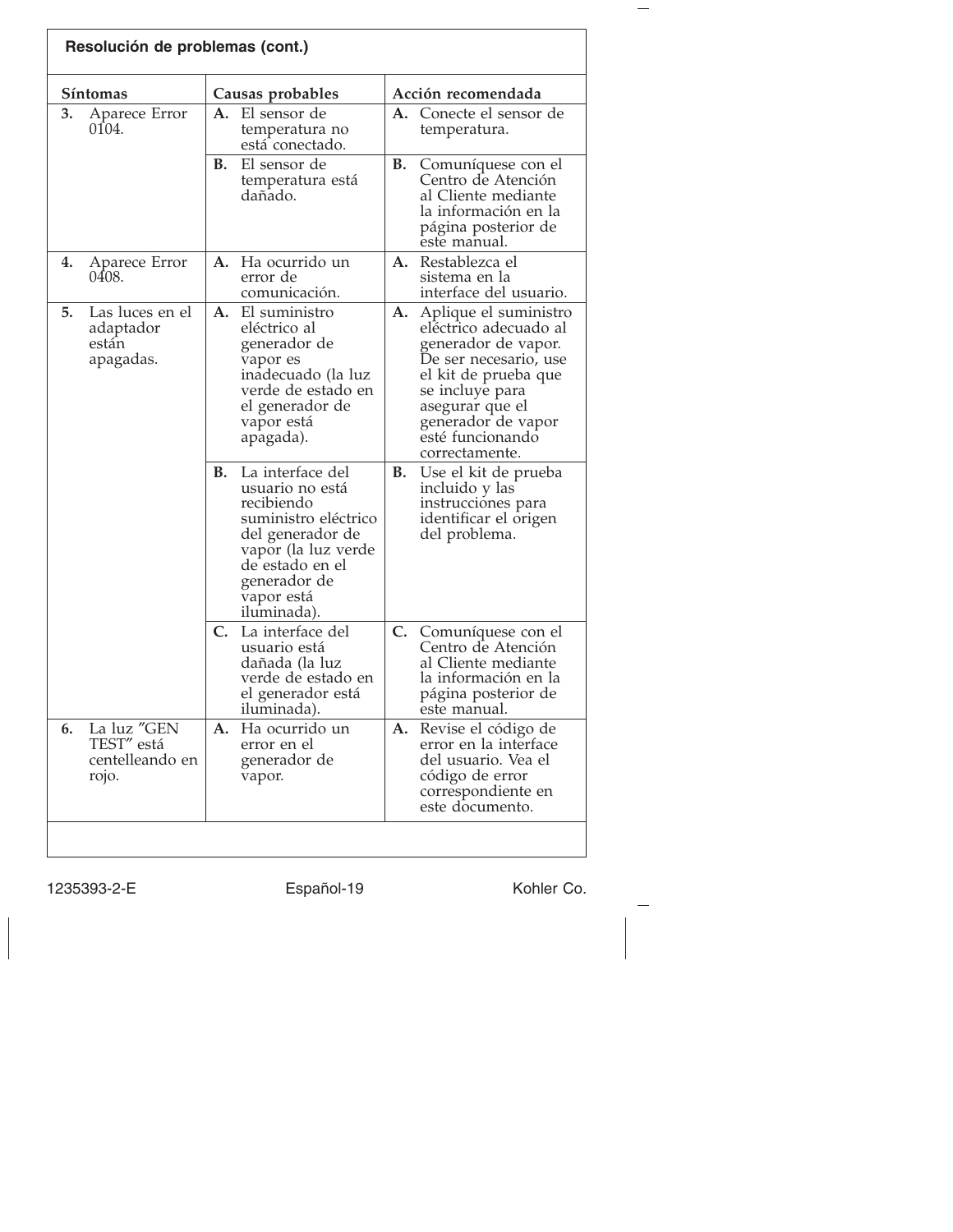| Resolución de problemas (cont.) |                                                                     |                  |                                                                                                           |    |                                                                                                                                                                                   |
|---------------------------------|---------------------------------------------------------------------|------------------|-----------------------------------------------------------------------------------------------------------|----|-----------------------------------------------------------------------------------------------------------------------------------------------------------------------------------|
| <b>Síntomas</b>                 |                                                                     | Causas probables |                                                                                                           |    | Acción recomendada                                                                                                                                                                |
| 7.                              | La luz "TEMP<br>SENSOR" está<br>centelleando en<br>rojo.            | А.               | El sensor de<br>temperatura no<br>está conectado.                                                         | А. | Conecte el sensor de<br>temperatura.                                                                                                                                              |
|                                 |                                                                     | В.               | El sensor de<br>temperatura está<br>dañado.                                                               | В. | Comuníquese con el<br>Centro de Atención<br>al Cliente mediante<br>la información en la<br>página posterior de<br>este manual.                                                    |
| 8.                              | La luz "DATA<br>LINK" está<br>centelleando en<br>rojo.              |                  | A. Todavía no se<br>establece una<br>conexión al<br>controlador.                                          |    | A. Espere a que se<br>establezca la<br>conexión.                                                                                                                                  |
|                                 |                                                                     | В.               | No se puede<br>establecer una<br>conexión al<br>controlador.                                              | В. | Desconecte y vuelva<br>a conectar el cable<br>que conecta el<br>adaptador al<br>controlador. Revise si<br>el cable está dañado<br>y cámbielo de ser<br>necesario.                 |
|                                 |                                                                     | C.               | Ha ocurrido un<br>error.                                                                                  |    | C1. Revise el código de<br>error en la interface<br>del usuario. Vea el<br>código de error<br>correspondiente en<br>este documento.                                               |
|                                 |                                                                     |                  |                                                                                                           |    | C <sub>2</sub> . Restablezca<br>suministro eléctrico<br>al generador de<br>vapor y al<br>controlador.                                                                             |
|                                 |                                                                     |                  |                                                                                                           |    | C <sub>3</sub> . Restablezca el<br>sistema en la<br>interface del usuario.                                                                                                        |
| 9.                              | El menú de<br>vapor<br>desaparece<br>después de<br>solicitar vapor. | А.               | Los cables entre los<br>generadores de<br>vapor y el<br>adaptador están<br>instalados<br>incorrectamente. |    | A1. Vuelva a instalar los<br>cables negros y/o<br>blancos entre los<br>generadores de<br>vapor y el adaptador,<br>de acuerdo a las<br>instrucciones en la<br>guía de instalación. |

Kohler Co. **Español-20** 1235393-2-E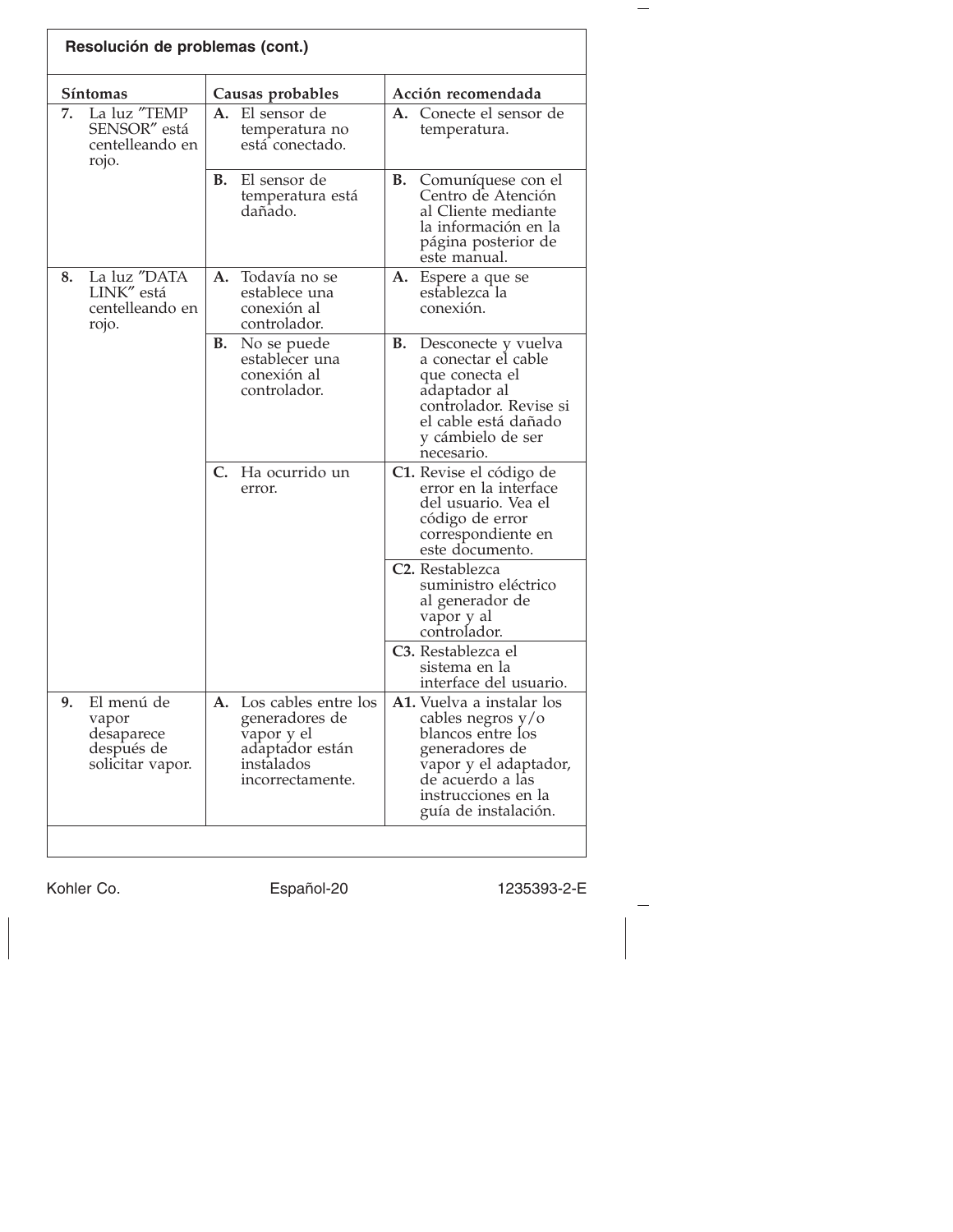| Resolución de problemas (cont.)                           |                                                                                                                                                           |                                                                                                                                                                                                                              |  |  |
|-----------------------------------------------------------|-----------------------------------------------------------------------------------------------------------------------------------------------------------|------------------------------------------------------------------------------------------------------------------------------------------------------------------------------------------------------------------------------|--|--|
| Síntomas                                                  | Causas probables                                                                                                                                          | Acción recomendada                                                                                                                                                                                                           |  |  |
|                                                           |                                                                                                                                                           | A2. Llame al Centro de<br>Atención al Cliente<br>mediante la<br>información en la<br>página posterior de<br>este manual.                                                                                                     |  |  |
| 10. El indicador no<br>muestra la<br>función de<br>vapor. | El suministro<br>А.<br>eléctrico al<br>generador de<br>vapor es<br>inadecuado (la luz<br>verde de estado en<br>el generador de<br>vapor está<br>apagada). | A1. Aplique el suministro<br>eléctrico adecuado al<br>generador de vapor.<br>Si es necesario use el<br>kit de prueba, que se<br>incluye, para<br>asegurar que el<br>generador de vapor<br>esté funcionando<br>correctamente. |  |  |
|                                                           |                                                                                                                                                           | A2. Llame al Centro de<br>Atención al Cliente<br>mediante la<br>información en la<br>página posterior de<br>este manual.                                                                                                     |  |  |
|                                                           | В.<br>El adaptador está<br>dañado (la luz<br>verde de estado en<br>el generador de<br>vapor está<br>iluminada).                                           | B1. Use el kit de prueba<br>incluido y las<br>instrucciones para<br>identificar el origen<br>del problema.                                                                                                                   |  |  |
|                                                           |                                                                                                                                                           | <b>B2.</b> Llame al Centro de<br>Atención al Cliente<br>mediante la<br>información en la<br>página posterior de<br>este manual.                                                                                              |  |  |
| 11. Agua del<br>cabezal de<br>vapor.                      | A. Funcionamiento<br>normal.                                                                                                                              | A1. Es normal la<br>presencia de una<br>pequeña cantidad de<br>agua descargada del<br>cabezal de vapor<br>justo antes, durante y<br>justo después del uso<br>de vapor.                                                       |  |  |
|                                                           |                                                                                                                                                           |                                                                                                                                                                                                                              |  |  |

1235393-2-E Español-21 Kohler Co.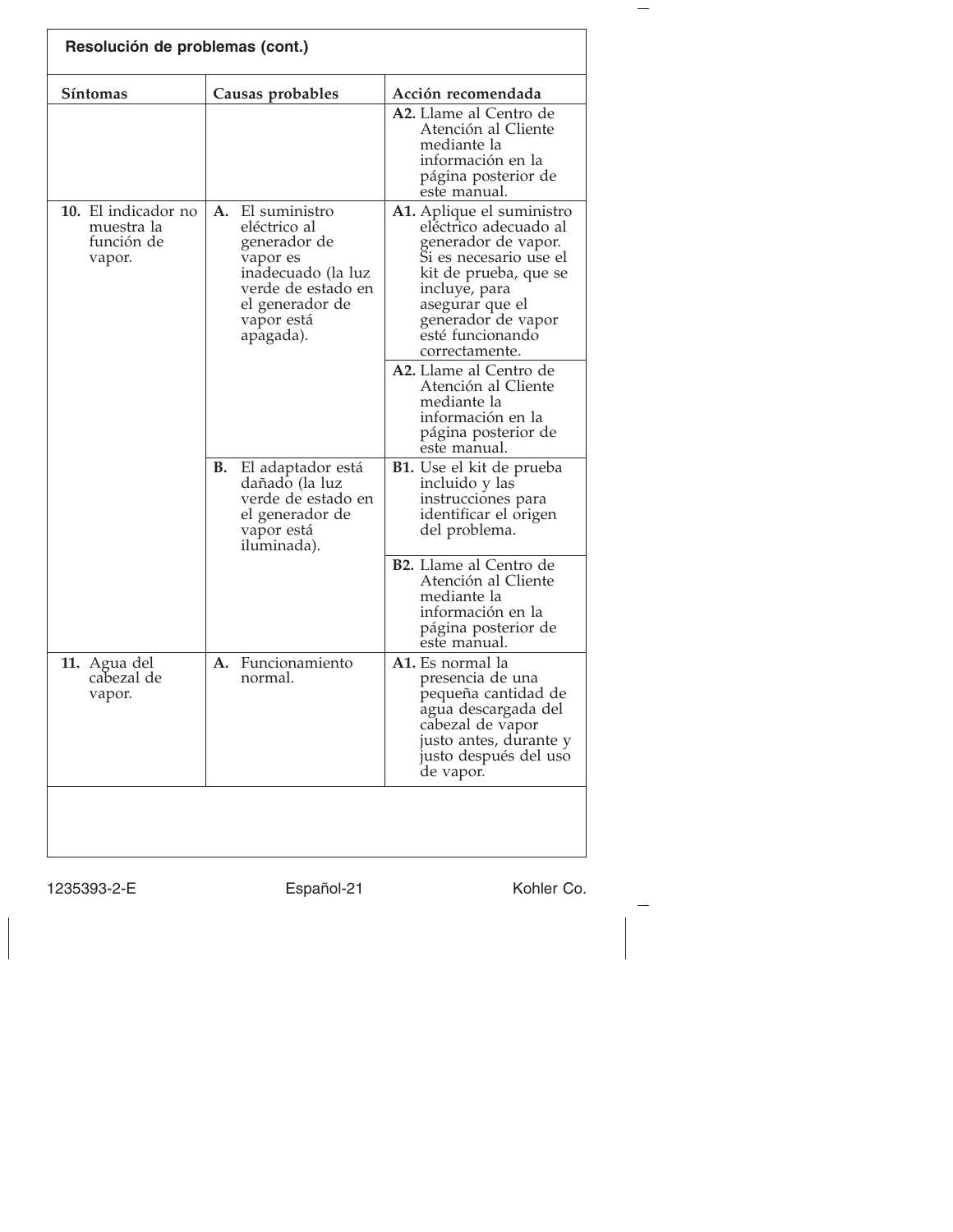| Resolución de problemas (cont.)                                                |                                                                                                       |                                                                                                                                                                                                       |
|--------------------------------------------------------------------------------|-------------------------------------------------------------------------------------------------------|-------------------------------------------------------------------------------------------------------------------------------------------------------------------------------------------------------|
| Síntomas                                                                       | Causas probables                                                                                      | Acción recomendada                                                                                                                                                                                    |
|                                                                                |                                                                                                       | A2. Es normal que salga<br>agua del cabezal de<br>vapor durante el<br>ciclo de<br>autolimpieza.                                                                                                       |
|                                                                                | Las líneas de<br>В.<br>suministro de agua<br>están conectadas<br>incorrectamente.                     | В.<br>Revise la guía de<br>instalación del<br>generador de vapor<br>v vuelva a instalar<br>las líneas en los<br>lugares apropiados.                                                                   |
|                                                                                | C. Los componentes<br>internos del<br>generador de<br>vapor no están<br>funcionando<br>correctamente. | C1. Cierre el suministro<br>de agua al generador<br>de vapor. Si es<br>posible, vacíe el<br>tanque. Abra<br>lentamente la válvula<br>de suministro de<br>agua para rellenar el<br>generador de vapor. |
|                                                                                |                                                                                                       | C <sub>2</sub> . Llame al Centro de<br>Atención al Cliente<br>mediante la<br>información en la<br>página posterior de<br>este manual.                                                                 |
| 12. No sale vapor<br>después de 5<br>minutos de<br>haber activado<br>el vapor. | A. Ha ocurrido un<br>error.                                                                           | А.<br>Vea si hay mensajes<br>de error en la<br>interface del usuario.<br>Si aparece un<br>mensaje de error,<br>consulte la resolución<br>de problemas para el<br>mensaje de error.                    |
|                                                                                | Ya se ha alcanzado<br>В.<br>la temperatura<br>preseleccionada.                                        | В.<br>Confirme que la<br>temperatura<br>preseleccionada sea<br>más alta que la<br>temperatura actual<br>del cuarto de vapor.<br>Si lo desea, aumente<br>la temperatura<br>preseleccionada.            |
|                                                                                |                                                                                                       |                                                                                                                                                                                                       |

Kohler Co. Español-22 1235393-2-E

 $\frac{1}{2}$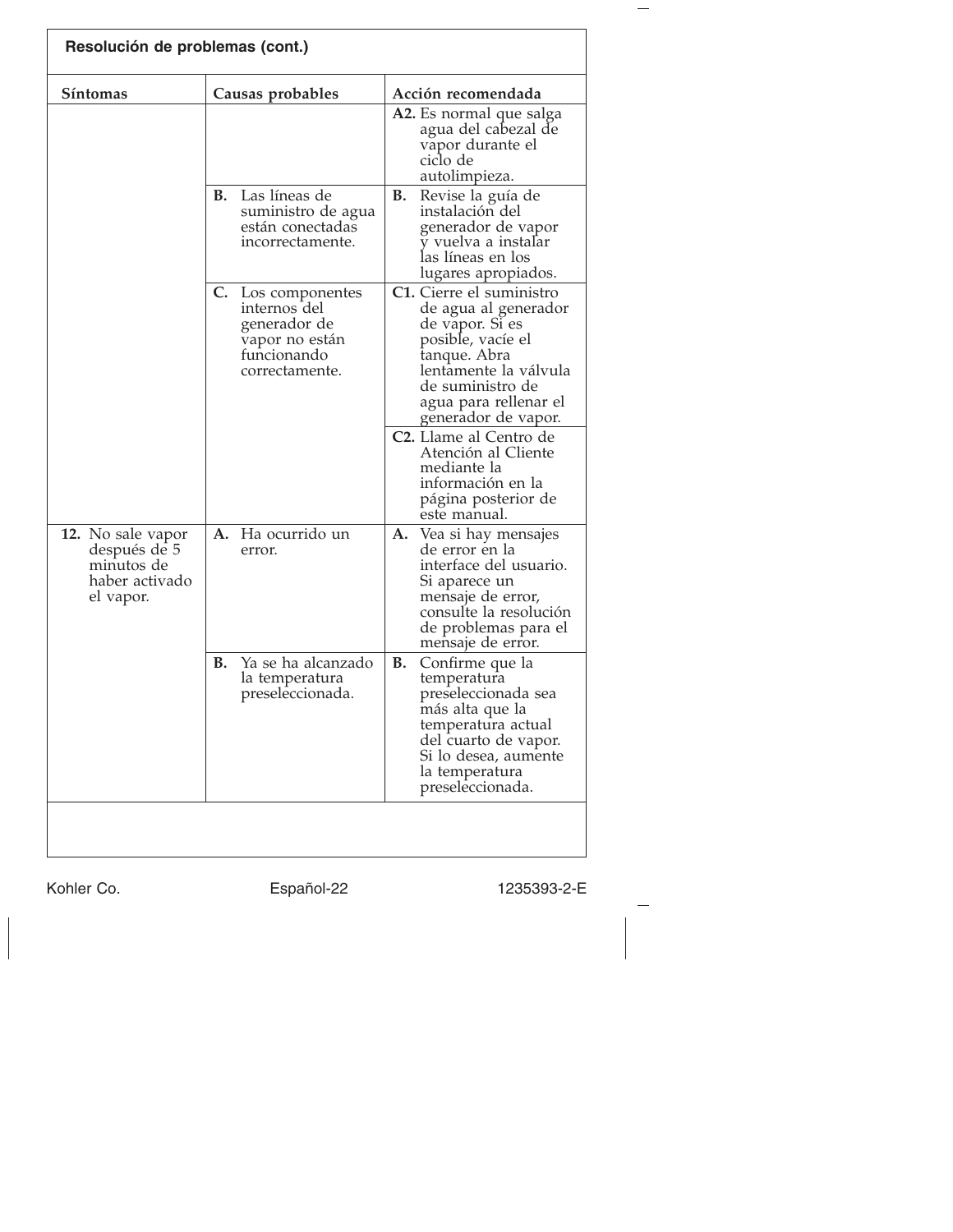| Resolución de problemas (cont.) |                                                                                                                                                           |                                                                                                                                                                                                                              |
|---------------------------------|-----------------------------------------------------------------------------------------------------------------------------------------------------------|------------------------------------------------------------------------------------------------------------------------------------------------------------------------------------------------------------------------------|
| Síntomas                        | Causas probables                                                                                                                                          | Acción recomendada                                                                                                                                                                                                           |
|                                 | C.<br>El suministro<br>eléctrico al<br>generador de<br>vapor es<br>inadecuado (la luz<br>verde de estado en<br>el generador de<br>vapor está<br>apagada). | C1. Aplique el suministro<br>eléctrico adecuado al<br>generador de vapor.<br>De ser necesario, use<br>el kit de prueba que<br>se incluye para<br>asegurar que el<br>generador de vapor<br>esté funcionando<br>correctamente. |
|                                 |                                                                                                                                                           | C <sub>2</sub> . Llame al Centro de<br>Atención al Cliente<br>mediante la<br>información en la<br>página posterior de<br>este manual.                                                                                        |
|                                 | <b>D.</b> Los cables entre los<br>generadores de<br>vapor y el<br>adaptador están<br>instalados<br>incorrectamente.                                       | Vuelva a instalar los<br>D.<br>cables negros $y/o$<br>plateados entre los<br>generadores de<br>vapor y el adaptador,<br>de acuerdo a las<br>instrucciones en la<br>guía de instalación.                                      |
|                                 | Е.<br>La línea de vapor o<br>el cabezal de vapor<br>están bloqueados.                                                                                     | Е.<br>Revise que no haya<br>obstrucciones en el<br>cabezal de vapor o<br>en la línea de vapor.<br>Repare si es<br>necesario.                                                                                                 |
|                                 | F.<br>El generador de<br>vapor está dañado.                                                                                                               | F1. Use el kit de prueba<br>incluido para revisar<br>el funcionamiento<br>del generador de<br>vapor.                                                                                                                         |
|                                 |                                                                                                                                                           | F <sub>2</sub> . Llame al Centro de<br>Atención al Cliente<br>mediante la<br>información en la<br>página posterior de<br>este manual.                                                                                        |
|                                 |                                                                                                                                                           |                                                                                                                                                                                                                              |

1235393-2-E Español-23 Kohler Co.

 $\overline{\phantom{a}}$ 

 $\overline{\phantom{m}}$ 

 $\frac{1}{2}$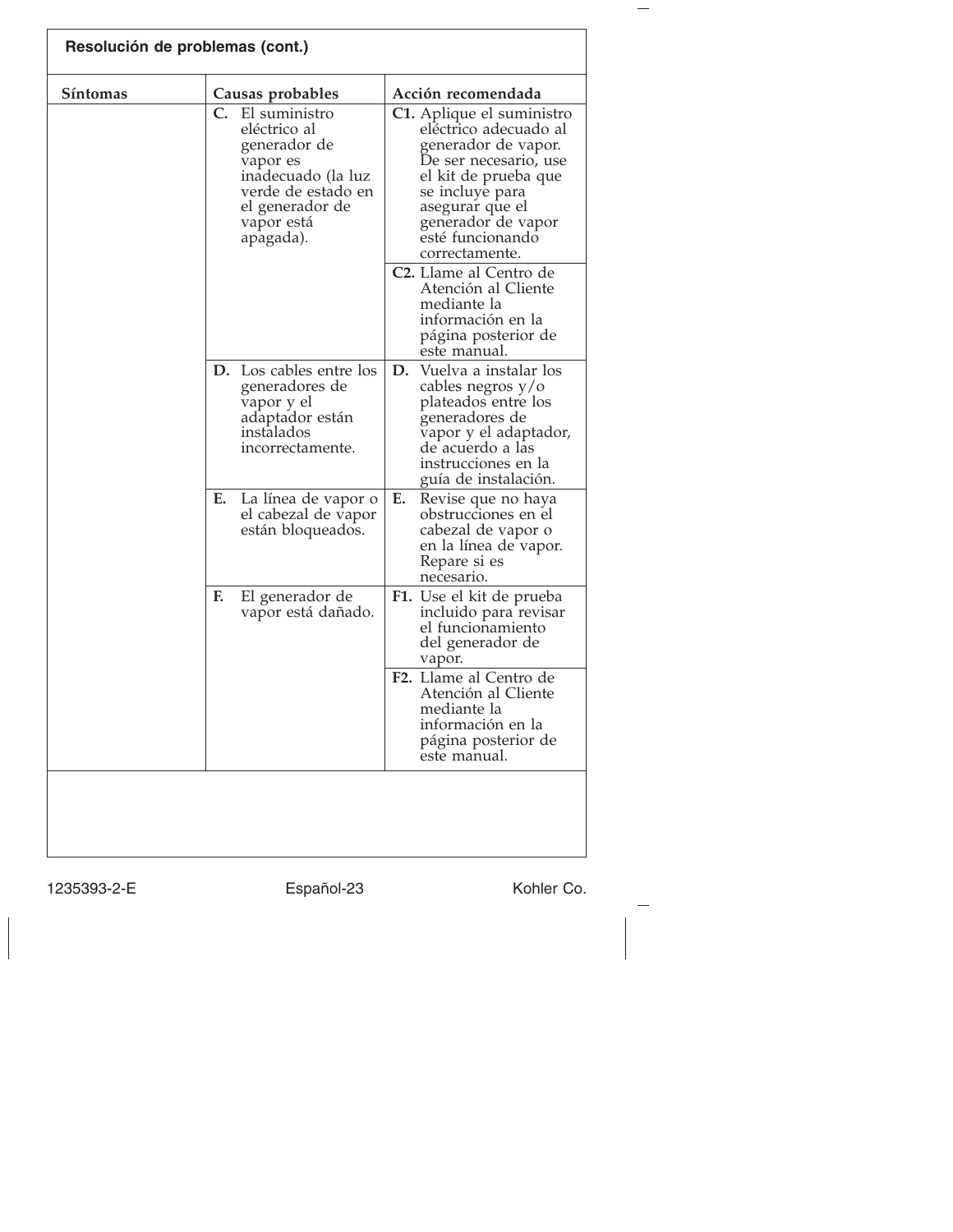| Resolución de problemas (cont.) |                                                                                                          |                                                                                                                                                                                 |
|---------------------------------|----------------------------------------------------------------------------------------------------------|---------------------------------------------------------------------------------------------------------------------------------------------------------------------------------|
| <b>Síntomas</b>                 | Causas probables                                                                                         | Acción recomendada                                                                                                                                                              |
| 13. El vapor dejó<br>de salir.  | A. Ha ocurrido un<br>error.                                                                              | A. Vea si hay mensajes<br>de error en la<br>interface del usuario.<br>Si aparece un<br>mensaje de error,<br>consulte la resolución<br>de problemas para el<br>mensaje de error. |
|                                 | Se llegó al límite<br>В.<br>de tiempo de la<br>sesión o se llegó a<br>la temperatura<br>preseleccionada. | <b>B.</b> Vuelva a iniciar el<br>temporizador de la<br>sesión o aumente la<br>temperatura<br>preseleccionada para<br>que el vapor vuelva<br>a producirse.                       |

## **Garantía**

## **Generador de vapor KOHLER GARANTÍA LIMITADA DE TRES AÑOS**

Se garantizan al comprador consumidor original las unidades generadoras de vapor de Kohler fabricadas después del 15 de septiembre del 2001 contra defectos de fabricación en material y mano de obra durante el uso residencial normal durante (3) tres años a partir de la fecha de instalación. Esta garantía se aplica solo a las unidades generadoras de vapor KOHLER instaladas en Estados Unidos de América, Canadá o México (″Norteamérica″).

Si se encuentra algún defecto durante el uso residencial normal, Kohler Co., a su criterio, reparará o reemplazará la unidad o realizará los ajustes pertinentes. Esta garantía no cubre daños causados por accidente, abuso o uso indebido. Al presentar las reclamaciones de garantía a Kohler Co. es necesario incluir el comprobante de compra (recibo de venta original). Kohler Co. no se hace responsable de costos de mano de obra, desinstalación, instalación u otros costos indirectos. En ningún caso la responsabilidad de Kohler Co. excederá el precio de compra de la unidad.

Si esta unidad se utiliza comercialmente o si se instala fuera del territorio de Norteamérica, Kohler Co. garantiza la unidad contra defectos de material y de mano de obra durante un (1) año a partir de la fecha de instalación, estando en efecto todas las demás condiciones de esta garantía, excepto la duración.

Kohler Co. Español-24 1235393-2-E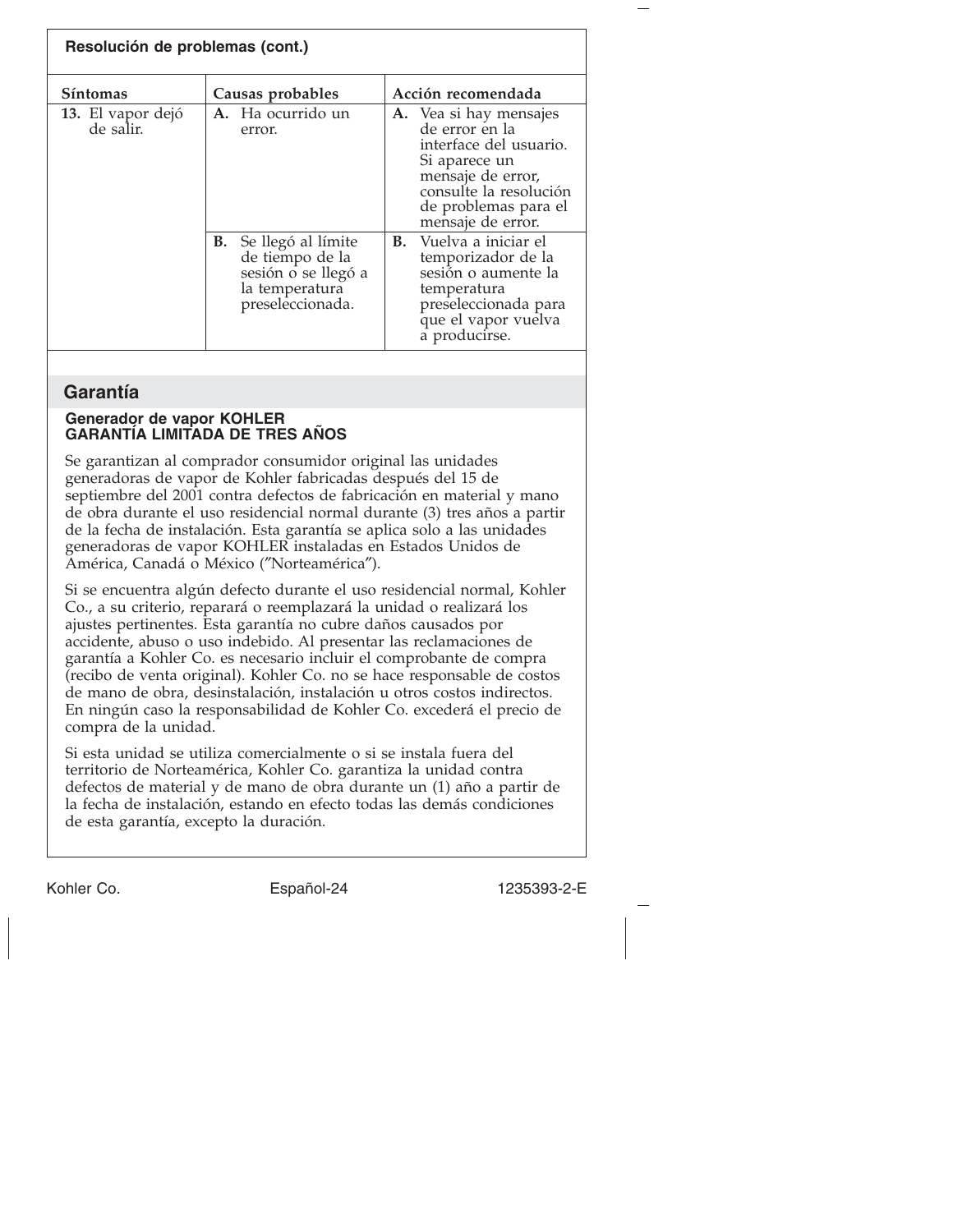## **Garantía (cont.)**

Para obtener el servicio de garantía comuníquese con Kohler Co. a través de su distribuidor, contratista de plomería, centro de remodelación o distribuidor por Internet, o escriba a Kohler Co., Atención: Customer Care Center, 444 Highland Drive, Kohler, WI 53044, EE.UU., o llame al 1-800-4-KOHLER (1-800-456-4537) desde los EE.UU. y Canadá, o al 001-800-456-4537 desde México, o visite www.kohler.com desde los EE.UU., www.ca.kohler.com desde Canadá, o www.mx.kohler.com en México.

**KOHLER CO. Y/O EL VENDEDOR OFRECEN ESTAS GARANTÍAS QUE SUSTITUYEN A TODAS LAS DEMÁS GARANTÍAS, EXPRESAS O IMPLÍCITAS, INCLUIDAS, ENTRE OTRAS, LAS GARANTÍAS IMPLÍCITAS DE COMERCIALIZACIÓN E IDONEIDAD PARA UN USO DETERMINADO. KOHLER CO. Y/O EL VENDEDOR DESCARGAN TODA RESPONSABILIDAD POR CONCEPTO DE DAÑOS PARTICULARES, INCIDENTALES O INDIRECTOS. Algunos estados/provincias no permiten limitaciones en cuanto a la duración de una garantía implícita o a la exclusión o limitación de daños particulares, incidentales o indirectos, por lo que es posible que estas limitaciones y exclusiones no se apliquen a su caso. Esta garantía le otorga ciertos derechos legales específicos. Además, usted puede tener otros derechos que varían de estado a estado y provincia a provincia.**

**Esta es la garantía exclusiva por escrito de Kohler Co.**

1235393-2-E Español-25 Kohler Co.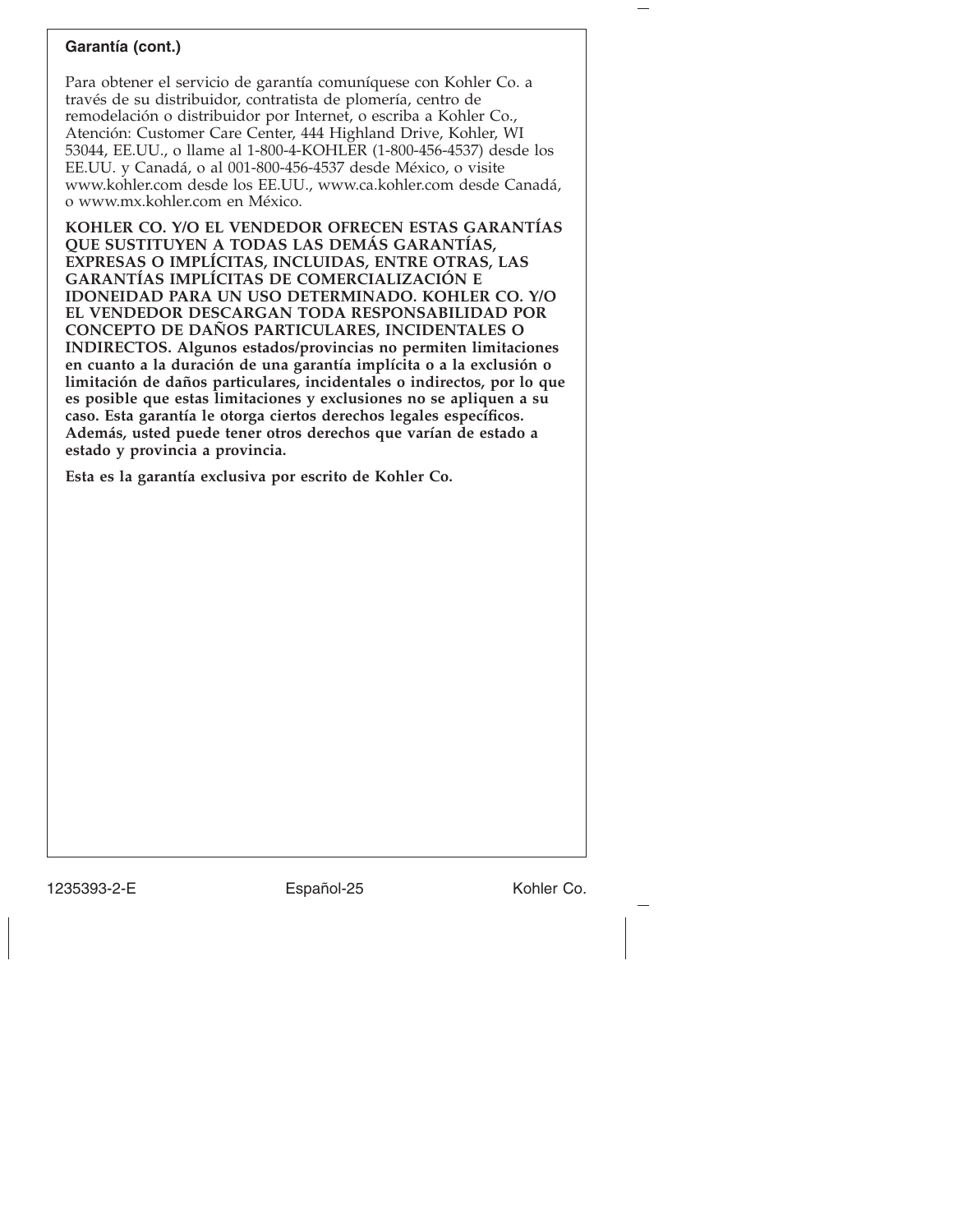1235393-2-E

 $\overline{\phantom{0}}$